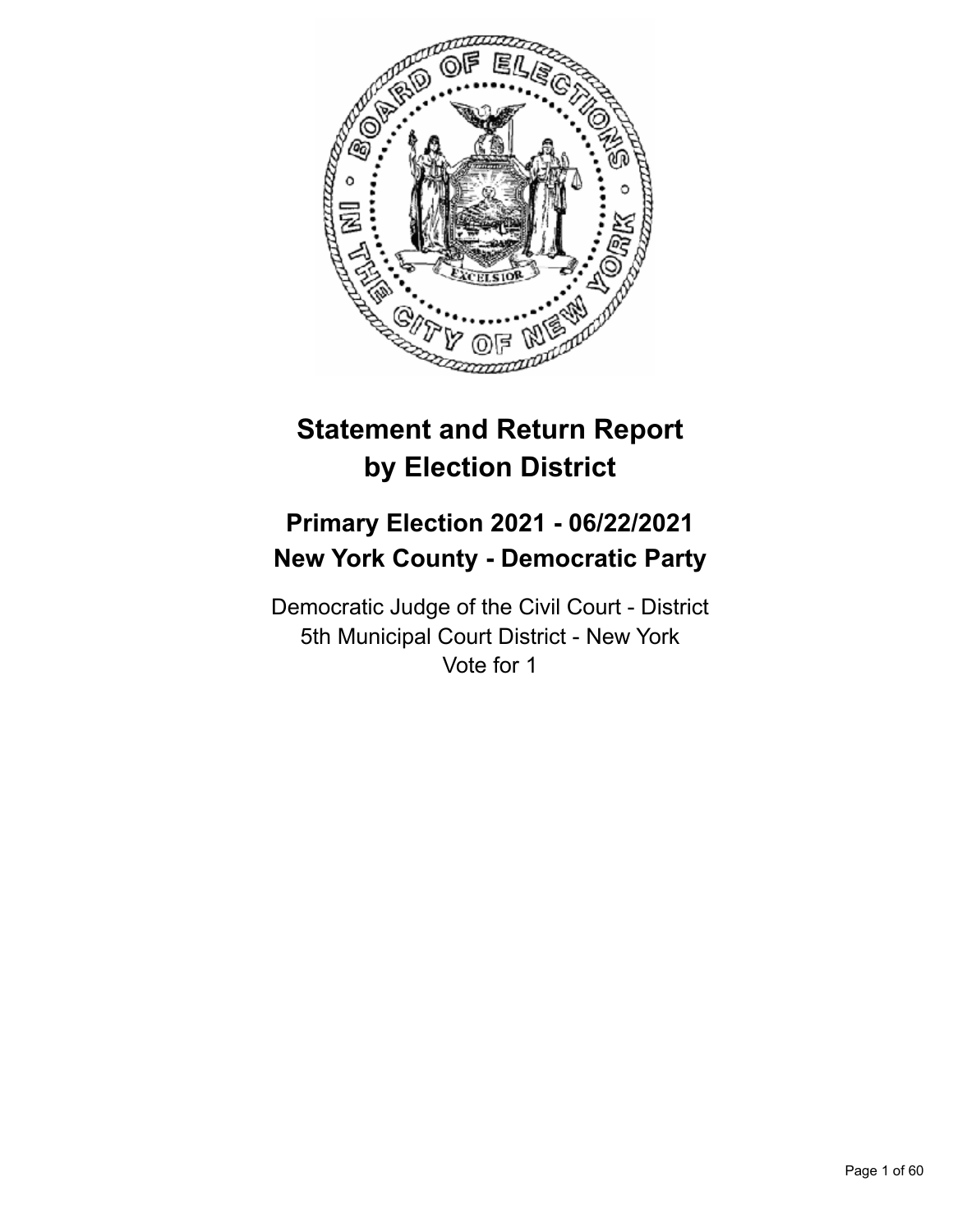

| <b>PUBLIC COUNTER</b>                                    | 72 |
|----------------------------------------------------------|----|
| <b>MANUALLY COUNTED EMERGENCY</b>                        | 0  |
| ABSENTEE / MILITARY                                      | 18 |
| <b>AFFIDAVIT</b>                                         |    |
| <b>Total Ballots</b>                                     | 91 |
| Less - Inapplicable Federal/Special Presidential Ballots | 0  |
| <b>Total Applicable Ballots</b>                          | 91 |
| HASA A. KINGO                                            | 41 |
| ORLANDO MOLINA                                           | 17 |
| DAVID NIDUS (WRITE-IN)                                   |    |
| JOSHUA ANDROPHY (WRITE-IN)                               | 2  |
| <b>Total Votes</b>                                       | 61 |
| Unrecorded                                               | 30 |

## **031/67**

| <b>PUBLIC COUNTER</b>                                    | 340 |
|----------------------------------------------------------|-----|
| <b>MANUALLY COUNTED EMERGENCY</b>                        | 0   |
| ABSENTEE / MILITARY                                      | 44  |
| <b>AFFIDAVIT</b>                                         | 0   |
| <b>Total Ballots</b>                                     | 384 |
| Less - Inapplicable Federal/Special Presidential Ballots | 0   |
| <b>Total Applicable Ballots</b>                          | 384 |
| HASA A. KINGO                                            | 162 |
| ORLANDO MOLINA                                           | 97  |
| JUDITH SHEINDLIN (WRITE-IN)                              |     |
| VICTORIA G.J. BROWN (WRITE-IN)                           |     |
| <b>Total Votes</b>                                       | 261 |
| Unrecorded                                               | 123 |

| PUBLIC COUNTER                                           | 298      |
|----------------------------------------------------------|----------|
| <b>MANUALLY COUNTED EMERGENCY</b>                        | 0        |
| ABSENTEE / MILITARY                                      | 77       |
| AFFIDAVIT                                                | 3        |
| <b>Total Ballots</b>                                     | 378      |
| Less - Inapplicable Federal/Special Presidential Ballots | $\Omega$ |
| <b>Total Applicable Ballots</b>                          | 378      |
| HASA A. KINGO                                            | 154      |
| ORLANDO MOLINA                                           | 98       |
| DAVID KAPLAN (WRITE-IN)                                  |          |
| NETTIE TROMMER (WRITE-IN)                                | 1        |
| <b>Total Votes</b>                                       | 254      |
| Unrecorded                                               | 124      |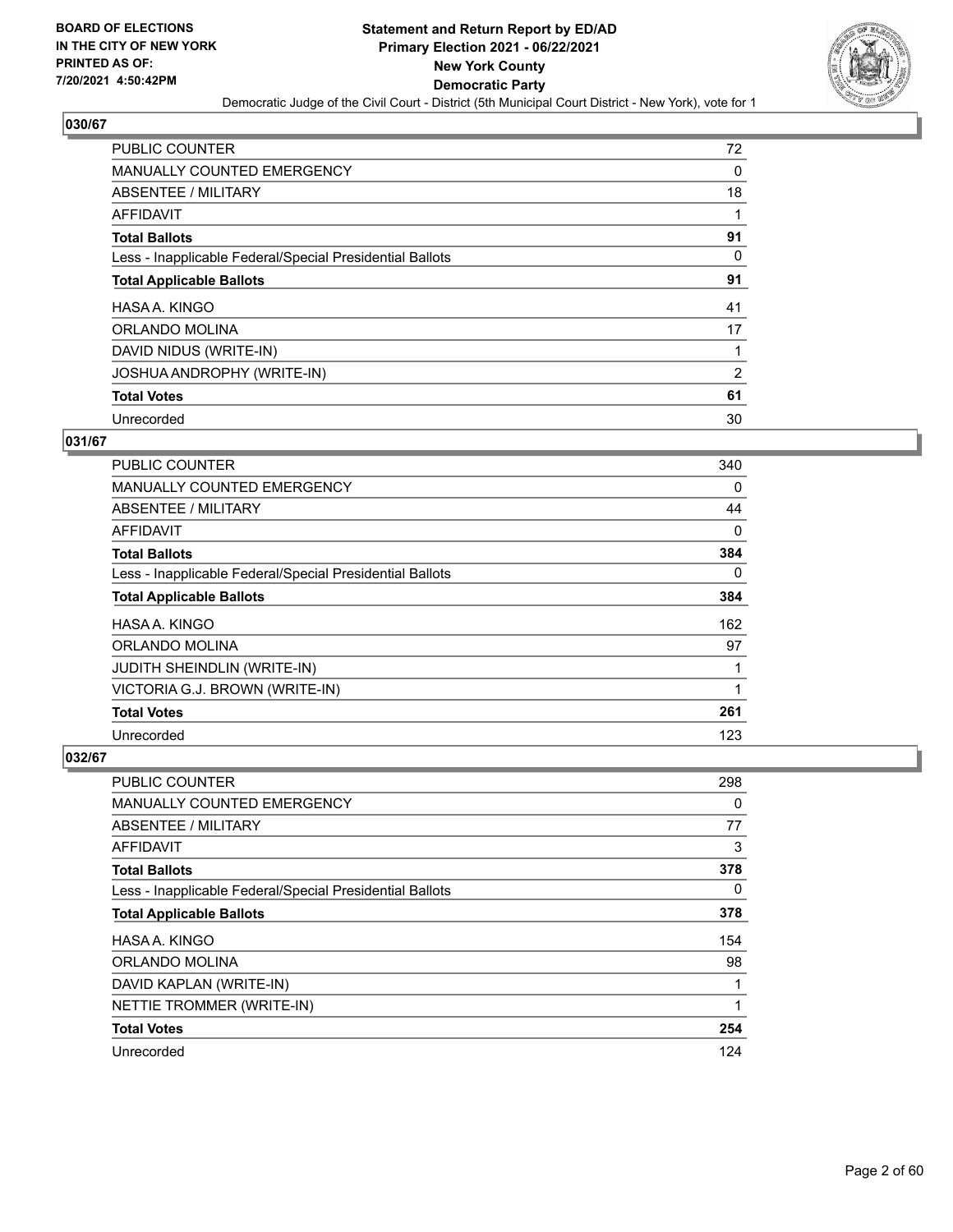

| PUBLIC COUNTER                                           | 211 |
|----------------------------------------------------------|-----|
| MANUALLY COUNTED EMERGENCY                               | 0   |
| ABSENTEE / MILITARY                                      | 53  |
| AFFIDAVIT                                                | 5   |
| Total Ballots                                            | 269 |
| Less - Inapplicable Federal/Special Presidential Ballots | 0   |
| <b>Total Applicable Ballots</b>                          | 269 |
| HASA A. KINGO                                            | 116 |
| ORLANDO MOLINA                                           | 76  |
| <b>Total Votes</b>                                       | 192 |
| Unrecorded                                               | 77  |

## **034/67**

| PUBLIC COUNTER                                           | 167 |
|----------------------------------------------------------|-----|
| MANUALLY COUNTED EMERGENCY                               | 0   |
| ABSENTEE / MILITARY                                      | 29  |
| AFFIDAVIT                                                |     |
| <b>Total Ballots</b>                                     | 197 |
| Less - Inapplicable Federal/Special Presidential Ballots | 0   |
| <b>Total Applicable Ballots</b>                          | 197 |
| HASA A. KINGO                                            | 87  |
| ORLANDO MOLINA                                           | 48  |
| CAMERON HOLT (WRITE-IN)                                  |     |
| <b>Total Votes</b>                                       | 136 |
| Unrecorded                                               | 61  |

| PUBLIC COUNTER                                           | 246            |
|----------------------------------------------------------|----------------|
| <b>MANUALLY COUNTED EMERGENCY</b>                        | 0              |
| ABSENTEE / MILITARY                                      | 46             |
| <b>AFFIDAVIT</b>                                         | $\overline{4}$ |
| <b>Total Ballots</b>                                     | 296            |
| Less - Inapplicable Federal/Special Presidential Ballots | $\Omega$       |
| <b>Total Applicable Ballots</b>                          | 296            |
| HASA A. KINGO                                            | 135            |
| ORLANDO MOLINA                                           | 72             |
| KYLE D. WINNICK (WRITE-IN)                               |                |
| <b>Total Votes</b>                                       | 208            |
| Unrecorded                                               | 88             |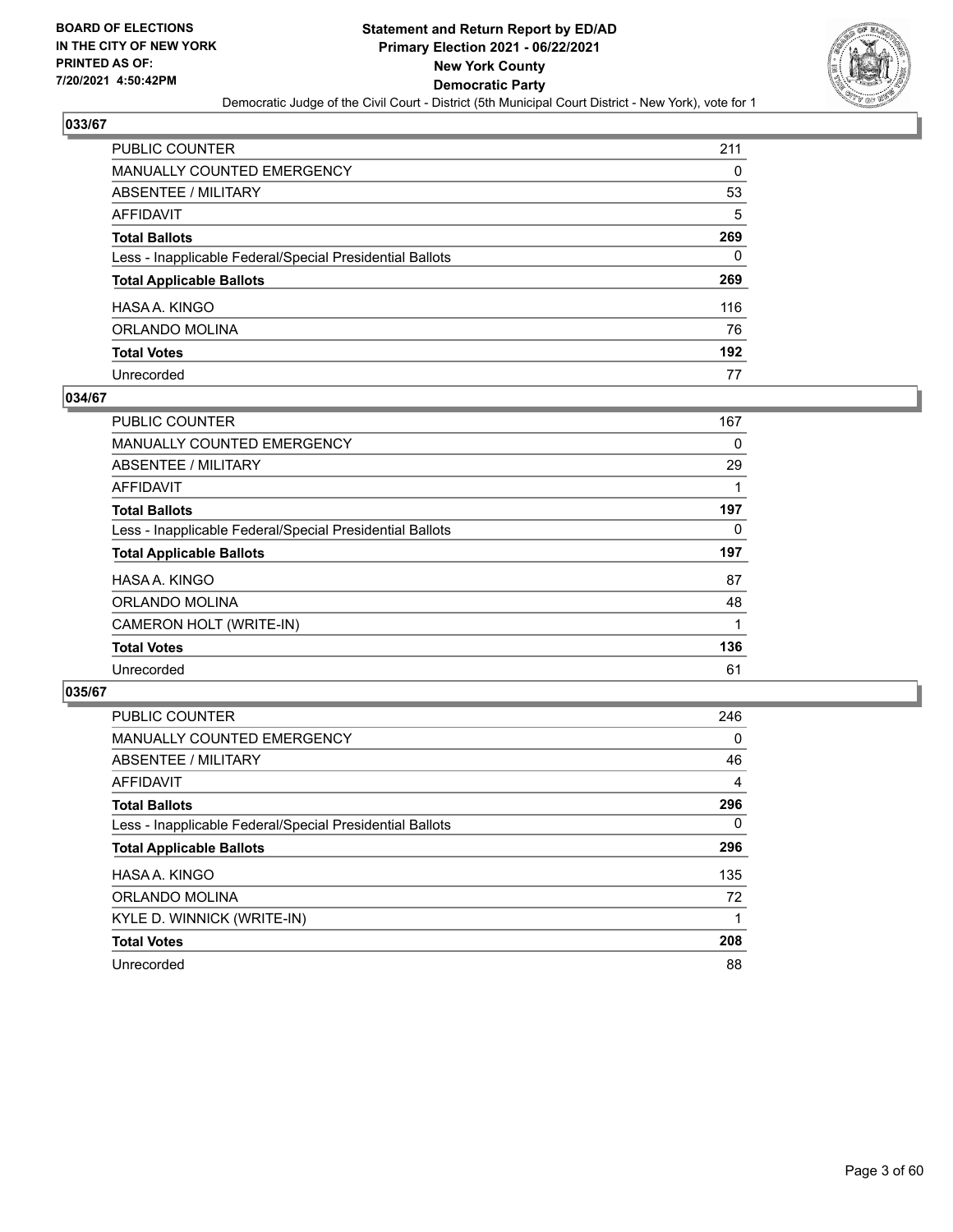

| PUBLIC COUNTER                                           | 139      |
|----------------------------------------------------------|----------|
| MANUALLY COUNTED EMERGENCY                               | 0        |
| <b>ABSENTEE / MILITARY</b>                               | 32       |
| AFFIDAVIT                                                | 3        |
| Total Ballots                                            | 174      |
| Less - Inapplicable Federal/Special Presidential Ballots | $\Omega$ |
| <b>Total Applicable Ballots</b>                          | 174      |
| HASA A. KINGO                                            | 67       |
| ORLANDO MOLINA                                           | 49       |
| <b>Total Votes</b>                                       | 116      |
| Unrecorded                                               | 58       |

## **037/67**

| <b>PUBLIC COUNTER</b>                                    | 242            |
|----------------------------------------------------------|----------------|
| <b>MANUALLY COUNTED EMERGENCY</b>                        | 0              |
| ABSENTEE / MILITARY                                      | 28             |
| AFFIDAVIT                                                | $\overline{2}$ |
| <b>Total Ballots</b>                                     | 272            |
| Less - Inapplicable Federal/Special Presidential Ballots | $\Omega$       |
| <b>Total Applicable Ballots</b>                          | 272            |
| HASA A. KINGO                                            | 118            |
| ORLANDO MOLINA                                           | 68             |
| EFFIE FISH (WRITE-IN)                                    |                |
| <b>Total Votes</b>                                       | 187            |
| Unrecorded                                               | 85             |

| PUBLIC COUNTER                                           | 151      |
|----------------------------------------------------------|----------|
| <b>MANUALLY COUNTED EMERGENCY</b>                        | $\Omega$ |
| ABSENTEE / MILITARY                                      | 37       |
| AFFIDAVIT                                                |          |
| <b>Total Ballots</b>                                     | 189      |
| Less - Inapplicable Federal/Special Presidential Ballots | $\Omega$ |
| <b>Total Applicable Ballots</b>                          | 189      |
| HASA A. KINGO                                            | 73       |
| ORLANDO MOLINA                                           | 43       |
| <b>Total Votes</b>                                       | 116      |
| Unrecorded                                               | 73       |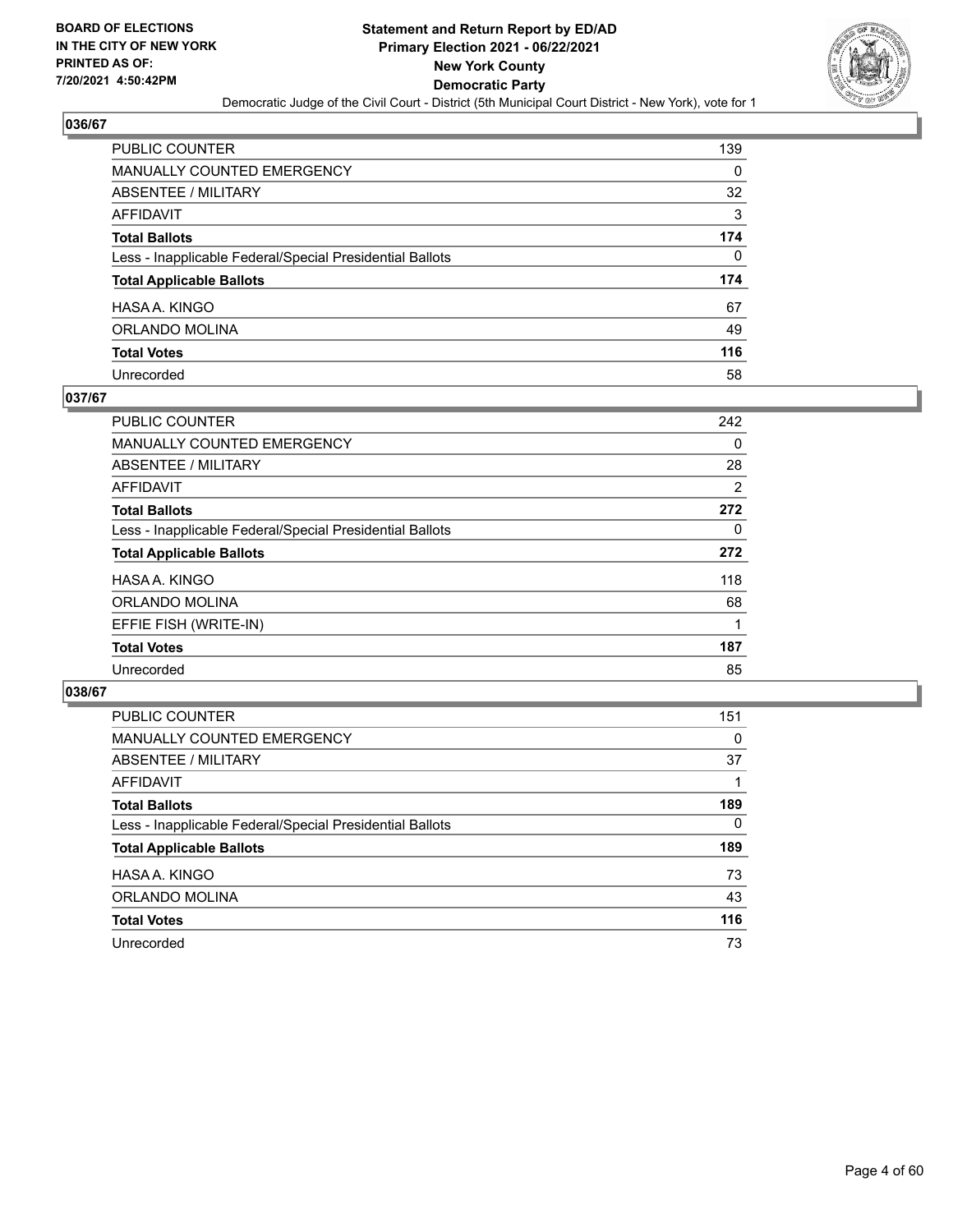

| <b>PUBLIC COUNTER</b>                                    | 199 |
|----------------------------------------------------------|-----|
| <b>MANUALLY COUNTED EMERGENCY</b>                        | 0   |
| ABSENTEE / MILITARY                                      | 58  |
| AFFIDAVIT                                                | 3   |
| <b>Total Ballots</b>                                     | 260 |
| Less - Inapplicable Federal/Special Presidential Ballots | 0   |
| <b>Total Applicable Ballots</b>                          | 260 |
| HASA A. KINGO                                            | 88  |
| ORLANDO MOLINA                                           | 63  |
| EUGENE V. DEBS (WRITE-IN)                                |     |
| JANE FLECHNER (WRITE-IN)                                 | 1   |
| LORI LESSER (WRITE-IN)                                   |     |
| <b>Total Votes</b>                                       | 154 |
| Unrecorded                                               | 106 |

## **040/67**

| <b>PUBLIC COUNTER</b>                                    | 203            |
|----------------------------------------------------------|----------------|
| MANUALLY COUNTED EMERGENCY                               | $\Omega$       |
| ABSENTEE / MILITARY                                      | 34             |
| <b>AFFIDAVIT</b>                                         | $\overline{2}$ |
| <b>Total Ballots</b>                                     | 239            |
| Less - Inapplicable Federal/Special Presidential Ballots | $\Omega$       |
| <b>Total Applicable Ballots</b>                          | 239            |
| HASA A. KINGO                                            | 106            |
| ORLANDO MOLINA                                           | 68             |
| JASMINE E. DAVIS (WRITE-IN)                              |                |
| <b>Total Votes</b>                                       | 175            |
| Unrecorded                                               | 64             |

| <b>PUBLIC COUNTER</b>                                    | 263      |
|----------------------------------------------------------|----------|
| <b>MANUALLY COUNTED EMERGENCY</b>                        | 0        |
| ABSENTEE / MILITARY                                      | 41       |
| AFFIDAVIT                                                | 1        |
| <b>Total Ballots</b>                                     | 305      |
| Less - Inapplicable Federal/Special Presidential Ballots | $\Omega$ |
| <b>Total Applicable Ballots</b>                          | 305      |
| HASA A. KINGO                                            | 129      |
| ORLANDO MOLINA                                           | 79       |
| <b>BRANDON SINGH (WRITE-IN)</b>                          |          |
| JANOS MARTON (WRITE-IN)                                  | 1        |
| <b>Total Votes</b>                                       | 210      |
| Unrecorded                                               | 95       |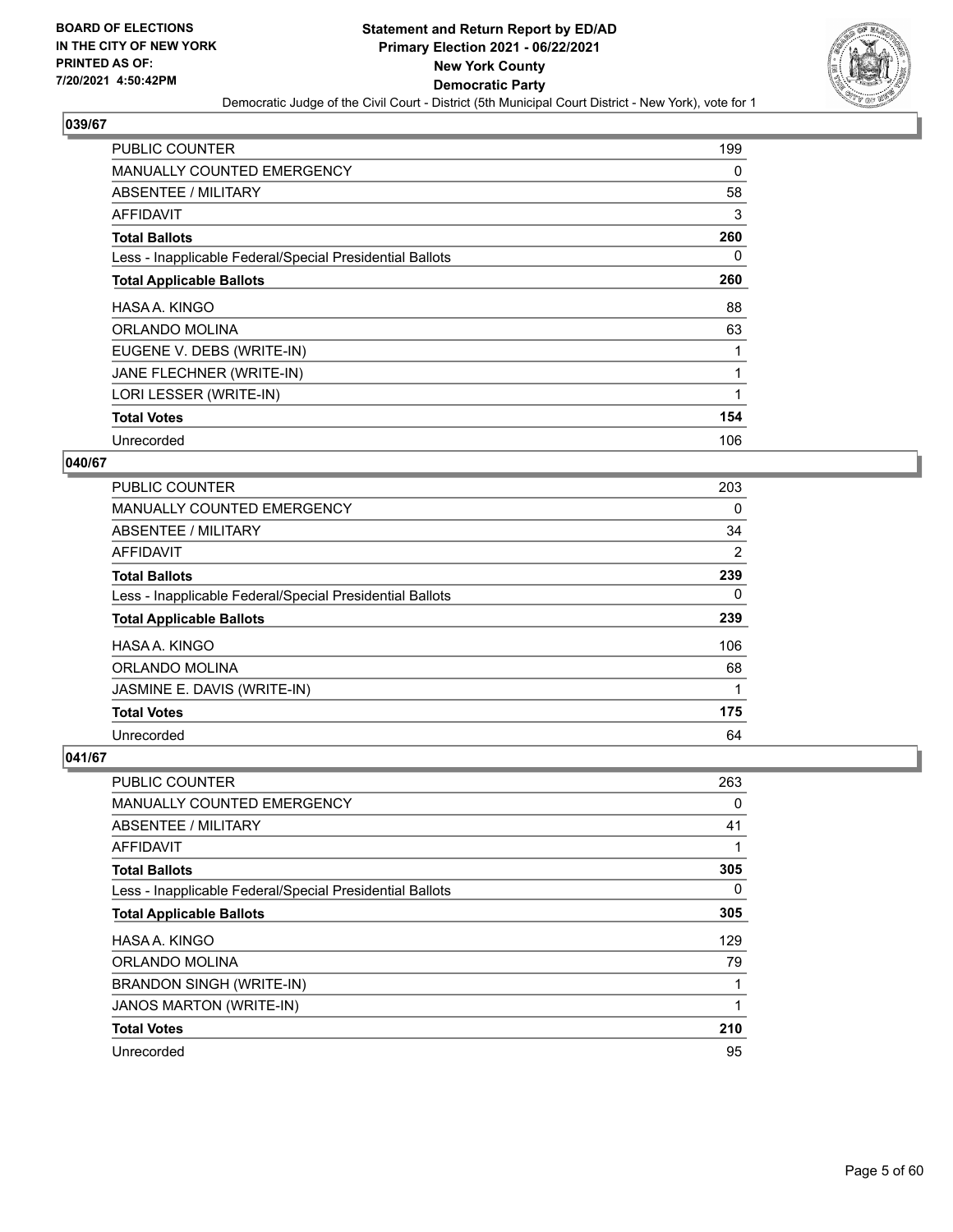

| <b>PUBLIC COUNTER</b>                                    | 533      |
|----------------------------------------------------------|----------|
| <b>MANUALLY COUNTED EMERGENCY</b>                        | $\Omega$ |
| ABSENTEE / MILITARY                                      | 66       |
| <b>AFFIDAVIT</b>                                         |          |
| <b>Total Ballots</b>                                     | 600      |
| Less - Inapplicable Federal/Special Presidential Ballots | $\Omega$ |
| <b>Total Applicable Ballots</b>                          | 600      |
| HASA A. KINGO                                            | 239      |
| ORLANDO MOLINA                                           | 166      |
| DANIELA ALVARADO (WRITE-IN)                              |          |
| KAREN BURSTEIN (WRITE-IN)                                |          |
| <b>Total Votes</b>                                       | 407      |
| Unrecorded                                               | 193      |

## **043/67**

| <b>PUBLIC COUNTER</b>                                    | 469      |
|----------------------------------------------------------|----------|
| <b>MANUALLY COUNTED EMERGENCY</b>                        | 0        |
| ABSENTEE / MILITARY                                      | 75       |
| AFFIDAVIT                                                | 2        |
| <b>Total Ballots</b>                                     | 546      |
| Less - Inapplicable Federal/Special Presidential Ballots | $\Omega$ |
| <b>Total Applicable Ballots</b>                          | 546      |
| HASA A. KINGO                                            | 195      |
| ORLANDO MOLINA                                           | 180      |
| <b>JULIUS RANDLE (WRITE-IN)</b>                          |          |
| <b>Total Votes</b>                                       | 376      |
| Unrecorded                                               | 170      |

| <b>PUBLIC COUNTER</b>                                    | 252      |
|----------------------------------------------------------|----------|
| MANUALLY COUNTED EMERGENCY                               | $\Omega$ |
| ABSENTEE / MILITARY                                      | 22       |
| AFFIDAVIT                                                |          |
| <b>Total Ballots</b>                                     | 275      |
| Less - Inapplicable Federal/Special Presidential Ballots | 0        |
| <b>Total Applicable Ballots</b>                          | 275      |
| HASA A. KINGO                                            | 100      |
| ORLANDO MOLINA                                           | 90       |
| <b>Total Votes</b>                                       | 190      |
| Unrecorded                                               | 85       |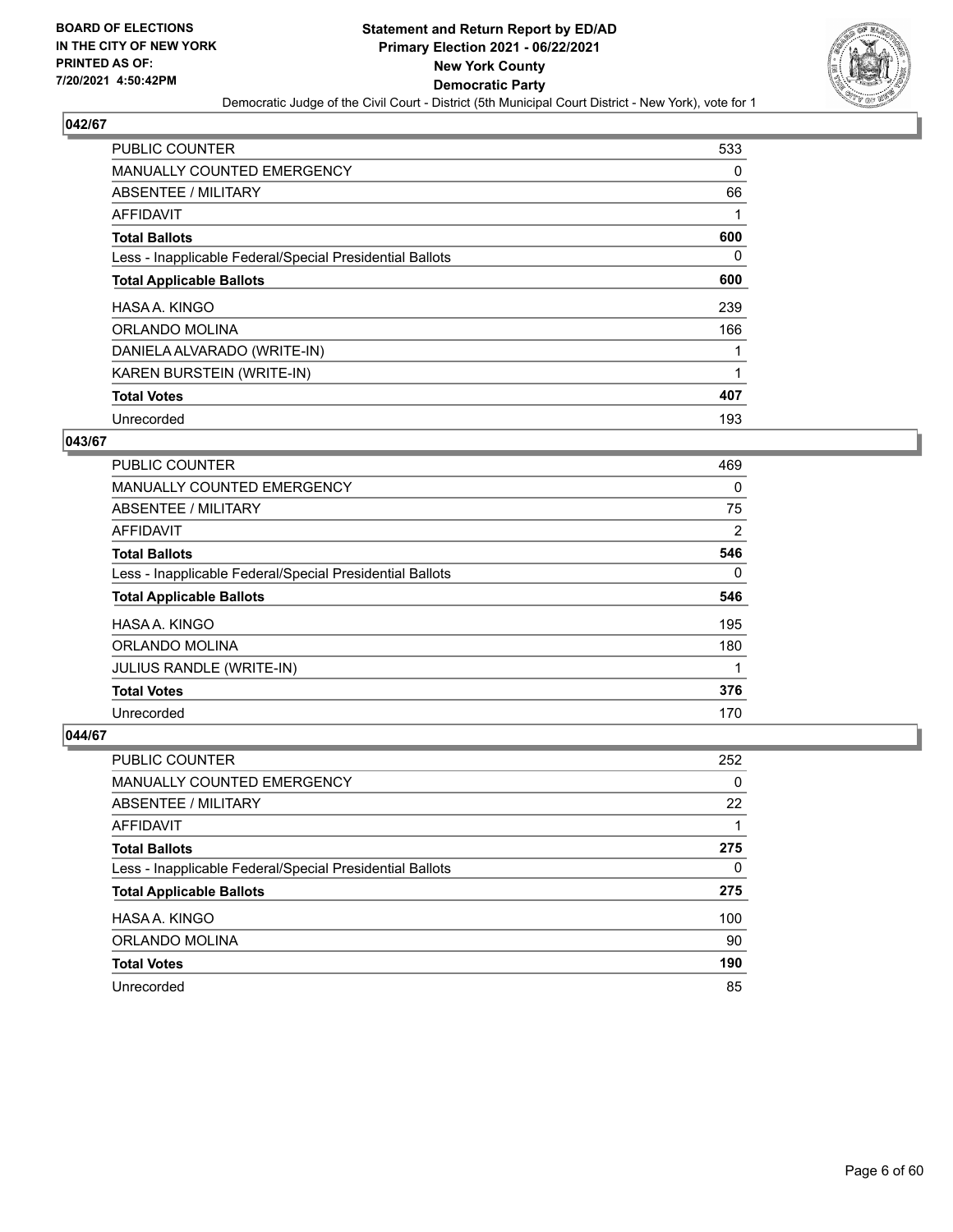

| PUBLIC COUNTER                                           | 132 |
|----------------------------------------------------------|-----|
| MANUALLY COUNTED EMERGENCY                               | 0   |
| <b>ABSENTEE / MILITARY</b>                               | 22  |
| AFFIDAVIT                                                | 3   |
| Total Ballots                                            | 157 |
| Less - Inapplicable Federal/Special Presidential Ballots | 0   |
| <b>Total Applicable Ballots</b>                          | 157 |
| HASA A. KINGO                                            | 70  |
| ORLANDO MOLINA                                           | 36  |
| <b>Total Votes</b>                                       | 106 |
| Unrecorded                                               | 51  |

## **046/67**

| PUBLIC COUNTER                                           | 393 |
|----------------------------------------------------------|-----|
| <b>MANUALLY COUNTED EMERGENCY</b>                        | 0   |
| ABSENTEE / MILITARY                                      | 68  |
| AFFIDAVIT                                                | 3   |
| <b>Total Ballots</b>                                     | 464 |
| Less - Inapplicable Federal/Special Presidential Ballots | 0   |
| <b>Total Applicable Ballots</b>                          | 464 |
| HASA A. KINGO                                            | 188 |
| ORLANDO MOLINA                                           | 135 |
| BARACK OBAMA (WRITE-IN)                                  |     |
| JUDGE CRATER (WRITE-IN)                                  |     |
| <b>Total Votes</b>                                       | 325 |
| Unrecorded                                               | 139 |

| <b>PUBLIC COUNTER</b>                                    | 164      |
|----------------------------------------------------------|----------|
| MANUALLY COUNTED EMERGENCY                               | $\Omega$ |
| ABSENTEE / MILITARY                                      | 59       |
| AFFIDAVIT                                                | 3        |
| <b>Total Ballots</b>                                     | 226      |
| Less - Inapplicable Federal/Special Presidential Ballots | $\Omega$ |
| <b>Total Applicable Ballots</b>                          | 226      |
| HASA A. KINGO                                            | 84       |
| ORLANDO MOLINA                                           | 57       |
| <b>Total Votes</b>                                       | 141      |
| Unrecorded                                               | 85       |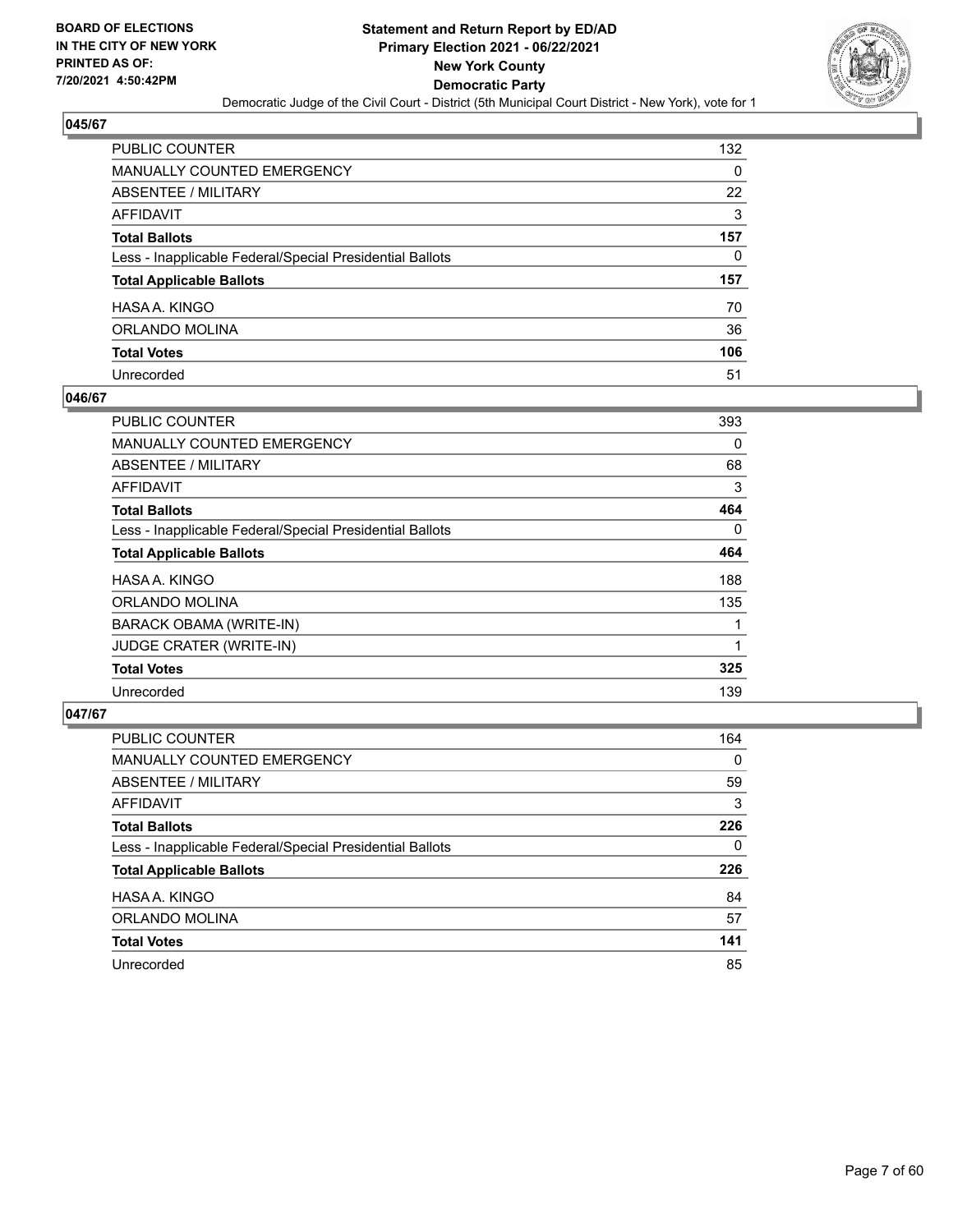

| PUBLIC COUNTER                                           | 149 |
|----------------------------------------------------------|-----|
| MANUALLY COUNTED EMERGENCY                               | 0   |
| ABSENTEE / MILITARY                                      | 15  |
| AFFIDAVIT                                                | 1   |
| Total Ballots                                            | 165 |
| Less - Inapplicable Federal/Special Presidential Ballots | 0   |
| <b>Total Applicable Ballots</b>                          | 165 |
| HASA A. KINGO                                            | 77  |
| ORLANDO MOLINA                                           | 31  |
| <b>Total Votes</b>                                       | 108 |
| Unrecorded                                               | 57  |

#### **049/67**

| <b>PUBLIC COUNTER</b>                                    | 262 |
|----------------------------------------------------------|-----|
| MANUALLY COUNTED EMERGENCY                               | 0   |
| <b>ABSENTEE / MILITARY</b>                               | 45  |
| AFFIDAVIT                                                | 3   |
| <b>Total Ballots</b>                                     | 310 |
| Less - Inapplicable Federal/Special Presidential Ballots | 0   |
| <b>Total Applicable Ballots</b>                          | 310 |
| HASA A. KINGO                                            | 129 |
| ORLANDO MOLINA                                           | 91  |
| <b>Total Votes</b>                                       | 220 |
| Unrecorded                                               | 90  |

| <b>PUBLIC COUNTER</b>                                    | 367 |
|----------------------------------------------------------|-----|
| <b>MANUALLY COUNTED EMERGENCY</b>                        | 0   |
| ABSENTEE / MILITARY                                      | 82  |
| <b>AFFIDAVIT</b>                                         |     |
| <b>Total Ballots</b>                                     | 450 |
| Less - Inapplicable Federal/Special Presidential Ballots | 0   |
| <b>Total Applicable Ballots</b>                          | 450 |
| HASA A. KINGO                                            | 184 |
| ORLANDO MOLINA                                           | 103 |
| MICHAEL DAENS (WRITE-IN)                                 |     |
| PAUL HARSCNHARN (WRITE-IN)                               |     |
| ROBENT HASTON (WRITE-IN)                                 |     |
| <b>Total Votes</b>                                       | 290 |
| Unrecorded                                               | 160 |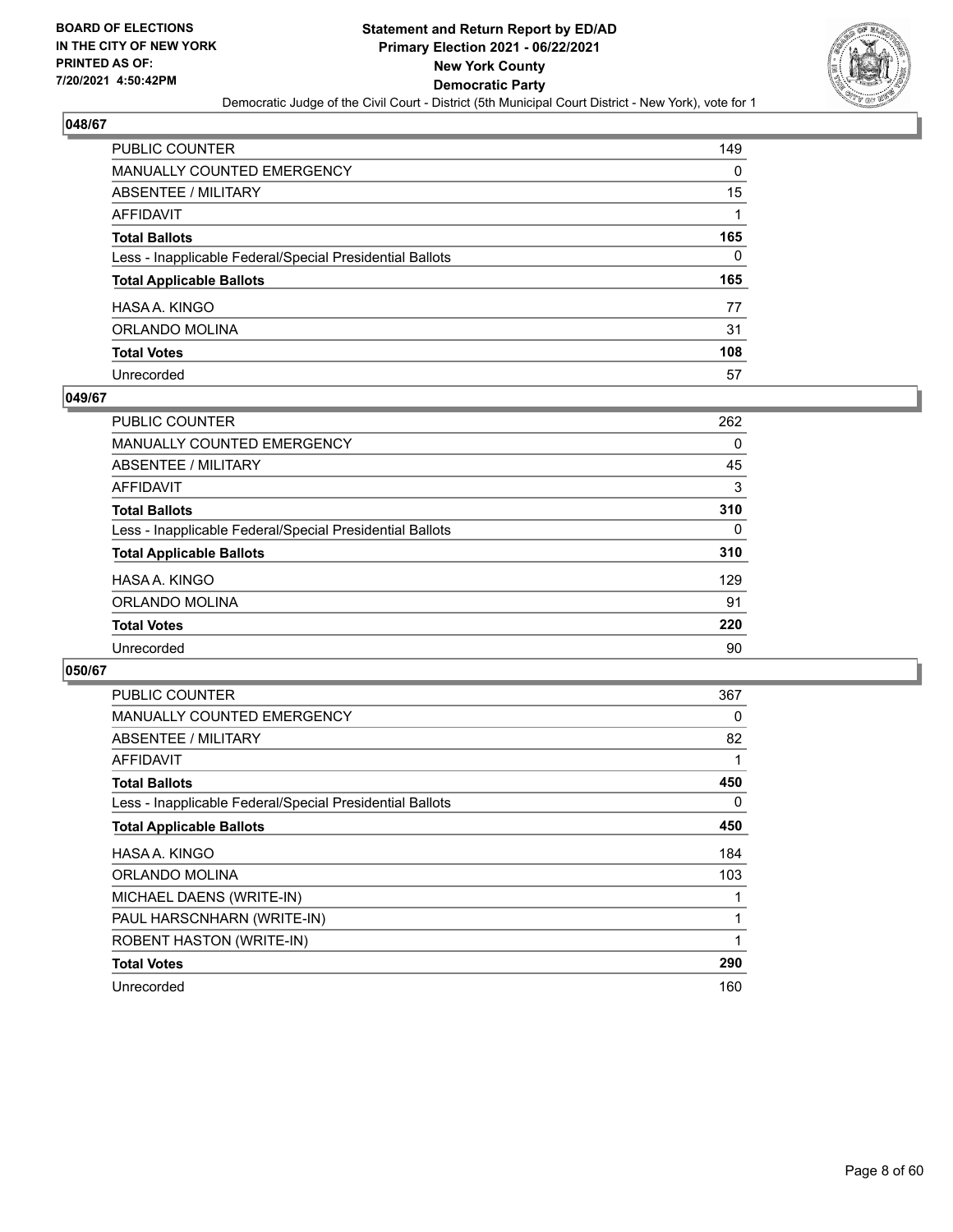

| <b>PUBLIC COUNTER</b>                                    | 298 |
|----------------------------------------------------------|-----|
| <b>MANUALLY COUNTED EMERGENCY</b>                        | 0   |
| ABSENTEE / MILITARY                                      | 65  |
| AFFIDAVIT                                                | 3   |
| <b>Total Ballots</b>                                     | 366 |
| Less - Inapplicable Federal/Special Presidential Ballots | 0   |
| <b>Total Applicable Ballots</b>                          | 366 |
| HASA A. KINGO                                            | 154 |
| ORLANDO MOLINA                                           | 96  |
| ETHAN GOLDSTEIN (WRITE-IN)                               |     |
| <b>Total Votes</b>                                       | 251 |
| Unrecorded                                               | 115 |

## **053/67**

| <b>PUBLIC COUNTER</b>                                    | 203      |
|----------------------------------------------------------|----------|
| <b>MANUALLY COUNTED EMERGENCY</b>                        | $\Omega$ |
| ABSENTEE / MILITARY                                      | 43       |
| <b>AFFIDAVIT</b>                                         | 2        |
| <b>Total Ballots</b>                                     | 248      |
| Less - Inapplicable Federal/Special Presidential Ballots | $\Omega$ |
| <b>Total Applicable Ballots</b>                          | 248      |
| HASA A. KINGO                                            | 112      |
| ORLANDO MOLINA                                           | 54       |
| LISA IMMITT (WRITE-IN)                                   |          |
| MIA EISNER-GRYNBERG (WRITE-IN)                           | 1        |
| <b>Total Votes</b>                                       | 168      |
| Unrecorded                                               | 80       |

| <b>PUBLIC COUNTER</b>                                    | 188      |
|----------------------------------------------------------|----------|
| <b>MANUALLY COUNTED EMERGENCY</b>                        | 0        |
| ABSENTEE / MILITARY                                      | 58       |
| AFFIDAVIT                                                | $\Omega$ |
| <b>Total Ballots</b>                                     | 246      |
| Less - Inapplicable Federal/Special Presidential Ballots | $\Omega$ |
| <b>Total Applicable Ballots</b>                          | 246      |
| HASA A. KINGO                                            | 89       |
| ORLANDO MOLINA                                           | 76       |
| PHILIP SEGAL (WRITE-IN)                                  |          |
| <b>Total Votes</b>                                       | 166      |
| Unrecorded                                               | 80       |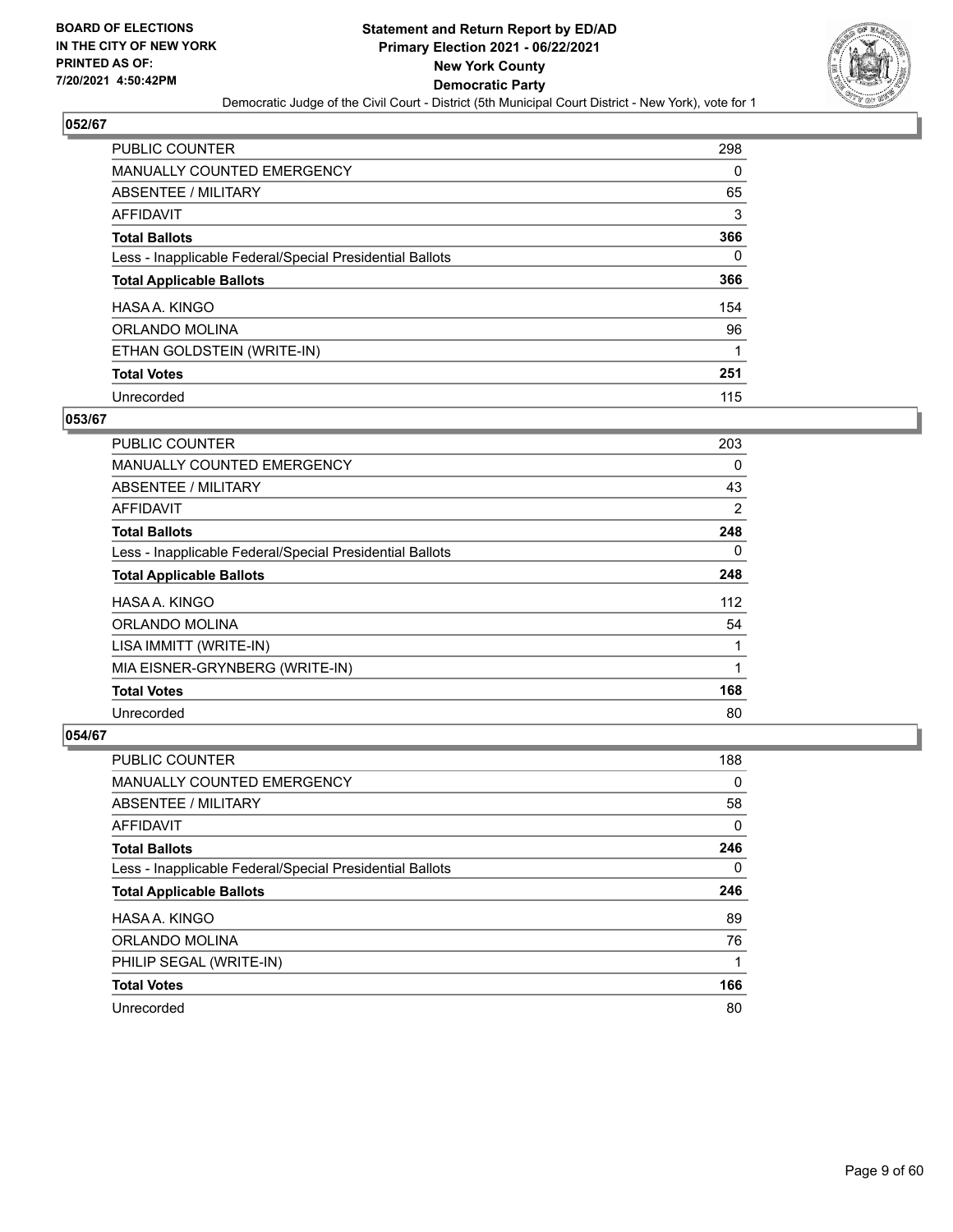

| <b>PUBLIC COUNTER</b>                                    | 174      |
|----------------------------------------------------------|----------|
| MANUALLY COUNTED EMERGENCY                               | $\Omega$ |
| ABSENTEE / MILITARY                                      | 28       |
| AFFIDAVIT                                                | 4        |
| <b>Total Ballots</b>                                     | 206      |
| Less - Inapplicable Federal/Special Presidential Ballots | 0        |
| <b>Total Applicable Ballots</b>                          | 206      |
| HASA A. KINGO                                            | 81       |
| ORLANDO MOLINA                                           | 50       |
| HOWARD MAHATSKY (WRITE-IN)                               |          |
| LOREN CHOOSER ESQ. (WRITE-IN)                            |          |
| <b>Total Votes</b>                                       | 133      |
| Unrecorded                                               | 73       |

## **056/67**

| <b>PUBLIC COUNTER</b>                                    | 246 |
|----------------------------------------------------------|-----|
| <b>MANUALLY COUNTED EMERGENCY</b>                        | 0   |
| ABSENTEE / MILITARY                                      | 41  |
| <b>AFFIDAVIT</b>                                         | 5   |
| <b>Total Ballots</b>                                     | 292 |
| Less - Inapplicable Federal/Special Presidential Ballots | 0   |
| <b>Total Applicable Ballots</b>                          | 292 |
| HASA A. KINGO                                            | 132 |
| ORLANDO MOLINA                                           | 75  |
| <b>Total Votes</b>                                       | 207 |
| Unrecorded                                               | 85  |

| <b>PUBLIC COUNTER</b>                                    | 232 |
|----------------------------------------------------------|-----|
| <b>MANUALLY COUNTED EMERGENCY</b>                        | 0   |
| ABSENTEE / MILITARY                                      | 54  |
| AFFIDAVIT                                                | 2   |
| <b>Total Ballots</b>                                     | 288 |
| Less - Inapplicable Federal/Special Presidential Ballots | 0   |
| <b>Total Applicable Ballots</b>                          | 288 |
| HASA A. KINGO                                            | 126 |
| ORLANDO MOLINA                                           | 67  |
| ARTHUR HILL (WRITE-IN)                                   | 1   |
| LENA KODSNELSON (WRITE-IN)                               | 1   |
| RUDOLPH GIULIANI (WRITE-IN)                              | 1   |
| <b>Total Votes</b>                                       | 196 |
| Unrecorded                                               | 92  |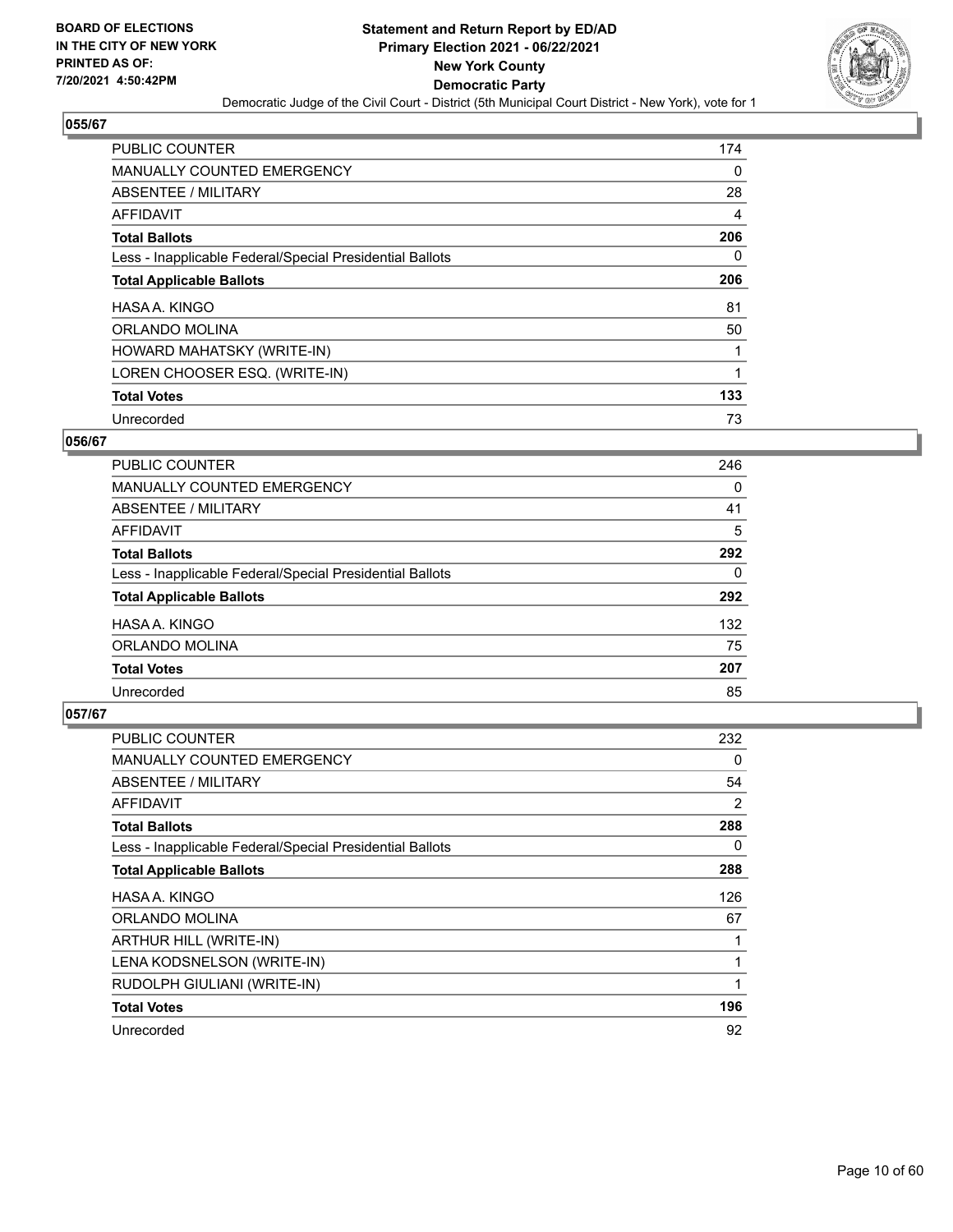

| PUBLIC COUNTER                                           | 190            |
|----------------------------------------------------------|----------------|
| MANUALLY COUNTED EMERGENCY                               | 0              |
| ABSENTEE / MILITARY                                      | 55             |
| AFFIDAVIT                                                | $\overline{2}$ |
| <b>Total Ballots</b>                                     | 247            |
| Less - Inapplicable Federal/Special Presidential Ballots | 0              |
| <b>Total Applicable Ballots</b>                          | 247            |
| HASA A. KINGO                                            | 103            |
| ORLANDO MOLINA                                           | 58             |
| <b>Total Votes</b>                                       | 161            |
| Unrecorded                                               | 86             |

#### **059/67**

| PUBLIC COUNTER                                           | 293      |
|----------------------------------------------------------|----------|
| <b>MANUALLY COUNTED EMERGENCY</b>                        | $\Omega$ |
| ABSENTEE / MILITARY                                      | 70       |
| <b>AFFIDAVIT</b>                                         | 5        |
| <b>Total Ballots</b>                                     | 368      |
| Less - Inapplicable Federal/Special Presidential Ballots | 0        |
| <b>Total Applicable Ballots</b>                          | 368      |
| HASA A. KINGO                                            | 142      |
| ORLANDO MOLINA                                           | 93       |
| EARL SCOTT (WRITE-IN)                                    |          |
| TALI WEINSTEIN (WRITE-IN)                                |          |
| <b>Total Votes</b>                                       | 237      |
| Unrecorded                                               | 131      |

| PUBLIC COUNTER                                           | 238      |
|----------------------------------------------------------|----------|
| <b>MANUALLY COUNTED EMERGENCY</b>                        | $\Omega$ |
| ABSENTEE / MILITARY                                      | 53       |
| AFFIDAVIT                                                |          |
| <b>Total Ballots</b>                                     | 292      |
| Less - Inapplicable Federal/Special Presidential Ballots | $\Omega$ |
| <b>Total Applicable Ballots</b>                          | 292      |
| HASA A. KINGO                                            | 120      |
| ORLANDO MOLINA                                           | 70       |
| <b>Total Votes</b>                                       | 190      |
| Unrecorded                                               | 102      |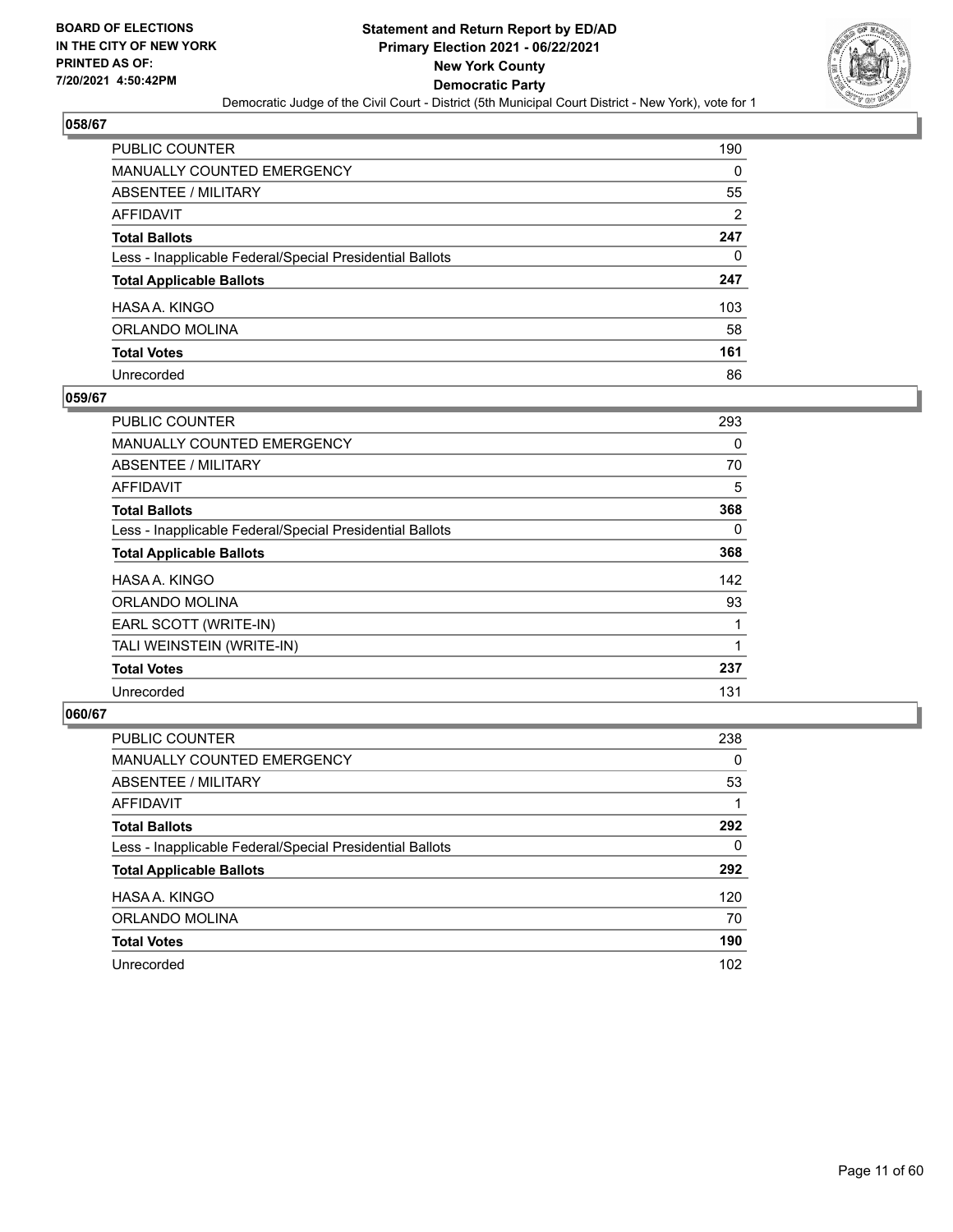

| <b>PUBLIC COUNTER</b>                                    | 275 |
|----------------------------------------------------------|-----|
| <b>MANUALLY COUNTED EMERGENCY</b>                        | 0   |
| ABSENTEE / MILITARY                                      | 49  |
| <b>AFFIDAVIT</b>                                         | 4   |
| <b>Total Ballots</b>                                     | 328 |
| Less - Inapplicable Federal/Special Presidential Ballots | 0   |
| <b>Total Applicable Ballots</b>                          | 328 |
| HASA A. KINGO                                            | 150 |
| ORLANDO MOLINA                                           | 85  |
| JEFFERY ROSENTHAL (WRITE-IN)                             | 1   |
| SADEQUA WIGGINS (WRITE-IN)                               | 1   |
| UNATTRIBUTABLE WRITE-IN (WRITE-IN)                       | 1   |
| <b>Total Votes</b>                                       | 238 |
| Unrecorded                                               | 90  |

## **062/67**

| <b>PUBLIC COUNTER</b>                                    | 210 |
|----------------------------------------------------------|-----|
| <b>MANUALLY COUNTED EMERGENCY</b>                        | 0   |
| ABSENTEE / MILITARY                                      | 40  |
| <b>AFFIDAVIT</b>                                         |     |
| <b>Total Ballots</b>                                     | 251 |
| Less - Inapplicable Federal/Special Presidential Ballots | 0   |
| <b>Total Applicable Ballots</b>                          | 251 |
| HASA A. KINGO                                            | 107 |
| ORLANDO MOLINA                                           | 61  |
| <b>Total Votes</b>                                       | 168 |
| Unrecorded                                               | 83  |

| PUBLIC COUNTER                                           | 215 |
|----------------------------------------------------------|-----|
| <b>MANUALLY COUNTED EMERGENCY</b>                        | 0   |
| ABSENTEE / MILITARY                                      | 36  |
| <b>AFFIDAVIT</b>                                         | 2   |
| <b>Total Ballots</b>                                     | 253 |
| Less - Inapplicable Federal/Special Presidential Ballots | 0   |
| <b>Total Applicable Ballots</b>                          | 253 |
| HASA A. KINGO                                            | 95  |
|                                                          |     |
| ORLANDO MOLINA                                           | 63  |
| UNATTRIBUTABLE WRITE-IN (WRITE-IN)                       |     |
| <b>Total Votes</b>                                       | 159 |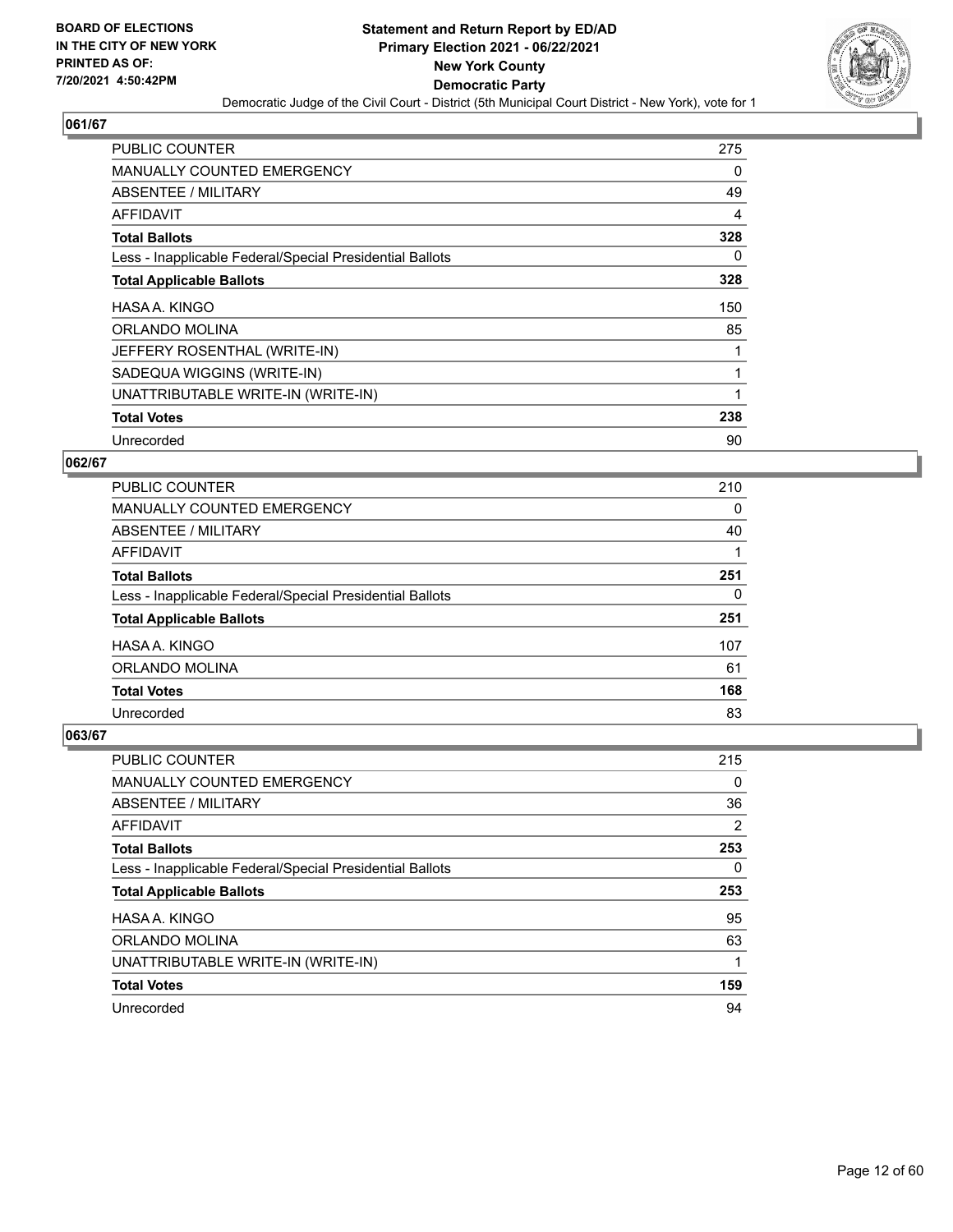

| PUBLIC COUNTER                                           | 246 |
|----------------------------------------------------------|-----|
| <b>MANUALLY COUNTED EMERGENCY</b>                        | 0   |
| ABSENTEE / MILITARY                                      | 37  |
| AFFIDAVIT                                                | 2   |
| <b>Total Ballots</b>                                     | 285 |
| Less - Inapplicable Federal/Special Presidential Ballots | 0   |
| <b>Total Applicable Ballots</b>                          | 285 |
| HASA A. KINGO                                            | 130 |
| ORLANDO MOLINA                                           | 65  |
| HELEN ROSENTHAL (WRITE-IN)                               |     |
| <b>Total Votes</b>                                       | 196 |
| Unrecorded                                               | 89  |

### **065/67**

| <b>PUBLIC COUNTER</b>                                    | 236            |
|----------------------------------------------------------|----------------|
| <b>MANUALLY COUNTED EMERGENCY</b>                        | $\Omega$       |
| ABSENTEE / MILITARY                                      | 56             |
| <b>AFFIDAVIT</b>                                         | $\overline{2}$ |
| <b>Total Ballots</b>                                     | 294            |
| Less - Inapplicable Federal/Special Presidential Ballots | $\Omega$       |
| <b>Total Applicable Ballots</b>                          | 294            |
| HASA A. KINGO                                            | 121            |
| ORLANDO MOLINA                                           | 75             |
| DAVID FRIEDMAN (WRITE-IN)                                |                |
| <b>Total Votes</b>                                       | 197            |
| Unrecorded                                               | 97             |

| <b>PUBLIC COUNTER</b>                                    | 208 |
|----------------------------------------------------------|-----|
| <b>MANUALLY COUNTED EMERGENCY</b>                        | 0   |
| <b>ABSENTEE / MILITARY</b>                               | 66  |
| <b>AFFIDAVIT</b>                                         | 3   |
| <b>Total Ballots</b>                                     | 277 |
| Less - Inapplicable Federal/Special Presidential Ballots | 0   |
| <b>Total Applicable Ballots</b>                          | 277 |
|                                                          |     |
| HASA A. KINGO                                            | 117 |
| ORLANDO MOLINA                                           | 68  |
| LIESEL OBRECHT (WRITE-IN)                                |     |
| <b>Total Votes</b>                                       | 186 |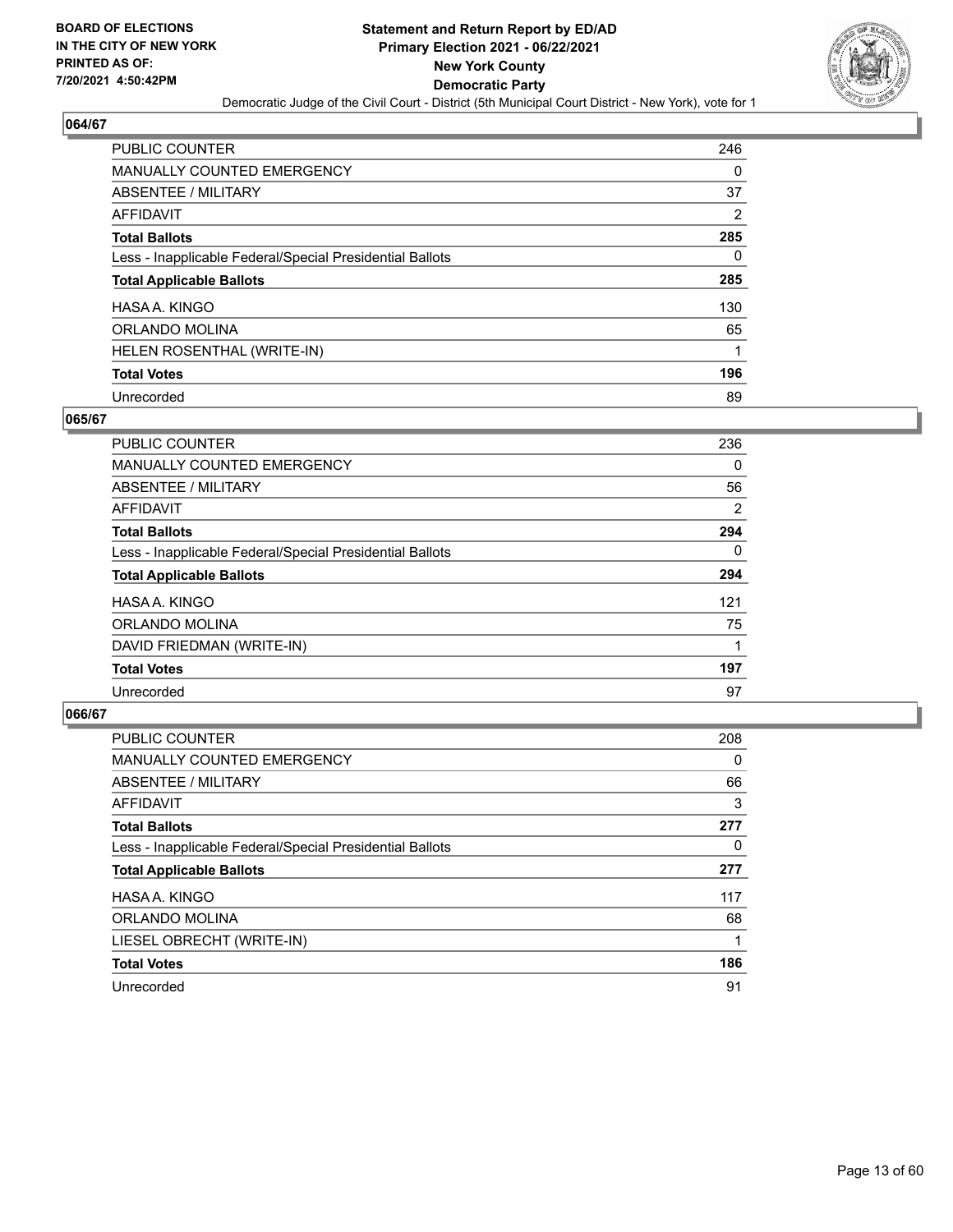

| PUBLIC COUNTER                                           | 385      |
|----------------------------------------------------------|----------|
| <b>MANUALLY COUNTED EMERGENCY</b>                        | $\Omega$ |
| ABSENTEE / MILITARY                                      | 74       |
| <b>AFFIDAVIT</b>                                         | 4        |
| <b>Total Ballots</b>                                     | 463      |
| Less - Inapplicable Federal/Special Presidential Ballots | $\Omega$ |
| <b>Total Applicable Ballots</b>                          | 463      |
| HASA A. KINGO                                            | 205      |
| ORLANDO MOLINA                                           | 88       |
| JONATHAN BACH (WRITE-IN)                                 |          |
| LESLIE WOLFOWITZ (WRITE-IN)                              |          |
| <b>Total Votes</b>                                       | 295      |
| Unrecorded                                               | 168      |

## **068/67**

| PUBLIC COUNTER                                           | 318      |
|----------------------------------------------------------|----------|
| <b>MANUALLY COUNTED EMERGENCY</b>                        | $\Omega$ |
| ABSENTEE / MILITARY                                      | 78       |
| AFFIDAVIT                                                | 2        |
| <b>Total Ballots</b>                                     | 398      |
| Less - Inapplicable Federal/Special Presidential Ballots | $\Omega$ |
| <b>Total Applicable Ballots</b>                          | 398      |
| HASA A. KINGO                                            | 172      |
| ORLANDO MOLINA                                           | 105      |
| UNATTRIBUTABLE WRITE-IN (WRITE-IN)                       |          |
| <b>Total Votes</b>                                       | 278      |
| Unrecorded                                               | 120      |

| <b>PUBLIC COUNTER</b>                                    | 375      |
|----------------------------------------------------------|----------|
| MANUALLY COUNTED EMERGENCY                               | 0        |
| ABSENTEE / MILITARY                                      | 54       |
| AFFIDAVIT                                                | 6        |
| <b>Total Ballots</b>                                     | 435      |
| Less - Inapplicable Federal/Special Presidential Ballots | $\Omega$ |
| <b>Total Applicable Ballots</b>                          | 435      |
| HASA A. KINGO                                            | 204      |
| ORLANDO MOLINA                                           | 97       |
| SUSAN D. HOFFINGER (WRITE-IN)                            |          |
| ZACHARY R. HARKIN (WRITE-IN)                             | 1        |
| <b>Total Votes</b>                                       | 303      |
| Unrecorded                                               | 132      |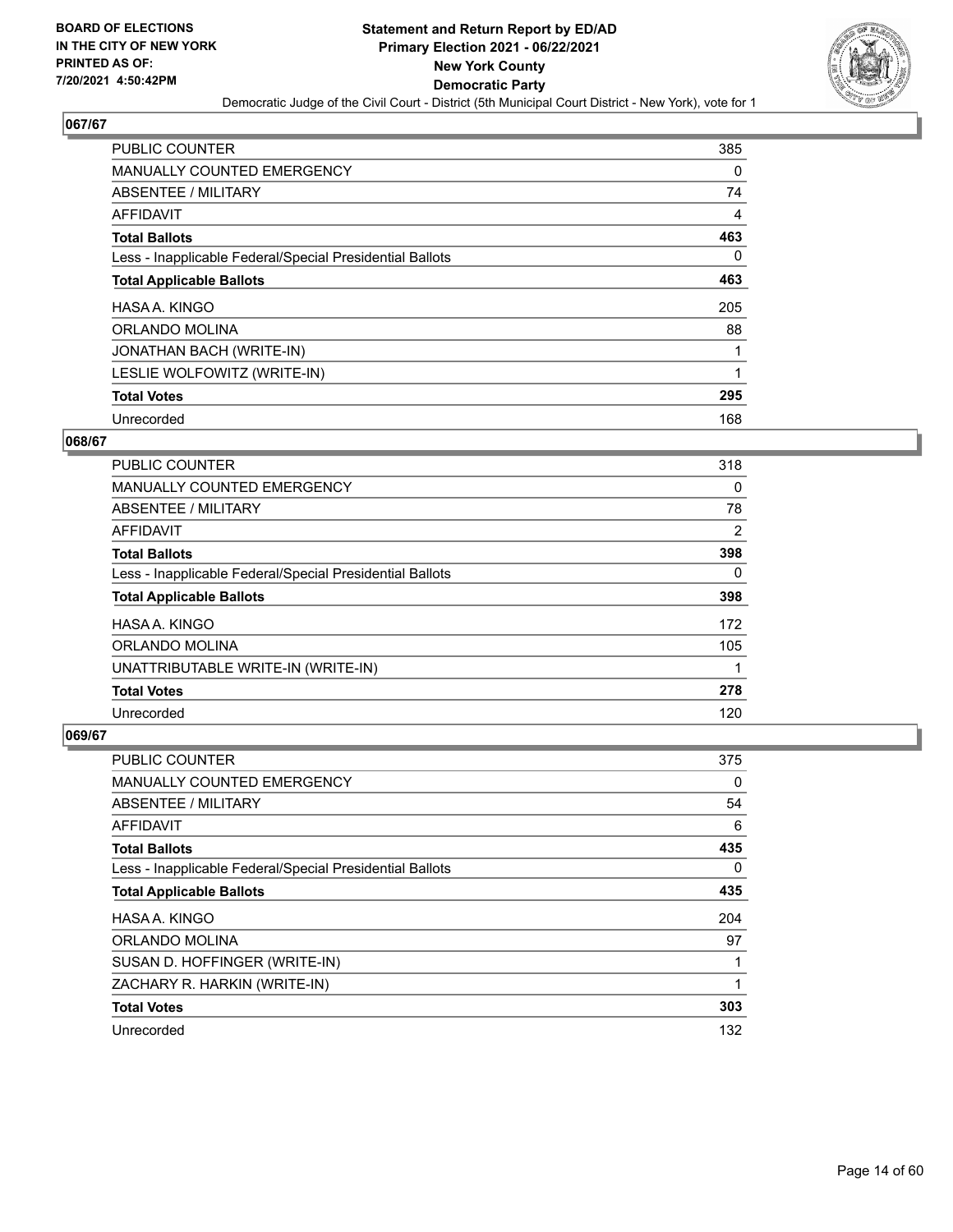

| PUBLIC COUNTER                                           | 177 |
|----------------------------------------------------------|-----|
| MANUALLY COUNTED EMERGENCY                               | 0   |
| ABSENTEE / MILITARY                                      | 44  |
| AFFIDAVIT                                                | 0   |
| <b>Total Ballots</b>                                     | 221 |
| Less - Inapplicable Federal/Special Presidential Ballots | 0   |
| <b>Total Applicable Ballots</b>                          | 221 |
| HASA A. KINGO                                            | 98  |
| ORLANDO MOLINA                                           | 53  |
| <b>Total Votes</b>                                       | 151 |
| Unrecorded                                               | 70  |

## **071/67**

| <b>PUBLIC COUNTER</b>                                    | 289 |
|----------------------------------------------------------|-----|
| <b>MANUALLY COUNTED EMERGENCY</b>                        | 0   |
| ABSENTEE / MILITARY                                      | 68  |
| AFFIDAVIT                                                | 2   |
| <b>Total Ballots</b>                                     | 359 |
| Less - Inapplicable Federal/Special Presidential Ballots | 0   |
| <b>Total Applicable Ballots</b>                          | 359 |
| HASA A. KINGO                                            | 150 |
| ORLANDO MOLINA                                           | 70  |
| ANDREW W. AMEND (WRITE-IN)                               |     |
| BILL DE BLASIO (WRITE-IN)                                |     |
| <b>Total Votes</b>                                       | 222 |
| Unrecorded                                               | 137 |

| PUBLIC COUNTER                                           | 316      |
|----------------------------------------------------------|----------|
| <b>MANUALLY COUNTED EMERGENCY</b>                        | 0        |
| ABSENTEE / MILITARY                                      | 107      |
| <b>AFFIDAVIT</b>                                         | 6        |
| <b>Total Ballots</b>                                     | 429      |
| Less - Inapplicable Federal/Special Presidential Ballots | $\Omega$ |
| <b>Total Applicable Ballots</b>                          | 429      |
| HASA A. KINGO                                            | 187      |
| ORLANDO MOLINA                                           | 81       |
| GREG NEY (WRITE-IN)                                      |          |
| <b>Total Votes</b>                                       | 269      |
| Unrecorded                                               | 160      |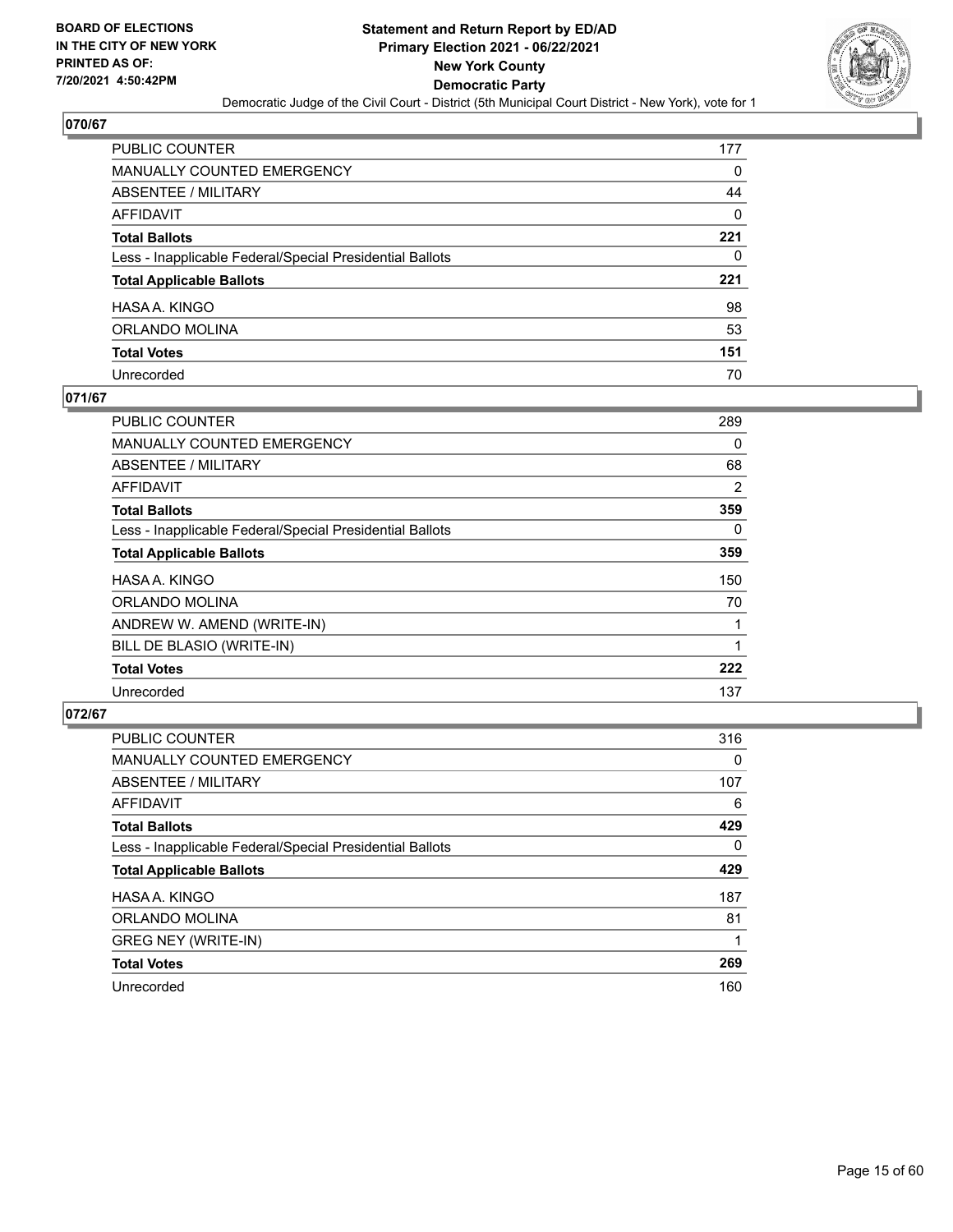

| PUBLIC COUNTER                                           | 247 |
|----------------------------------------------------------|-----|
| MANUALLY COUNTED EMERGENCY                               | 0   |
| ABSENTEE / MILITARY                                      | 47  |
| AFFIDAVIT                                                | 5   |
| Total Ballots                                            | 299 |
| Less - Inapplicable Federal/Special Presidential Ballots | 0   |
| <b>Total Applicable Ballots</b>                          | 299 |
| HASA A. KINGO                                            | 150 |
| ORLANDO MOLINA                                           | 70  |
| <b>Total Votes</b>                                       | 220 |
| Unrecorded                                               | 79  |

## **074/67**

| PUBLIC COUNTER                                           | 351 |
|----------------------------------------------------------|-----|
| <b>MANUALLY COUNTED EMERGENCY</b>                        | 0   |
| ABSENTEE / MILITARY                                      | 67  |
| AFFIDAVIT                                                | 2   |
| <b>Total Ballots</b>                                     | 420 |
| Less - Inapplicable Federal/Special Presidential Ballots | 0   |
| <b>Total Applicable Ballots</b>                          | 420 |
| HASA A. KINGO                                            | 190 |
| ORLANDO MOLINA                                           | 87  |
| ERIC ASKANMSE (WRITE-IN)                                 |     |
| W. DYER HALPERN (WRITE-IN)                               | 2   |
| <b>Total Votes</b>                                       | 280 |
| Unrecorded                                               | 140 |

| <b>PUBLIC COUNTER</b>                                    | 302 |
|----------------------------------------------------------|-----|
| <b>MANUALLY COUNTED EMERGENCY</b>                        | 0   |
| ABSENTEE / MILITARY                                      | 58  |
| <b>AFFIDAVIT</b>                                         | 5   |
| <b>Total Ballots</b>                                     | 365 |
| Less - Inapplicable Federal/Special Presidential Ballots | 0   |
| <b>Total Applicable Ballots</b>                          | 365 |
| HASA A. KINGO                                            | 152 |
| ORLANDO MOLINA                                           | 84  |
| ALTON H. MADDOX JR. (WRITE-IN)                           | 1   |
| MAX ROSE (WRITE-IN)                                      | 1   |
| NORA LITTMAN (WRITE-IN)                                  | 1   |
| UNATTRIBUTABLE WRITE-IN (WRITE-IN)                       | 1   |
| <b>Total Votes</b>                                       | 240 |
| Unrecorded                                               | 125 |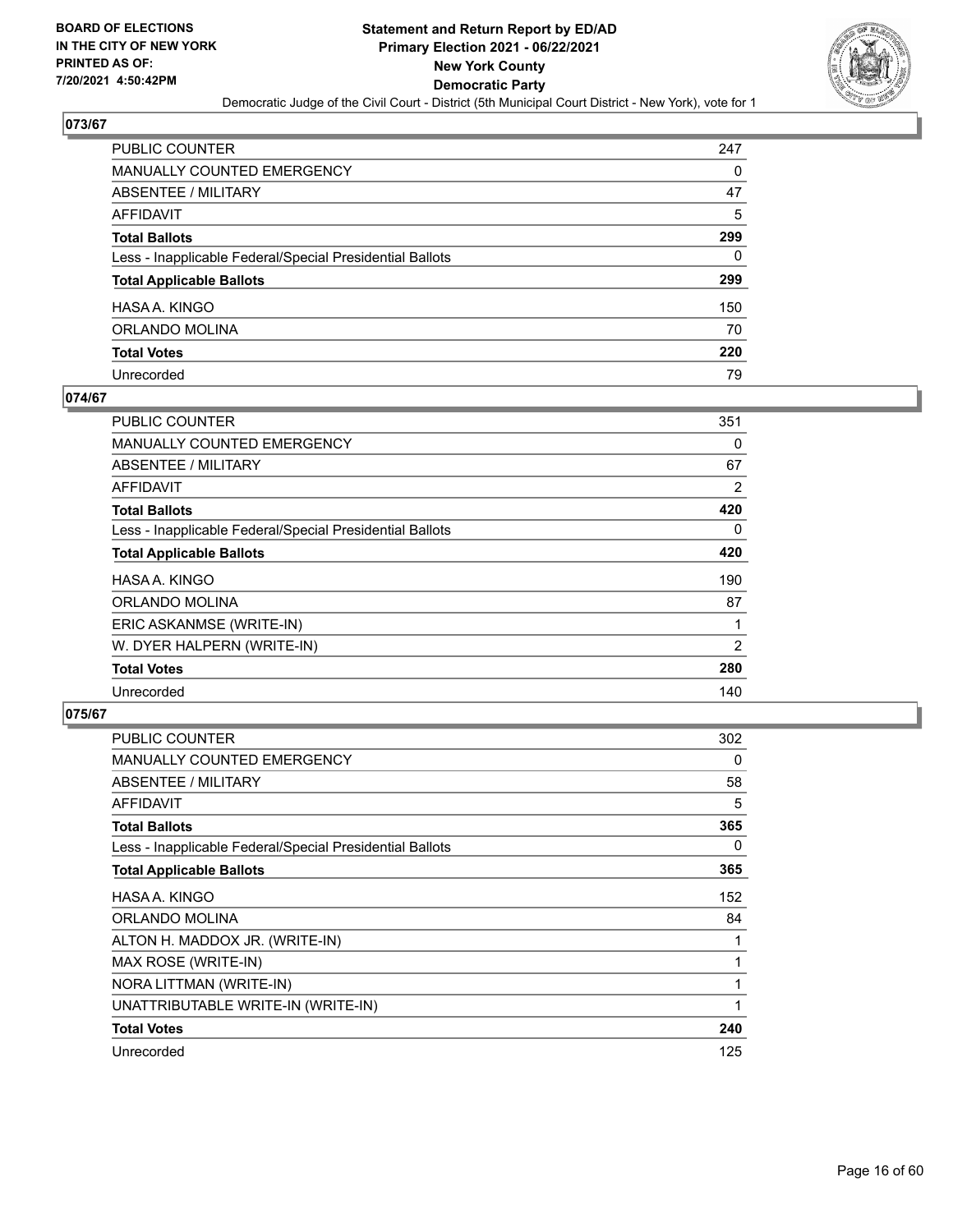

| <b>PUBLIC COUNTER</b>                                    | 274      |
|----------------------------------------------------------|----------|
| MANUALLY COUNTED EMERGENCY                               | 0        |
| ABSENTEE / MILITARY                                      | 99       |
| <b>AFFIDAVIT</b>                                         | 2        |
| <b>Total Ballots</b>                                     | 375      |
| Less - Inapplicable Federal/Special Presidential Ballots | $\Omega$ |
| <b>Total Applicable Ballots</b>                          | 375      |
| HASA A. KINGO                                            | 158      |
| ORLANDO MOLINA                                           | 103      |
| <b>EMILY FRIDMAN (WRITE-IN)</b>                          |          |
| <b>GALE BREWER (WRITE-IN)</b>                            |          |
| <b>Total Votes</b>                                       | 263      |
| Unrecorded                                               | 112      |

## **077/67**

| <b>PUBLIC COUNTER</b>                                    | 323 |
|----------------------------------------------------------|-----|
| <b>MANUALLY COUNTED EMERGENCY</b>                        | 0   |
| ABSENTEE / MILITARY                                      | 60  |
| AFFIDAVIT                                                | 3   |
| <b>Total Ballots</b>                                     | 386 |
| Less - Inapplicable Federal/Special Presidential Ballots | 0   |
| <b>Total Applicable Ballots</b>                          | 386 |
| HASA A. KINGO                                            | 179 |
| ORLANDO MOLINA                                           | 75  |
| STEVE HOFFMAN (WRITE-IN)                                 |     |
| <b>Total Votes</b>                                       | 255 |
| Unrecorded                                               | 131 |

| PUBLIC COUNTER                                           | 284      |
|----------------------------------------------------------|----------|
| MANUALLY COUNTED EMERGENCY                               | $\Omega$ |
| ABSENTEE / MILITARY                                      | 55       |
| AFFIDAVIT                                                | 3        |
| <b>Total Ballots</b>                                     | 342      |
| Less - Inapplicable Federal/Special Presidential Ballots | $\Omega$ |
| <b>Total Applicable Ballots</b>                          | 342      |
| HASA A. KINGO                                            | 170      |
| ORLANDO MOLINA                                           | 69       |
| ERIC HATZIMEMOS (WRITE-IN)                               | 1        |
| STANLEY ZABAR (WRITE-IN)                                 | 1        |
| <b>Total Votes</b>                                       | 241      |
| Unrecorded                                               | 101      |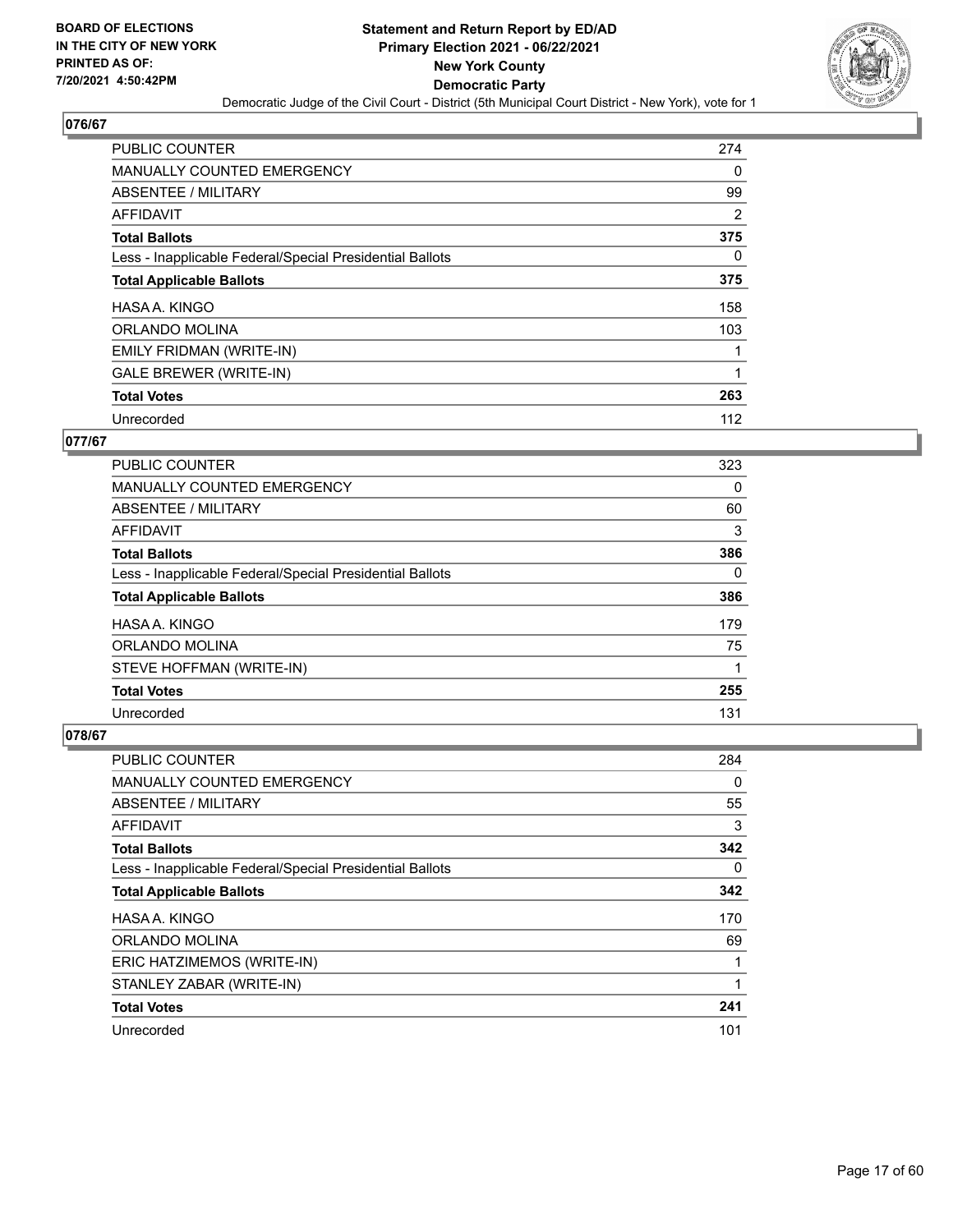

| PUBLIC COUNTER                                           | 202      |
|----------------------------------------------------------|----------|
| <b>MANUALLY COUNTED EMERGENCY</b>                        | $\Omega$ |
| ABSENTEE / MILITARY                                      | 59       |
| <b>AFFIDAVIT</b>                                         |          |
| <b>Total Ballots</b>                                     | 262      |
| Less - Inapplicable Federal/Special Presidential Ballots | $\Omega$ |
| <b>Total Applicable Ballots</b>                          | 262      |
| HASA A. KINGO                                            | 106      |
| ORLANDO MOLINA                                           | 66       |
| ALEXANDRA RIGNEY (WRITE-IN)                              |          |
| LUCINDA CARDINAL (WRITE-IN)                              | 1        |
| <b>Total Votes</b>                                       | 174      |
| Unrecorded                                               | 88       |

## **080/67**

| PUBLIC COUNTER                                           | 341          |
|----------------------------------------------------------|--------------|
| <b>MANUALLY COUNTED EMERGENCY</b>                        | 0            |
| ABSENTEE / MILITARY                                      | 83           |
| AFFIDAVIT                                                | 6            |
| <b>Total Ballots</b>                                     | 430          |
| Less - Inapplicable Federal/Special Presidential Ballots | 0            |
| <b>Total Applicable Ballots</b>                          | 430          |
| HASA A. KINGO                                            | 189          |
| ORLANDO MOLINA                                           | 107          |
| DONALD J. TRUMP (WRITE-IN)                               |              |
| MAYA WILEY (WRITE-IN)                                    | $\mathbf{1}$ |
| RONALD ALAN CURRIE (WRITE-IN)                            | 1            |
| <b>Total Votes</b>                                       | 299          |
| Unrecorded                                               | 131          |

| <b>PUBLIC COUNTER</b>                                    | 243 |
|----------------------------------------------------------|-----|
| MANUALLY COUNTED EMERGENCY                               | 0   |
| ABSENTEE / MILITARY                                      | 61  |
| <b>AFFIDAVIT</b>                                         | 0   |
| <b>Total Ballots</b>                                     | 304 |
| Less - Inapplicable Federal/Special Presidential Ballots | 0   |
| <b>Total Applicable Ballots</b>                          | 304 |
| HASA A. KINGO                                            | 133 |
| ORLANDO MOLINA                                           | 58  |
| MICHAEL BLOOMBERG (WRITE-IN)                             |     |
| UNATTRIBUTABLE WRITE-IN (WRITE-IN)                       |     |
| <b>Total Votes</b>                                       | 193 |
| Unrecorded                                               | 111 |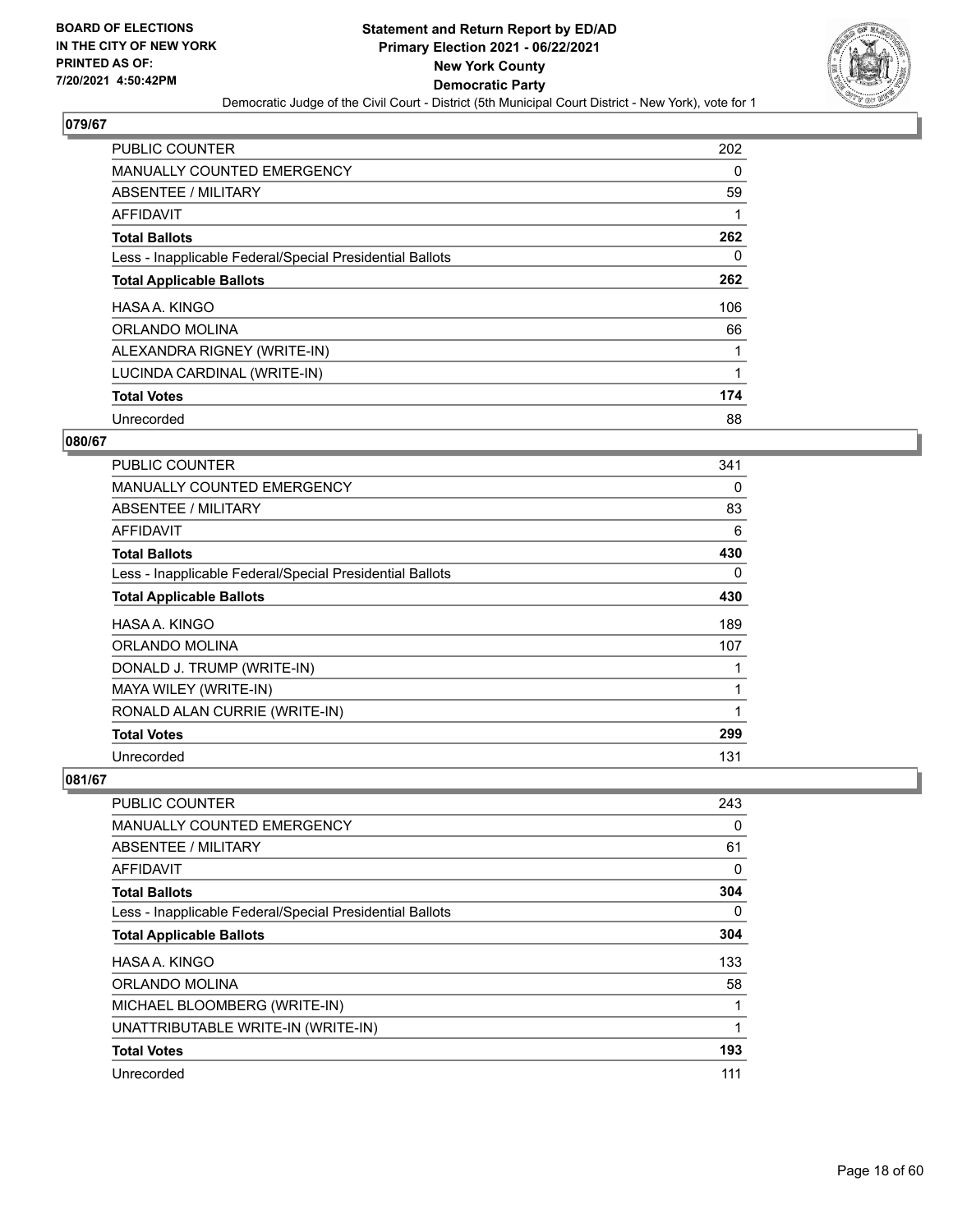

| <b>PUBLIC COUNTER</b>                                    | 284 |
|----------------------------------------------------------|-----|
| <b>MANUALLY COUNTED EMERGENCY</b>                        | 0   |
| ABSENTEE / MILITARY                                      | 73  |
| AFFIDAVIT                                                | 4   |
| <b>Total Ballots</b>                                     | 361 |
| Less - Inapplicable Federal/Special Presidential Ballots | 0   |
| <b>Total Applicable Ballots</b>                          | 361 |
| HASA A. KINGO                                            | 174 |
| ORLANDO MOLINA                                           | 79  |
| ANDREW FRADIN (WRITE-IN)                                 | 1   |
| EDWARD L. POWERS (WRITE-IN)                              |     |
| ETHAN V. FINNERAN (WRITE-IN)                             |     |
| SARAH FRIEDMAN (WRITE-IN)                                |     |
| <b>Total Votes</b>                                       | 257 |
| Unrecorded                                               | 104 |

#### **083/67**

| PUBLIC COUNTER                                           | 260            |
|----------------------------------------------------------|----------------|
| <b>MANUALLY COUNTED EMERGENCY</b>                        | $\Omega$       |
| ABSENTEE / MILITARY                                      | 56             |
| AFFIDAVIT                                                | $\overline{2}$ |
| <b>Total Ballots</b>                                     | 318            |
| Less - Inapplicable Federal/Special Presidential Ballots | $\Omega$       |
| <b>Total Applicable Ballots</b>                          | 318            |
| HASA A. KINGO                                            | 150            |
| ORLANDO MOLINA                                           | 70             |
| <b>Total Votes</b>                                       | 220            |
| Unrecorded                                               | 98             |

| <b>PUBLIC COUNTER</b>                                    | 175 |
|----------------------------------------------------------|-----|
| MANUALLY COUNTED EMERGENCY                               | 0   |
| ABSENTEE / MILITARY                                      | 39  |
| AFFIDAVIT                                                | 3   |
| <b>Total Ballots</b>                                     | 217 |
| Less - Inapplicable Federal/Special Presidential Ballots | 0   |
| <b>Total Applicable Ballots</b>                          | 217 |
| HASA A. KINGO                                            | 99  |
| ORLANDO MOLINA                                           | 54  |
| <b>Total Votes</b>                                       | 153 |
| Unrecorded                                               | 64  |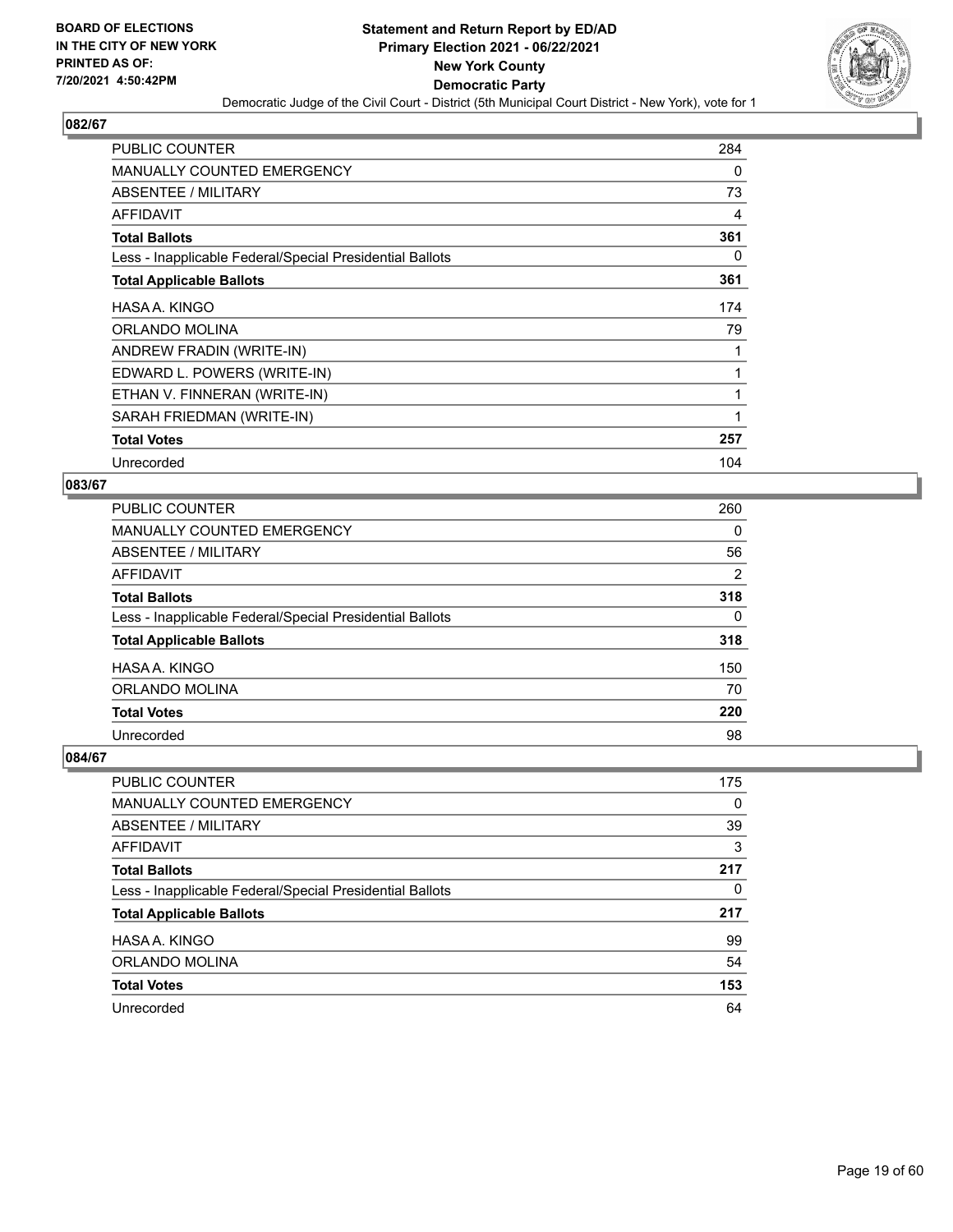

| PUBLIC COUNTER                                           | 157      |
|----------------------------------------------------------|----------|
| <b>MANUALLY COUNTED EMERGENCY</b>                        | 0        |
| ABSENTEE / MILITARY                                      | 22       |
| AFFIDAVIT                                                | 5        |
| <b>Total Ballots</b>                                     | 184      |
| Less - Inapplicable Federal/Special Presidential Ballots | $\Omega$ |
| <b>Total Applicable Ballots</b>                          | 184      |
| HASA A. KINGO                                            | 74       |
| ORLANDO MOLINA                                           | 56       |
| JOSEPH ORIAN, ESQ. (WRITE-IN)                            |          |
| <b>Total Votes</b>                                       | 131      |
|                                                          |          |

### **086/67**

| <b>PUBLIC COUNTER</b>                                    | 225            |
|----------------------------------------------------------|----------------|
| <b>MANUALLY COUNTED EMERGENCY</b>                        | 0              |
| ABSENTEE / MILITARY                                      | 29             |
| <b>AFFIDAVIT</b>                                         | 7              |
| <b>Total Ballots</b>                                     | 261            |
| Less - Inapplicable Federal/Special Presidential Ballots | $\Omega$       |
| <b>Total Applicable Ballots</b>                          | 261            |
| HASA A. KINGO                                            | 115            |
| ORLANDO MOLINA                                           | 81             |
| ELANA SINENSKY (WRITE-IN)                                | $\overline{2}$ |
| <b>Total Votes</b>                                       | 198            |
| Unrecorded                                               | 63             |

| PUBLIC COUNTER                                           | 300 |
|----------------------------------------------------------|-----|
| <b>MANUALLY COUNTED EMERGENCY</b>                        | 0   |
| ABSENTEE / MILITARY                                      | 58  |
| AFFIDAVIT                                                | 3   |
| <b>Total Ballots</b>                                     | 361 |
| Less - Inapplicable Federal/Special Presidential Ballots | 0   |
| <b>Total Applicable Ballots</b>                          | 361 |
| HASA A. KINGO                                            | 164 |
| ORLANDO MOLINA                                           | 90  |
| DONALD J. TRUMP (WRITE-IN)                               |     |
| MARA A. NULL (WRITE-IN)                                  |     |
| TOM LEVINE (WRITE-IN)                                    |     |
| <b>Total Votes</b>                                       | 257 |
| Unrecorded                                               | 104 |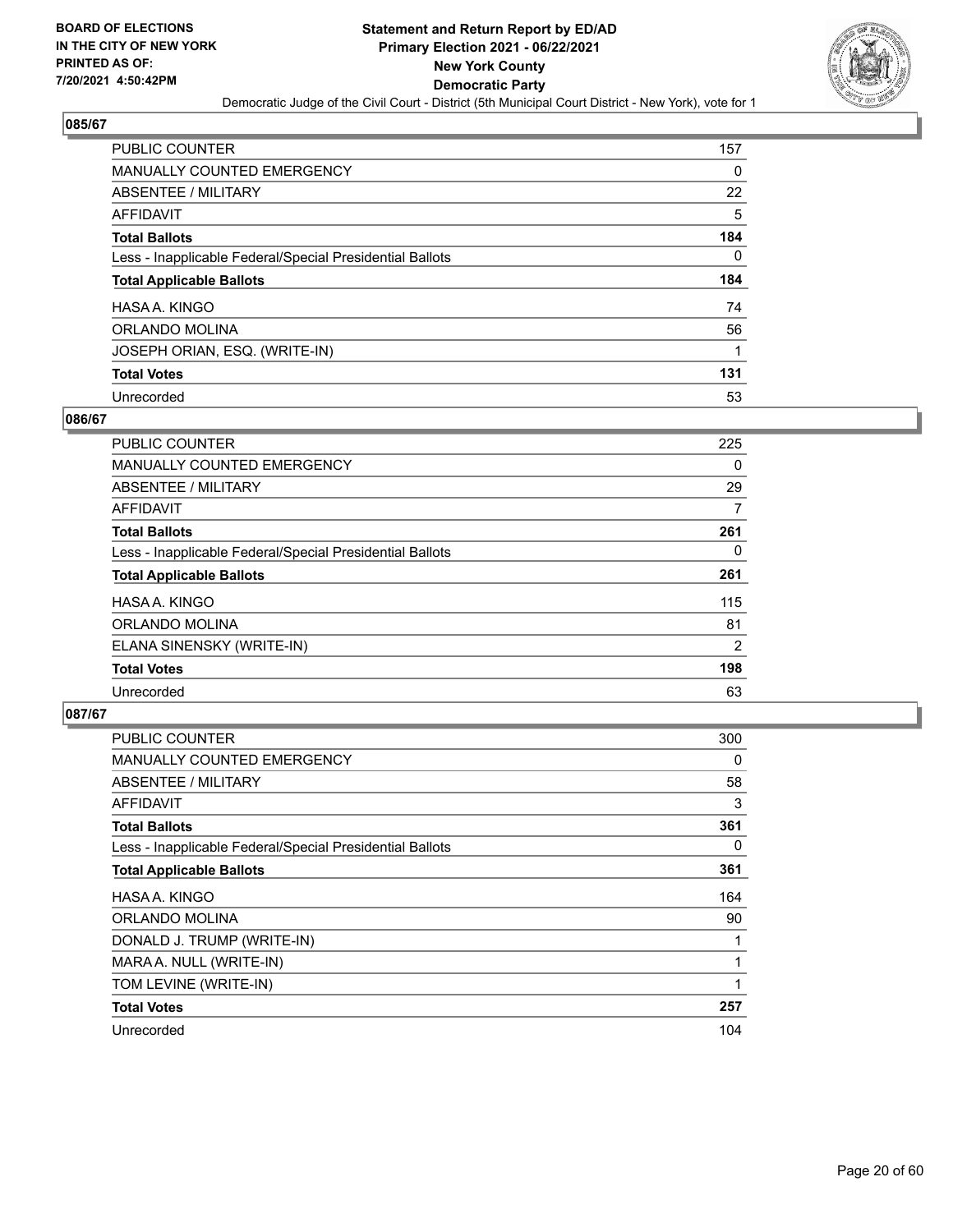

| PUBLIC COUNTER                                           | 199 |
|----------------------------------------------------------|-----|
| MANUALLY COUNTED EMERGENCY                               | 0   |
| ABSENTEE / MILITARY                                      | 37  |
| AFFIDAVIT                                                | 0   |
| Total Ballots                                            | 236 |
| Less - Inapplicable Federal/Special Presidential Ballots | 0   |
| <b>Total Applicable Ballots</b>                          | 236 |
| HASA A. KINGO                                            | 105 |
| ORLANDO MOLINA                                           | 58  |
| <b>Total Votes</b>                                       | 163 |
| Unrecorded                                               | 73  |

#### **089/67**

| PUBLIC COUNTER                                           | 284 |
|----------------------------------------------------------|-----|
| <b>MANUALLY COUNTED EMERGENCY</b>                        | 0   |
| ABSENTEE / MILITARY                                      | 54  |
| <b>AFFIDAVIT</b>                                         | 2   |
| <b>Total Ballots</b>                                     | 340 |
| Less - Inapplicable Federal/Special Presidential Ballots | 0   |
| <b>Total Applicable Ballots</b>                          | 340 |
| HASA A. KINGO                                            | 134 |
| ORLANDO MOLINA                                           | 91  |
| DONALD J. TRUMP (WRITE-IN)                               |     |
| ELIZA TREUNAFT (WRITE-IN)                                |     |
| SALLY QUAN (WRITE-IN)                                    |     |
| <b>Total Votes</b>                                       | 228 |
| Unrecorded                                               | 112 |

| <b>PUBLIC COUNTER</b>                                    | 278          |
|----------------------------------------------------------|--------------|
| <b>MANUALLY COUNTED EMERGENCY</b>                        | 0            |
| ABSENTEE / MILITARY                                      | 65           |
| <b>AFFIDAVIT</b>                                         | 3            |
| <b>Total Ballots</b>                                     | 346          |
| Less - Inapplicable Federal/Special Presidential Ballots | 0            |
| <b>Total Applicable Ballots</b>                          | 346          |
| HASA A. KINGO                                            | 164          |
| ORLANDO MOLINA                                           | 84           |
| DAVID SACKSTIEN (WRITE-IN)                               |              |
| EDWARD GANI TOPTANI (WRITE-IN)                           |              |
| JENNIFER UREN (WRITE-IN)                                 | 1            |
| RICHARD TRETEL (WRITE-IN)                                | $\mathbf{1}$ |
| <b>Total Votes</b>                                       | 252          |
| Unrecorded                                               | 94           |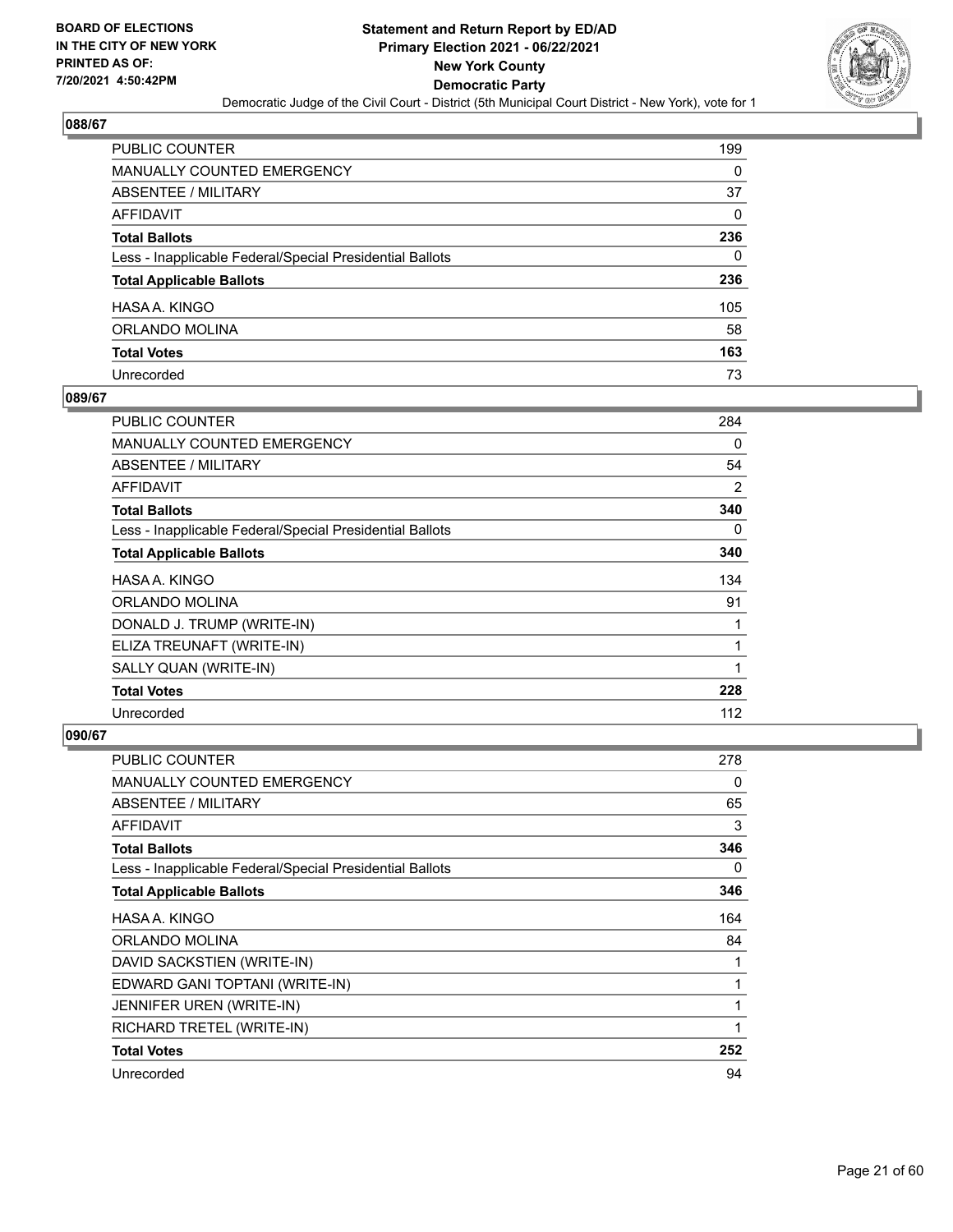

| <b>PUBLIC COUNTER</b>                                    | 278 |
|----------------------------------------------------------|-----|
| <b>MANUALLY COUNTED EMERGENCY</b>                        | 0   |
| ABSENTEE / MILITARY                                      | 55  |
| <b>AFFIDAVIT</b>                                         | 2   |
| <b>Total Ballots</b>                                     | 335 |
| Less - Inapplicable Federal/Special Presidential Ballots | 0   |
| <b>Total Applicable Ballots</b>                          | 335 |
| HASA A. KINGO                                            | 165 |
| ORLANDO MOLINA                                           | 61  |
| DONALD J. TRUMP (WRITE-IN)                               |     |
| IAN-PAUL A. POULOS (WRITE-IN)                            | 1   |
| KIM BERG (WRITE-IN)                                      |     |
| <b>Total Votes</b>                                       | 229 |
| Unrecorded                                               | 106 |

## **092/67**

| PUBLIC COUNTER                                           | 343      |
|----------------------------------------------------------|----------|
| <b>MANUALLY COUNTED EMERGENCY</b>                        | 0        |
| ABSENTEE / MILITARY                                      | 70       |
| AFFIDAVIT                                                | 2        |
| <b>Total Ballots</b>                                     | 415      |
| Less - Inapplicable Federal/Special Presidential Ballots | $\Omega$ |
| <b>Total Applicable Ballots</b>                          | 415      |
| HASA A. KINGO                                            | 171      |
| ORLANDO MOLINA                                           | 92       |
| ALBERT KRAMER (WRITE-IN)                                 |          |
| DANIEL CASHEMAN (WRITE-IN)                               |          |
| <b>Total Votes</b>                                       | 265      |
| Unrecorded                                               | 150      |

| PUBLIC COUNTER                                           | 279 |
|----------------------------------------------------------|-----|
| <b>MANUALLY COUNTED EMERGENCY</b>                        | 0   |
| ABSENTEE / MILITARY                                      | 50  |
| <b>AFFIDAVIT</b>                                         | 5   |
| <b>Total Ballots</b>                                     | 334 |
| Less - Inapplicable Federal/Special Presidential Ballots | 0   |
| <b>Total Applicable Ballots</b>                          | 334 |
| HASA A. KINGO                                            | 133 |
| ORLANDO MOLINA                                           | 81  |
| BENJAMIN CARDOZO (WRITE-IN)                              |     |
| UNATTRIBUTABLE WRITE-IN (WRITE-IN)                       |     |
| <b>Total Votes</b>                                       | 216 |
| Unrecorded                                               | 118 |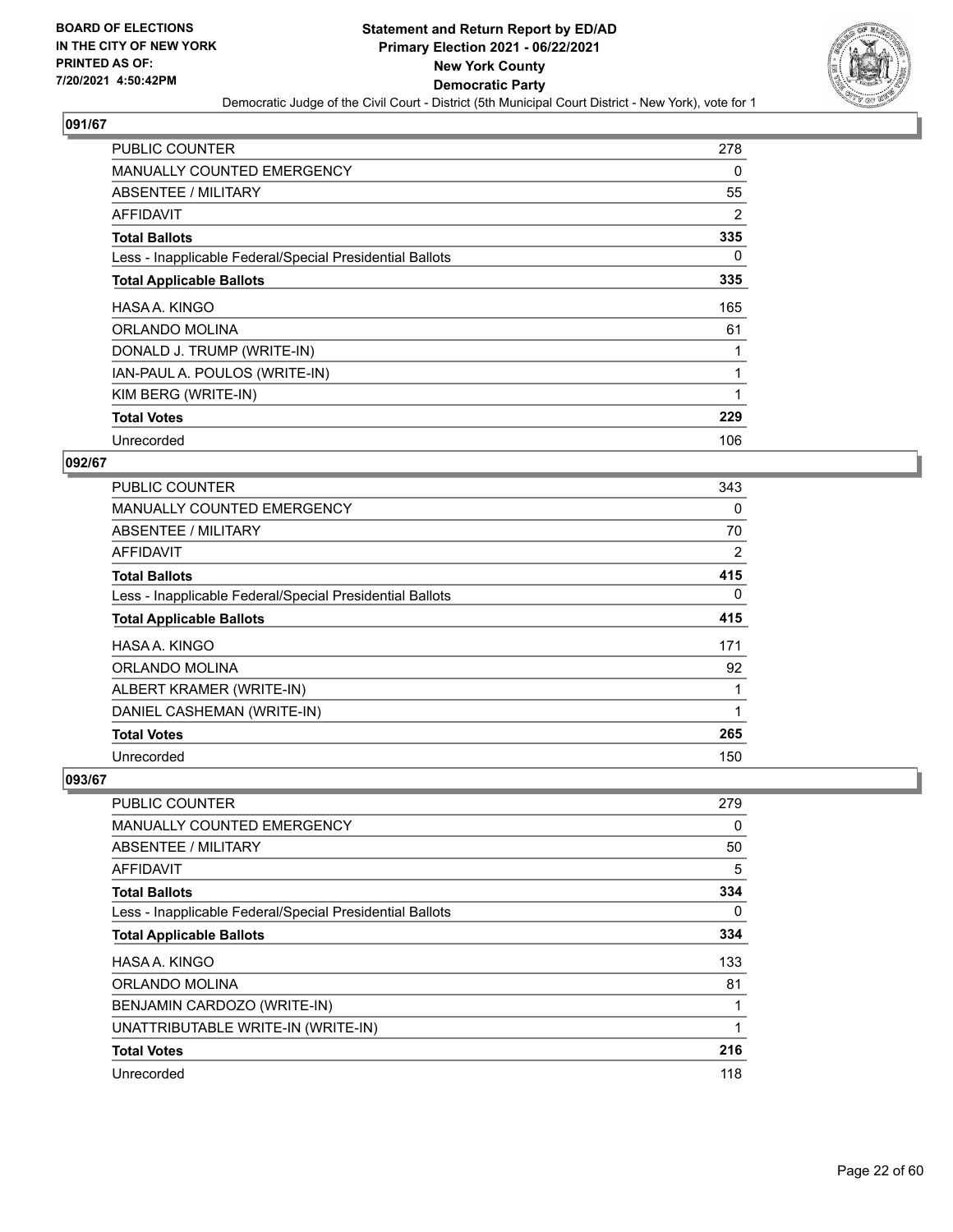

| <b>PUBLIC COUNTER</b>                                    | 347            |
|----------------------------------------------------------|----------------|
| <b>MANUALLY COUNTED EMERGENCY</b>                        | 0              |
| <b>ABSENTEE / MILITARY</b>                               | 71             |
| AFFIDAVIT                                                |                |
| <b>Total Ballots</b>                                     | 419            |
| Less - Inapplicable Federal/Special Presidential Ballots | 0              |
| <b>Total Applicable Ballots</b>                          | 419            |
| HASA A. KINGO                                            | 178            |
| ORLANDO MOLINA                                           | 101            |
| EUGENE NARDELLI (WRITE-IN)                               |                |
| FAYDA FAYDA (WRITE-IN)                                   |                |
| <b>GEORGE SILVER (WRITE-IN)</b>                          | 1              |
| UNATTRIBUTABLE WRITE-IN (WRITE-IN)                       | $\overline{2}$ |
| <b>Total Votes</b>                                       | 284            |
| Unrecorded                                               | 135            |

#### **095/67**

| <b>PUBLIC COUNTER</b>                                    | 243 |
|----------------------------------------------------------|-----|
| MANUALLY COUNTED EMERGENCY                               | 0   |
| <b>ABSENTEE / MILITARY</b>                               | 49  |
| AFFIDAVIT                                                | 6   |
| <b>Total Ballots</b>                                     | 298 |
| Less - Inapplicable Federal/Special Presidential Ballots | 0   |
| <b>Total Applicable Ballots</b>                          | 298 |
| HASA A. KINGO                                            | 127 |
| ORLANDO MOLINA                                           | 80  |
| CHUCK ZLATKIN (WRITE-IN)                                 | 1   |
| DARYL I. KESSLER (WRITE-IN)                              | 1   |
| <b>Total Votes</b>                                       | 209 |
| Unrecorded                                               | 89  |

| <b>PUBLIC COUNTER</b>                                    | 179 |
|----------------------------------------------------------|-----|
| <b>MANUALLY COUNTED EMERGENCY</b>                        | 0   |
| ABSENTEE / MILITARY                                      | 59  |
| AFFIDAVIT                                                | 0   |
| <b>Total Ballots</b>                                     | 238 |
| Less - Inapplicable Federal/Special Presidential Ballots | 0   |
| <b>Total Applicable Ballots</b>                          | 238 |
| HASA A. KINGO                                            | 122 |
| ORLANDO MOLINA                                           | 46  |
| OTHO KEOR (WRITE-IN)                                     |     |
| <b>Total Votes</b>                                       | 169 |
| Unrecorded                                               | 69  |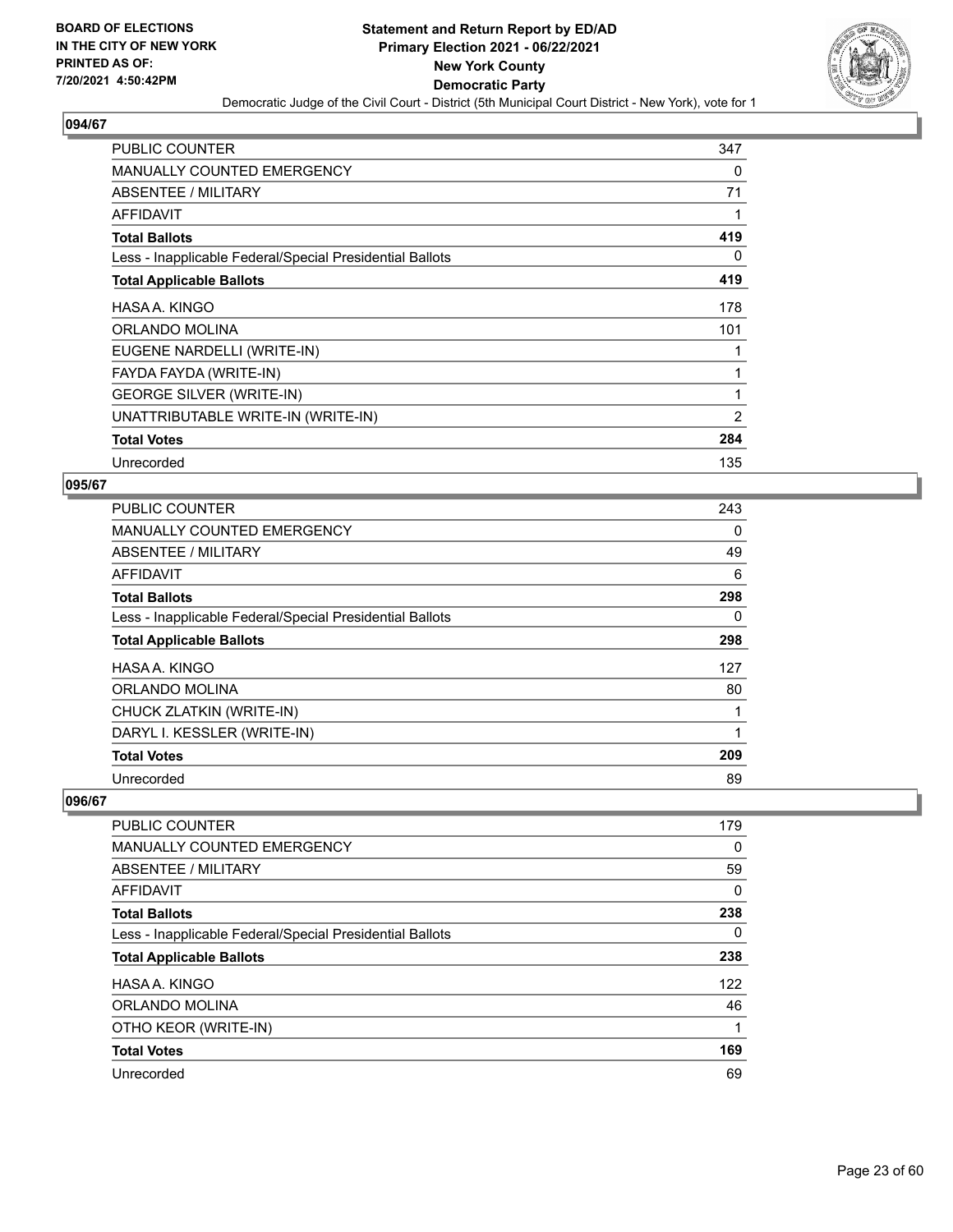

| PUBLIC COUNTER                                           | 178            |
|----------------------------------------------------------|----------------|
| MANUALLY COUNTED EMERGENCY                               | 0              |
| ABSENTEE / MILITARY                                      | 62             |
| AFFIDAVIT                                                | $\overline{2}$ |
| Total Ballots                                            | 242            |
| Less - Inapplicable Federal/Special Presidential Ballots | 0              |
| <b>Total Applicable Ballots</b>                          | 242            |
| HASA A. KINGO                                            | 130            |
| ORLANDO MOLINA                                           | 39             |
| <b>Total Votes</b>                                       | 169            |
| Unrecorded                                               | 73             |

## **098/67**

| <b>PUBLIC COUNTER</b>                                    | 267 |
|----------------------------------------------------------|-----|
| <b>MANUALLY COUNTED EMERGENCY</b>                        | 0   |
| ABSENTEE / MILITARY                                      | 68  |
| AFFIDAVIT                                                | 2   |
| <b>Total Ballots</b>                                     | 337 |
| Less - Inapplicable Federal/Special Presidential Ballots | 0   |
| <b>Total Applicable Ballots</b>                          | 337 |
| HASA A. KINGO                                            | 139 |
| ORLANDO MOLINA                                           | 79  |
| NOAH LINDENFELD (WRITE-IN)                               |     |
| <b>Total Votes</b>                                       | 219 |
| Unrecorded                                               | 118 |

| <b>PUBLIC COUNTER</b>                                    | 360      |
|----------------------------------------------------------|----------|
| <b>MANUALLY COUNTED EMERGENCY</b>                        | $\Omega$ |
| ABSENTEE / MILITARY                                      | 74       |
| AFFIDAVIT                                                | 0        |
| <b>Total Ballots</b>                                     | 434      |
| Less - Inapplicable Federal/Special Presidential Ballots | $\Omega$ |
| <b>Total Applicable Ballots</b>                          | 434      |
| HASA A. KINGO                                            | 174      |
| ORLANDO MOLINA                                           | 100      |
| THEODORE SCHWEITZER (WRITE-IN)                           |          |
| <b>Total Votes</b>                                       | 275      |
| Unrecorded                                               | 159      |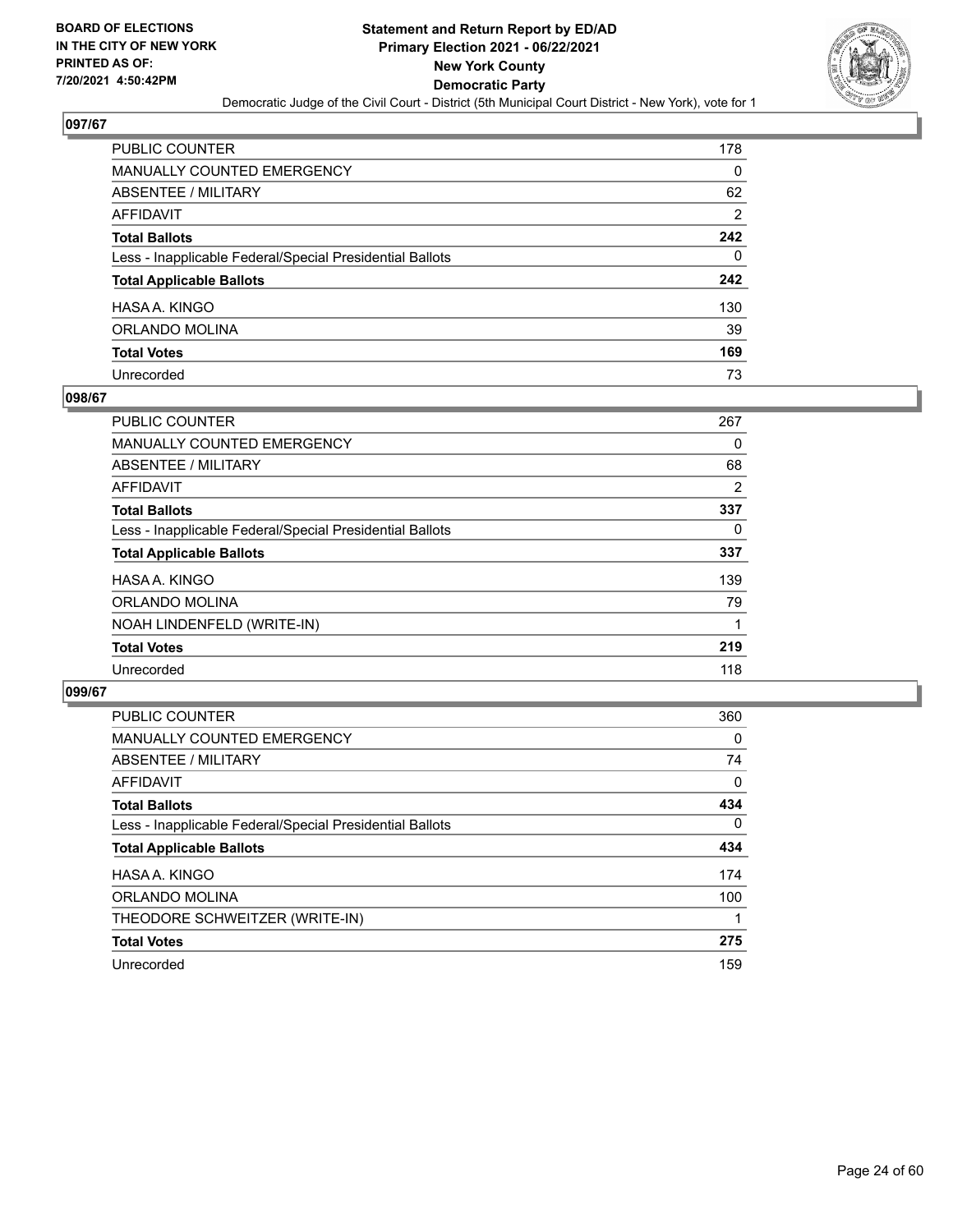

| PUBLIC COUNTER                                           | 224 |
|----------------------------------------------------------|-----|
| <b>MANUALLY COUNTED EMERGENCY</b>                        | 0   |
| ABSENTEE / MILITARY                                      | 55  |
| AFFIDAVIT                                                |     |
| <b>Total Ballots</b>                                     | 280 |
| Less - Inapplicable Federal/Special Presidential Ballots | 0   |
| <b>Total Applicable Ballots</b>                          | 280 |
| HASA A. KINGO                                            | 114 |
| ORLANDO MOLINA                                           | 69  |
| <b>JUDITH SHEINDLIN (WRITE-IN)</b>                       |     |
| <b>Total Votes</b>                                       | 184 |
| Unrecorded                                               | 96  |

### **106/67**

| <b>PUBLIC COUNTER</b>                                    | 317      |
|----------------------------------------------------------|----------|
| <b>MANUALLY COUNTED EMERGENCY</b>                        | 0        |
| <b>ABSENTEE / MILITARY</b>                               | 35       |
| <b>AFFIDAVIT</b>                                         | 2        |
| <b>Total Ballots</b>                                     | 354      |
| Less - Inapplicable Federal/Special Presidential Ballots | $\Omega$ |
| <b>Total Applicable Ballots</b>                          | 354      |
| HASA A. KINGO                                            | 134      |
| ORLANDO MOLINA                                           | 96       |
| SCOTT SHAFFER (WRITE-IN)                                 |          |
| SUZANNE O'TTARE (WRITE-IN)                               | 1        |
| <b>Total Votes</b>                                       | 232      |
| Unrecorded                                               | 122      |

| PUBLIC COUNTER                                           | 137      |
|----------------------------------------------------------|----------|
| MANUALLY COUNTED EMERGENCY                               | $\Omega$ |
| ABSENTEE / MILITARY                                      | 17       |
| AFFIDAVIT                                                |          |
| <b>Total Ballots</b>                                     | 155      |
| Less - Inapplicable Federal/Special Presidential Ballots | 0        |
| <b>Total Applicable Ballots</b>                          | 155      |
| HASA A. KINGO                                            | 60       |
| ORLANDO MOLINA                                           | 41       |
| <b>Total Votes</b>                                       | 101      |
| Unrecorded                                               | 54       |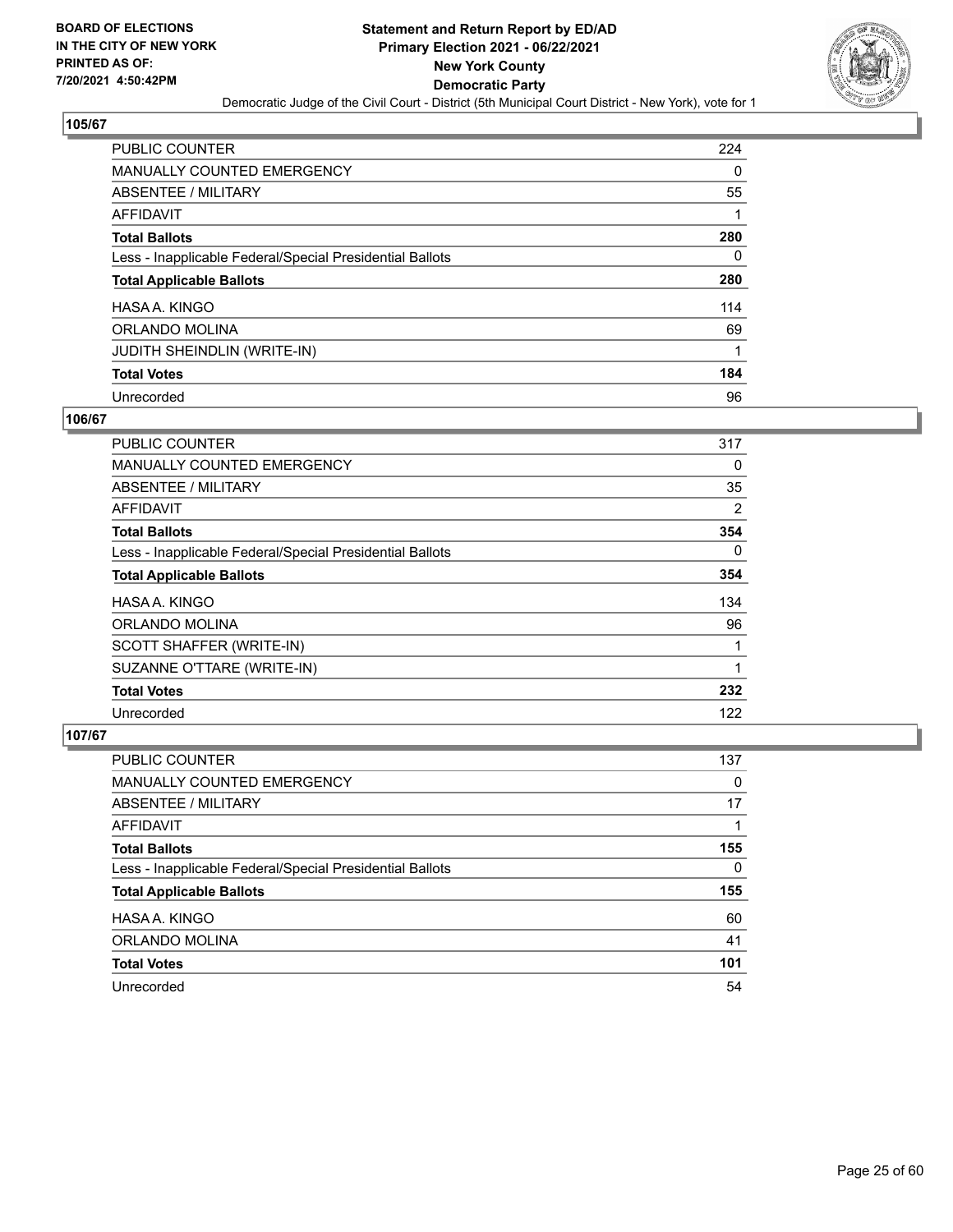

| PUBLIC COUNTER                                           | 296      |
|----------------------------------------------------------|----------|
| <b>MANUALLY COUNTED EMERGENCY</b>                        | $\Omega$ |
| <b>ABSENTEE / MILITARY</b>                               | 76       |
| <b>AFFIDAVIT</b>                                         |          |
| <b>Total Ballots</b>                                     | 373      |
| Less - Inapplicable Federal/Special Presidential Ballots | 0        |
| <b>Total Applicable Ballots</b>                          | 373      |
| HASA A. KINGO                                            | 160      |
| ORLANDO MOLINA                                           | 84       |
| <b>Total Votes</b>                                       | 244      |
| Unrecorded                                               | 129      |

| PUBLIC COUNTER                                           | 176            |
|----------------------------------------------------------|----------------|
| <b>MANUALLY COUNTED EMERGENCY</b>                        | 0              |
| ABSENTEE / MILITARY                                      | 34             |
| AFFIDAVIT                                                | $\overline{2}$ |
| <b>Total Ballots</b>                                     | 212            |
| Less - Inapplicable Federal/Special Presidential Ballots | 0              |
| <b>Total Applicable Ballots</b>                          | 212            |
| HASA A. KINGO                                            | 99             |
| ORLANDO MOLINA                                           | 59             |
| EUGENE DEBS (WRITE-IN)                                   |                |
| <b>Total Votes</b>                                       | 159            |
| Unrecorded                                               | 53             |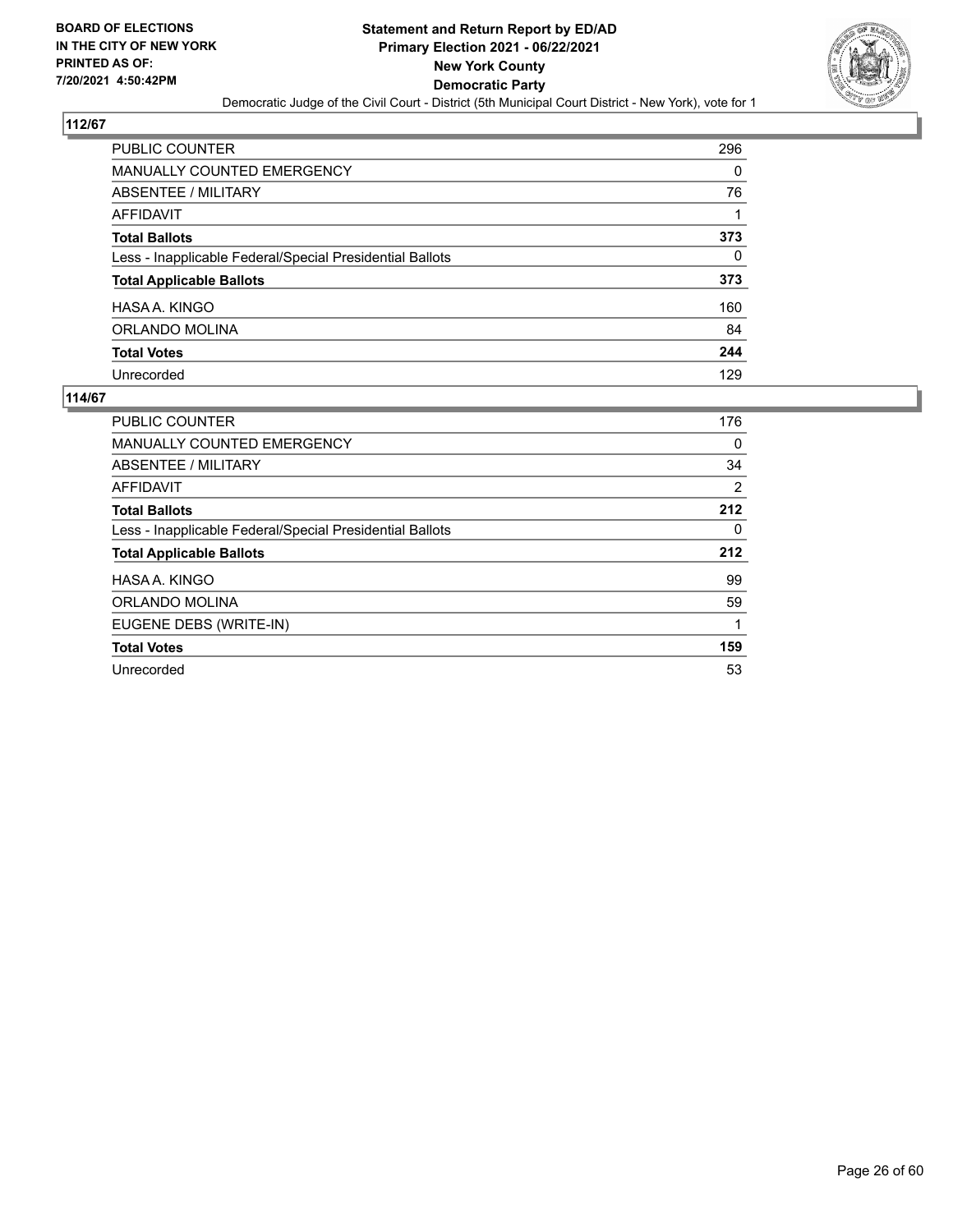

| PUBLIC COUNTER                                           | 181 |
|----------------------------------------------------------|-----|
| <b>MANUALLY COUNTED EMERGENCY</b>                        | 0   |
| ABSENTEE / MILITARY                                      | 34  |
| AFFIDAVIT                                                | 2   |
| <b>Total Ballots</b>                                     | 217 |
| Less - Inapplicable Federal/Special Presidential Ballots | 0   |
| <b>Total Applicable Ballots</b>                          | 217 |
| HASA A. KINGO                                            | 106 |
| ORLANDO MOLINA                                           | 56  |
| JONATHAN HERMANN (WRITE-IN)                              |     |
| <b>Total Votes</b>                                       | 163 |
| Unrecorded                                               | 54  |

#### **002/69**

| PUBLIC COUNTER                                           | 151      |
|----------------------------------------------------------|----------|
| <b>MANUALLY COUNTED EMERGENCY</b>                        | 0        |
| ABSENTEE / MILITARY                                      | 37       |
| AFFIDAVIT                                                | 2        |
| <b>Total Ballots</b>                                     | 190      |
| Less - Inapplicable Federal/Special Presidential Ballots | $\Omega$ |
| <b>Total Applicable Ballots</b>                          | 190      |
| HASA A. KINGO                                            | 92       |
| ORLANDO MOLINA                                           | 39       |
| <b>Total Votes</b>                                       | 131      |
| Unrecorded                                               | 59       |

| <b>PUBLIC COUNTER</b>                                    | 256      |
|----------------------------------------------------------|----------|
| <b>MANUALLY COUNTED EMERGENCY</b>                        | 0        |
| ABSENTEE / MILITARY                                      | 40       |
| AFFIDAVIT                                                | 5        |
| <b>Total Ballots</b>                                     | 301      |
| Less - Inapplicable Federal/Special Presidential Ballots | $\Omega$ |
| <b>Total Applicable Ballots</b>                          | 301      |
| HASA A. KINGO                                            | 127      |
| ORLANDO MOLINA                                           | 100      |
| THOMAS KENNIFF (WRITE-IN)                                |          |
| <b>Total Votes</b>                                       | 228      |
| Unrecorded                                               | 73       |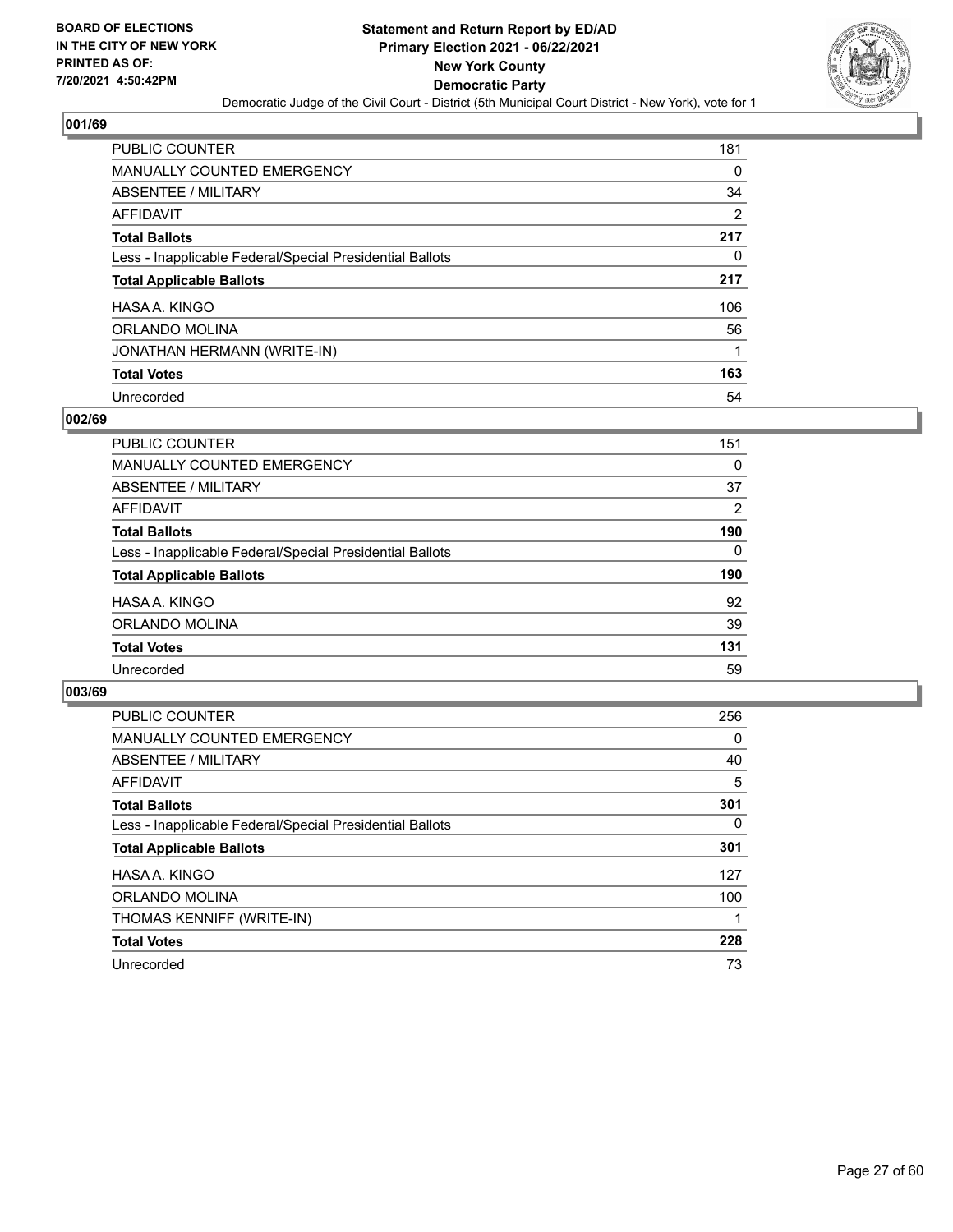

| PUBLIC COUNTER                                           | 281 |
|----------------------------------------------------------|-----|
| <b>MANUALLY COUNTED EMERGENCY</b>                        | 0   |
| <b>ABSENTEE / MILITARY</b>                               | 47  |
| AFFIDAVIT                                                | 3   |
| <b>Total Ballots</b>                                     | 331 |
| Less - Inapplicable Federal/Special Presidential Ballots | 0   |
| <b>Total Applicable Ballots</b>                          | 331 |
| HASA A. KINGO                                            | 134 |
| ORLANDO MOLINA                                           | 78  |
| ANDREW W. CAVALUZZI (WRITE-IN)                           | 1   |
| <b>Total Votes</b>                                       | 213 |
| Unrecorded                                               | 118 |

#### **005/69**

| <b>PUBLIC COUNTER</b>                                    | 215      |
|----------------------------------------------------------|----------|
| <b>MANUALLY COUNTED EMERGENCY</b>                        | 0        |
| ABSENTEE / MILITARY                                      | 51       |
| <b>AFFIDAVIT</b>                                         | 2        |
| <b>Total Ballots</b>                                     | 268      |
| Less - Inapplicable Federal/Special Presidential Ballots | $\Omega$ |
| <b>Total Applicable Ballots</b>                          | 268      |
| HASA A. KINGO                                            | 133      |
| ORLANDO MOLINA                                           | 59       |
| ANGELA PINSKY (WRITE-IN)                                 |          |
| <b>Total Votes</b>                                       | 193      |
| Unrecorded                                               | 75       |

| <b>PUBLIC COUNTER</b>                                    | 289      |
|----------------------------------------------------------|----------|
| <b>MANUALLY COUNTED EMERGENCY</b>                        | $\Omega$ |
| ABSENTEE / MILITARY                                      | 45       |
| AFFIDAVIT                                                | $\Omega$ |
| <b>Total Ballots</b>                                     | 334      |
| Less - Inapplicable Federal/Special Presidential Ballots | $\Omega$ |
| <b>Total Applicable Ballots</b>                          | 334      |
| HASA A. KINGO                                            | 135      |
| ORLANDO MOLINA                                           | 66       |
| DIANA J. BASSO (WRITE-IN)                                |          |
| <b>Total Votes</b>                                       | 202      |
| Unrecorded                                               | 132      |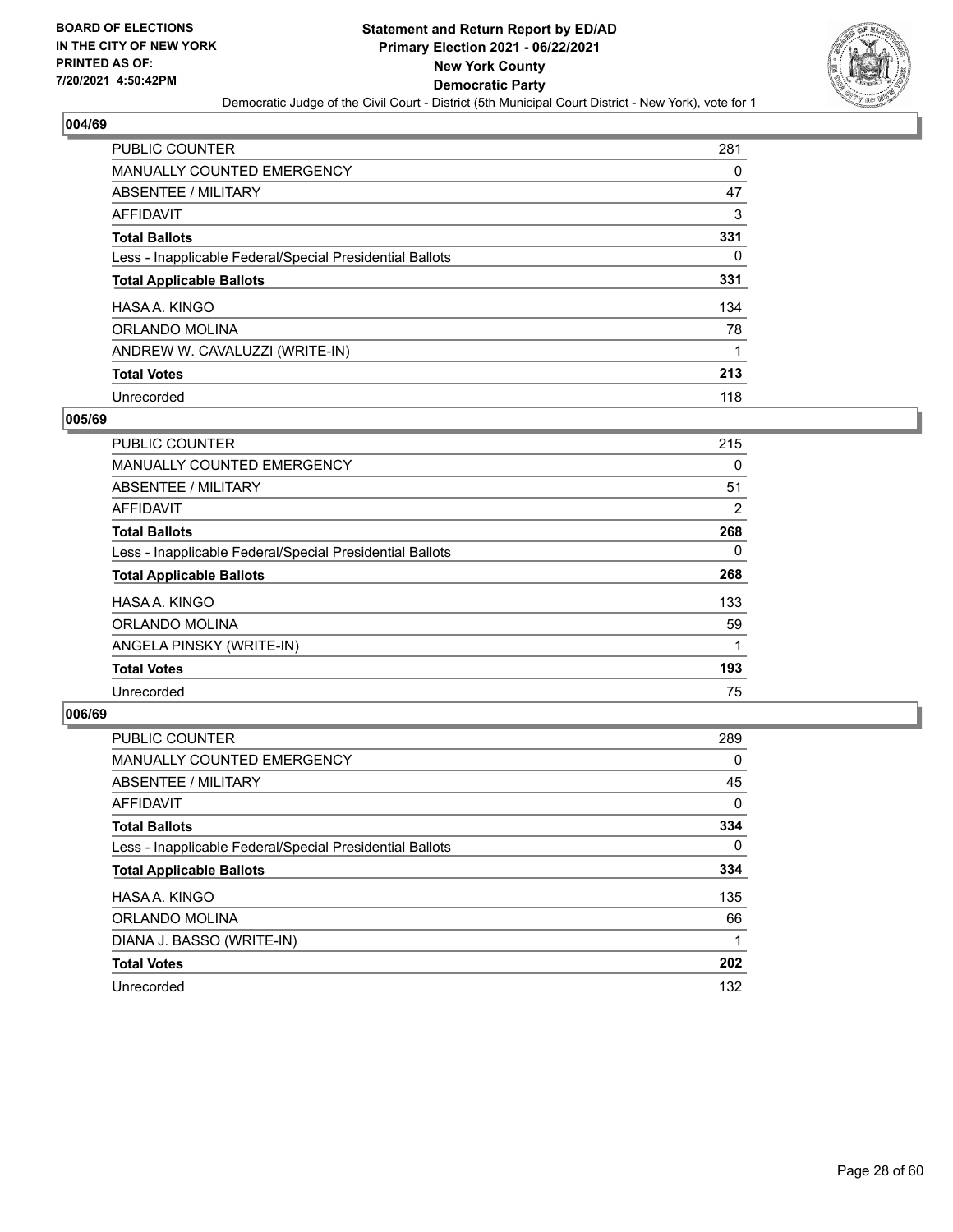

| PUBLIC COUNTER                                           | 235      |
|----------------------------------------------------------|----------|
| <b>MANUALLY COUNTED EMERGENCY</b>                        | 0        |
| <b>ABSENTEE / MILITARY</b>                               | 61       |
| <b>AFFIDAVIT</b>                                         | 4        |
| <b>Total Ballots</b>                                     | 300      |
| Less - Inapplicable Federal/Special Presidential Ballots | $\Omega$ |
| <b>Total Applicable Ballots</b>                          | 300      |
| HASA A. KINGO                                            | 113      |
| ORLANDO MOLINA                                           | 73       |
| LAWRENCE KOBRIN (WRITE-IN)                               |          |
| MICHAEL BELLINER (WRITE-IN)                              |          |
| <b>Total Votes</b>                                       | 188      |
| Unrecorded                                               | 112      |

## **008/69**

| PUBLIC COUNTER                                           | 87               |
|----------------------------------------------------------|------------------|
| <b>MANUALLY COUNTED EMERGENCY</b>                        | $\Omega$         |
| ABSENTEE / MILITARY                                      | 15               |
| <b>AFFIDAVIT</b>                                         | 0                |
| <b>Total Ballots</b>                                     | 102              |
| Less - Inapplicable Federal/Special Presidential Ballots | $\Omega$         |
| <b>Total Applicable Ballots</b>                          | 102 <sub>2</sub> |
| HASA A. KINGO                                            | 52               |
| ORLANDO MOLINA                                           | 17               |
| <b>Total Votes</b>                                       | 69               |
| Unrecorded                                               | 33               |

| <b>PUBLIC COUNTER</b>                                    | 294      |
|----------------------------------------------------------|----------|
| <b>MANUALLY COUNTED EMERGENCY</b>                        | 0        |
| ABSENTEE / MILITARY                                      | 57       |
| <b>AFFIDAVIT</b>                                         | 4        |
| <b>Total Ballots</b>                                     | 355      |
| Less - Inapplicable Federal/Special Presidential Ballots | $\Omega$ |
| <b>Total Applicable Ballots</b>                          | 355      |
| HASA A. KINGO                                            | 127      |
| ORLANDO MOLINA                                           | 79       |
| MAX FISH (WRITE-IN)                                      |          |
| <b>Total Votes</b>                                       | 207      |
| Unrecorded                                               | 148      |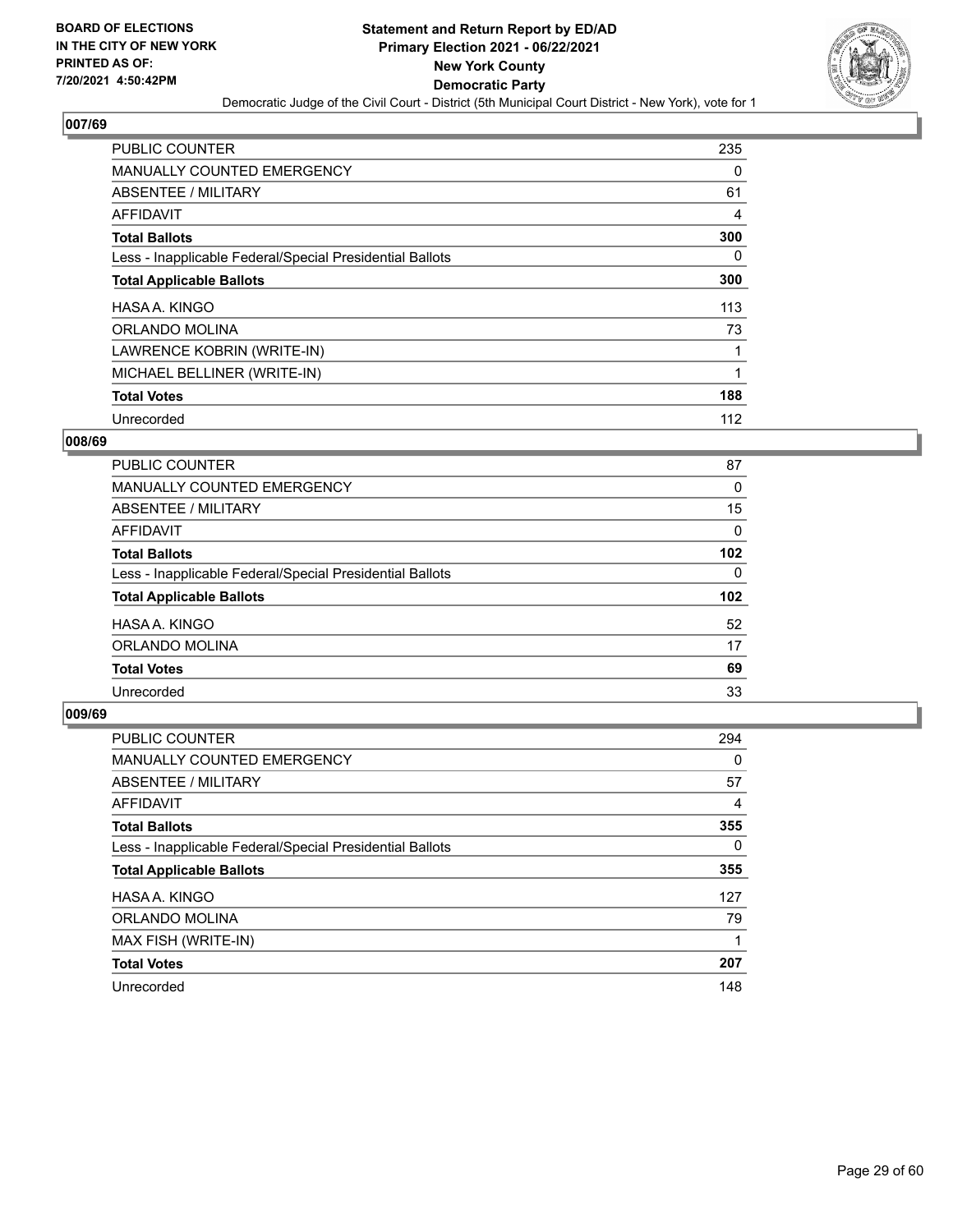

| PUBLIC COUNTER                                           | 321      |
|----------------------------------------------------------|----------|
| MANUALLY COUNTED EMERGENCY                               | 0        |
| ABSENTEE / MILITARY                                      | 83       |
| AFFIDAVIT                                                | 4        |
| <b>Total Ballots</b>                                     | 408      |
| Less - Inapplicable Federal/Special Presidential Ballots | $\Omega$ |
| <b>Total Applicable Ballots</b>                          | 408      |
| HASA A. KINGO                                            | 160      |
| ORLANDO MOLINA                                           | 99       |
| ANTON MIKOFSKY (WRITE-IN)                                |          |
| HARRY SCHESSEL (WRITE-IN)                                |          |
| <b>Total Votes</b>                                       | 261      |
| Unrecorded                                               | 147      |

## **011/69**

| <b>PUBLIC COUNTER</b>                                    | 328      |
|----------------------------------------------------------|----------|
| <b>MANUALLY COUNTED EMERGENCY</b>                        | $\Omega$ |
| ABSENTEE / MILITARY                                      | 92       |
| <b>AFFIDAVIT</b>                                         | 3        |
| <b>Total Ballots</b>                                     | 423      |
| Less - Inapplicable Federal/Special Presidential Ballots | 0        |
| <b>Total Applicable Ballots</b>                          | 423      |
| HASA A. KINGO                                            | 188      |
| ORLANDO MOLINA                                           | 110      |
| <b>Total Votes</b>                                       | 298      |
| Unrecorded                                               | 125      |

| <b>PUBLIC COUNTER</b>                                    | 137      |
|----------------------------------------------------------|----------|
| <b>MANUALLY COUNTED EMERGENCY</b>                        | 0        |
| ABSENTEE / MILITARY                                      | 34       |
| <b>AFFIDAVIT</b>                                         |          |
| <b>Total Ballots</b>                                     | 172      |
| Less - Inapplicable Federal/Special Presidential Ballots | $\Omega$ |
| <b>Total Applicable Ballots</b>                          | 172      |
| HASA A. KINGO                                            | 61       |
| ORLANDO MOLINA                                           | 48       |
| UNATTRIBUTABLE WRITE-IN (WRITE-IN)                       |          |
| <b>Total Votes</b>                                       | 110      |
| Unrecorded                                               | 62       |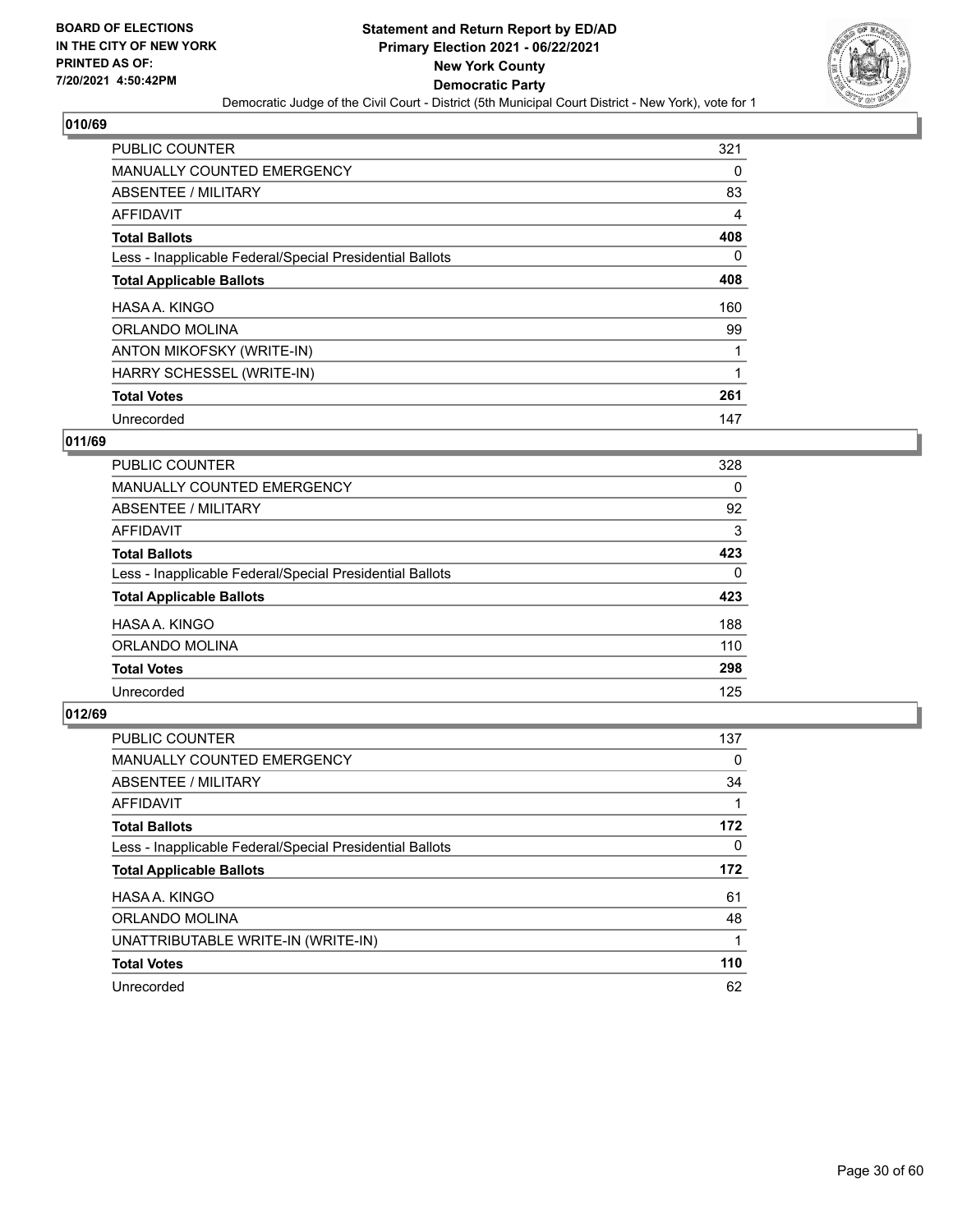

| <b>PUBLIC COUNTER</b>                                    | 164      |
|----------------------------------------------------------|----------|
| <b>MANUALLY COUNTED EMERGENCY</b>                        | $\Omega$ |
| ABSENTEE / MILITARY                                      | 49       |
| <b>AFFIDAVIT</b>                                         | 16       |
| <b>Total Ballots</b>                                     | 229      |
| Less - Inapplicable Federal/Special Presidential Ballots | 0        |
| <b>Total Applicable Ballots</b>                          | 229      |
| HASA A. KINGO                                            | 76       |
| ORLANDO MOLINA                                           | 54       |
| UNATTRIBUTABLE WRITE-IN (WRITE-IN)                       | 1        |
| <b>Total Votes</b>                                       | 131      |
| Unrecorded                                               | 98       |

### **014/69**

| PUBLIC COUNTER                                           | 147      |
|----------------------------------------------------------|----------|
| <b>MANUALLY COUNTED EMERGENCY</b>                        | 0        |
| ABSENTEE / MILITARY                                      | 43       |
| AFFIDAVIT                                                | 4        |
| <b>Total Ballots</b>                                     | 194      |
| Less - Inapplicable Federal/Special Presidential Ballots | $\Omega$ |
| <b>Total Applicable Ballots</b>                          | 194      |
| HASA A. KINGO                                            | 59       |
| ORLANDO MOLINA                                           | 59       |
| JILL GRECO (WRITE-IN)                                    |          |
| UNATTRIBUTABLE WRITE-IN (WRITE-IN)                       | 2        |
| <b>Total Votes</b>                                       | 121      |
| Unrecorded                                               | 73       |

| <b>PUBLIC COUNTER</b>                                    | 280      |
|----------------------------------------------------------|----------|
| <b>MANUALLY COUNTED EMERGENCY</b>                        | 0        |
| ABSENTEE / MILITARY                                      | 32       |
| AFFIDAVIT                                                | 3        |
| <b>Total Ballots</b>                                     | 315      |
| Less - Inapplicable Federal/Special Presidential Ballots | $\Omega$ |
| <b>Total Applicable Ballots</b>                          | 315      |
| HASA A. KINGO                                            | 128      |
| ORLANDO MOLINA                                           | 89       |
| MICHAEL F. DAVIDSON (WRITE-IN)                           |          |
| <b>Total Votes</b>                                       | 218      |
| Unrecorded                                               | 97       |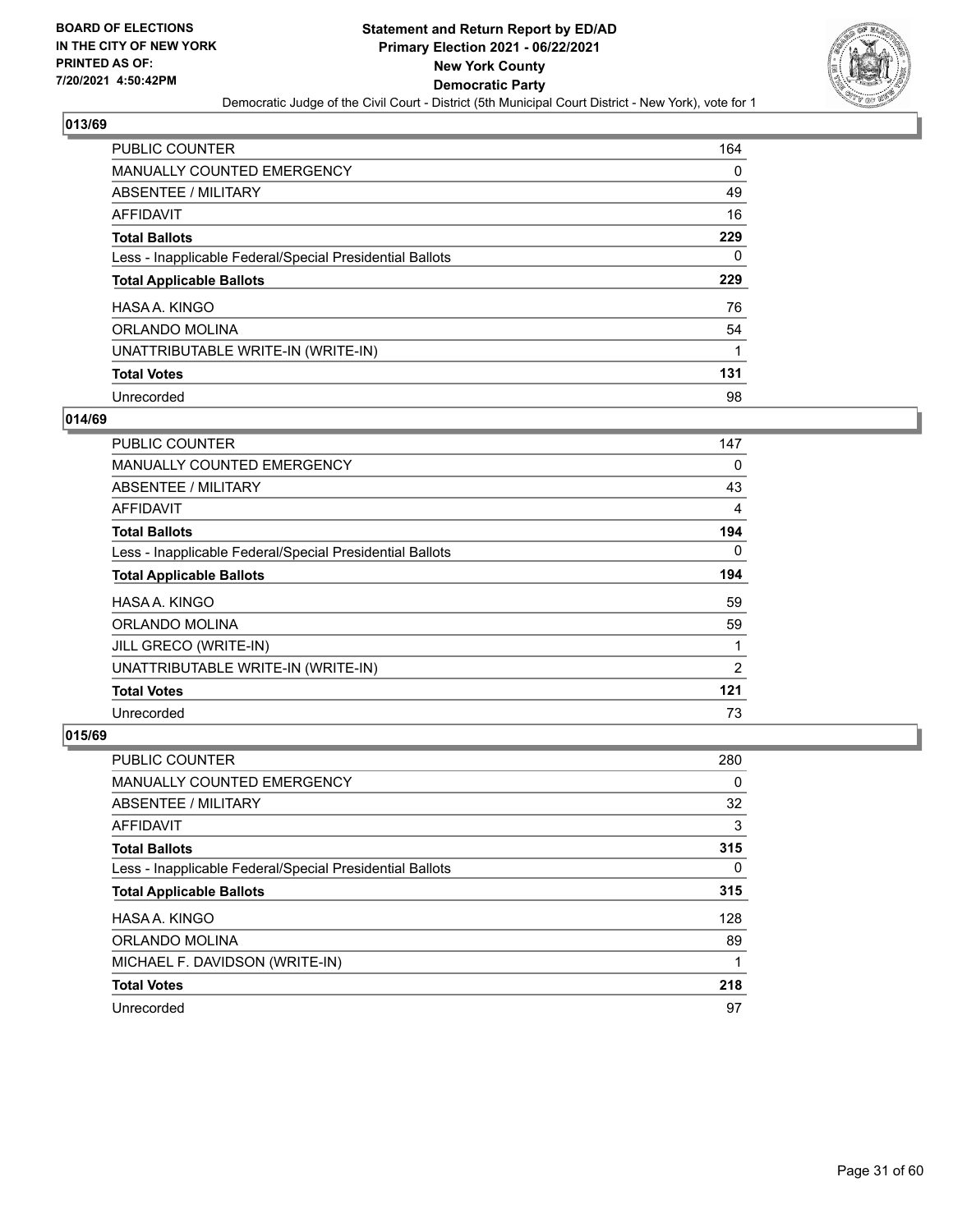

| PUBLIC COUNTER                                           | 191 |
|----------------------------------------------------------|-----|
| MANUALLY COUNTED EMERGENCY                               | 0   |
| ABSENTEE / MILITARY                                      | 30  |
| AFFIDAVIT                                                |     |
| <b>Total Ballots</b>                                     | 222 |
| Less - Inapplicable Federal/Special Presidential Ballots | 0   |
| <b>Total Applicable Ballots</b>                          | 222 |
| HASA A. KINGO                                            | 98  |
| ORLANDO MOLINA                                           | 57  |
| <b>Total Votes</b>                                       | 155 |
| Unrecorded                                               | 67  |

## **017/69**

| <b>PUBLIC COUNTER</b>                                    | 177      |
|----------------------------------------------------------|----------|
| <b>MANUALLY COUNTED EMERGENCY</b>                        | 0        |
| ABSENTEE / MILITARY                                      | 36       |
| AFFIDAVIT                                                | 2        |
| <b>Total Ballots</b>                                     | 215      |
| Less - Inapplicable Federal/Special Presidential Ballots | $\Omega$ |
| <b>Total Applicable Ballots</b>                          | 215      |
| HASA A. KINGO                                            | 72       |
| ORLANDO MOLINA                                           | 73       |
| MARC TOBAK (WRITE-IN)                                    |          |
| <b>Total Votes</b>                                       | 146      |
| Unrecorded                                               | 69       |

| <b>PUBLIC COUNTER</b>                                    | 283 |
|----------------------------------------------------------|-----|
| <b>MANUALLY COUNTED EMERGENCY</b>                        | 0   |
| ABSENTEE / MILITARY                                      | 88  |
| AFFIDAVIT                                                | 4   |
| <b>Total Ballots</b>                                     | 375 |
| Less - Inapplicable Federal/Special Presidential Ballots | 0   |
| <b>Total Applicable Ballots</b>                          | 375 |
| HASA A. KINGO                                            | 153 |
| ORLANDO MOLINA                                           | 87  |
| DAVID FRANKEL (WRITE-IN)                                 |     |
| <b>GLENN GUCCIARDO (WRITE-IN)</b>                        |     |
| JOHN RIGORES (WRITE-IN)                                  |     |
| RUTH MESSINGER (WRITE-IN)                                | 1   |
| <b>Total Votes</b>                                       | 244 |
| Unrecorded                                               | 131 |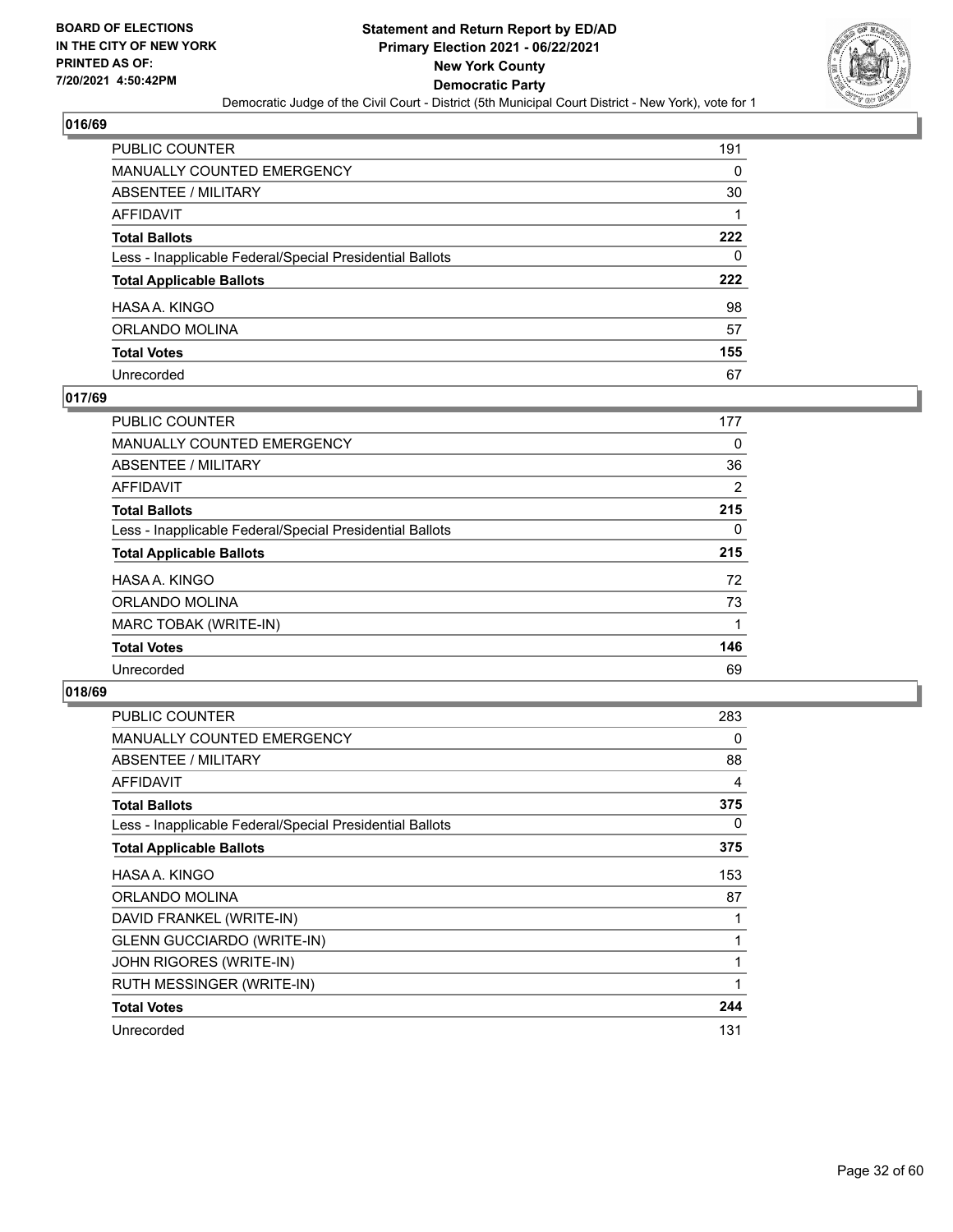

| PUBLIC COUNTER                                           | 146 |
|----------------------------------------------------------|-----|
| <b>MANUALLY COUNTED EMERGENCY</b>                        | 0   |
| ABSENTEE / MILITARY                                      | 57  |
| AFFIDAVIT                                                | 2   |
| <b>Total Ballots</b>                                     | 205 |
| Less - Inapplicable Federal/Special Presidential Ballots | 0   |
| <b>Total Applicable Ballots</b>                          | 205 |
|                                                          |     |
| HASA A. KINGO                                            | 64  |
| ORLANDO MOLINA                                           | 46  |
| KENNETH BELKIN (WRITE-IN)                                |     |
| <b>Total Votes</b>                                       | 111 |

#### **020/69**

| <b>PUBLIC COUNTER</b>                                    | 317      |
|----------------------------------------------------------|----------|
| <b>MANUALLY COUNTED EMERGENCY</b>                        | 0        |
| ABSENTEE / MILITARY                                      | 54       |
| <b>AFFIDAVIT</b>                                         | 4        |
| <b>Total Ballots</b>                                     | 375      |
| Less - Inapplicable Federal/Special Presidential Ballots | $\Omega$ |
| <b>Total Applicable Ballots</b>                          | 375      |
| HASA A. KINGO                                            | 138      |
| ORLANDO MOLINA                                           | 113      |
| <b>Total Votes</b>                                       | 251      |
| Unrecorded                                               | 124      |

| <b>PUBLIC COUNTER</b>                                    | 353            |
|----------------------------------------------------------|----------------|
| <b>MANUALLY COUNTED EMERGENCY</b>                        | 0              |
| ABSENTEE / MILITARY                                      | 59             |
| AFFIDAVIT                                                | 3              |
| <b>Total Ballots</b>                                     | 415            |
| Less - Inapplicable Federal/Special Presidential Ballots | 0              |
| <b>Total Applicable Ballots</b>                          | 415            |
| HASA A. KINGO                                            | 160            |
| ORLANDO MOLINA                                           | 138            |
| JASON F LOVE (WRITE-IN)                                  |                |
| MYRA ROCHELSON (WRITE-IN)                                | $\overline{2}$ |
| <b>Total Votes</b>                                       | 301            |
| Unrecorded                                               | 114            |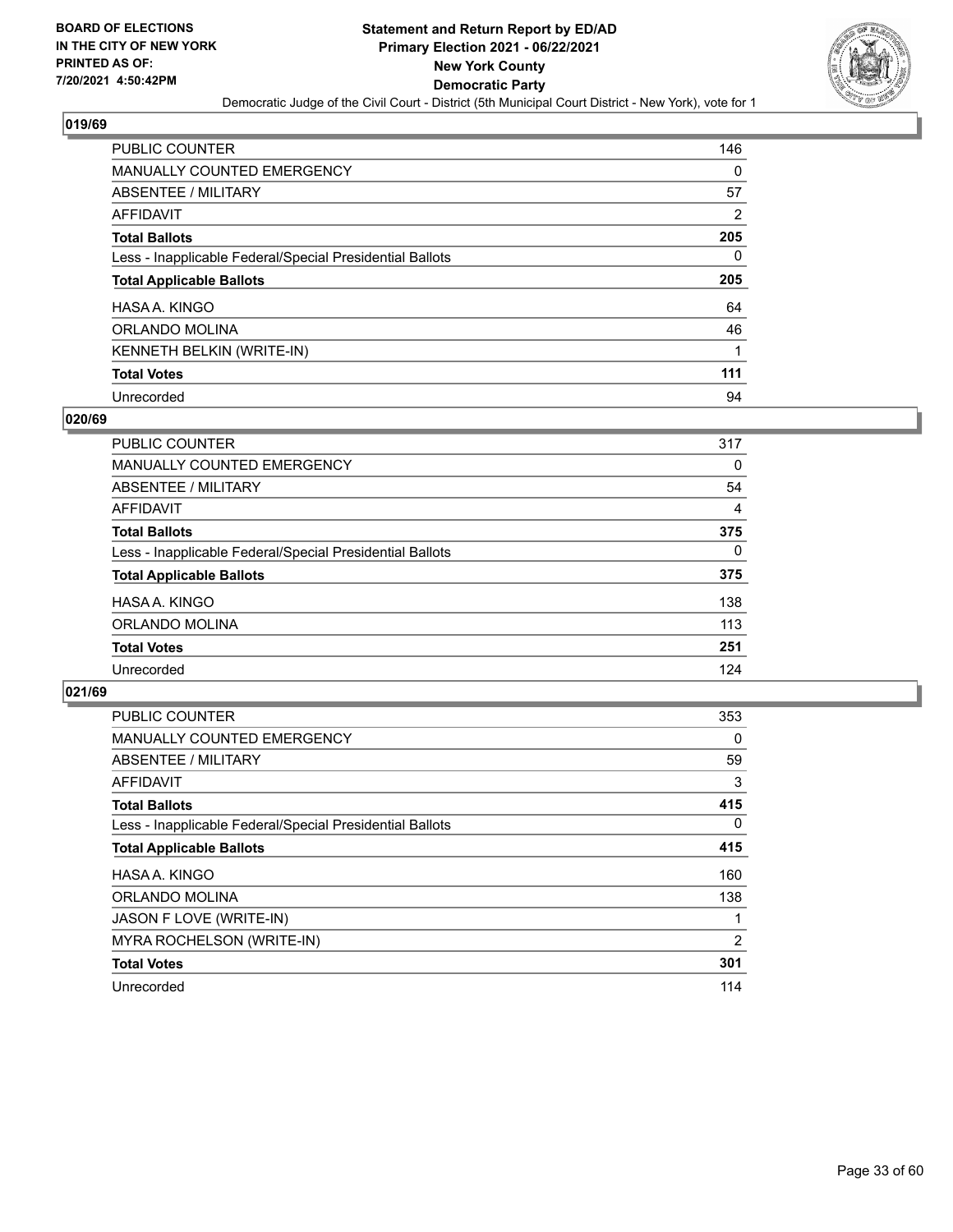

| <b>PUBLIC COUNTER</b>                                    | 312 |
|----------------------------------------------------------|-----|
| <b>MANUALLY COUNTED EMERGENCY</b>                        | 0   |
| ABSENTEE / MILITARY                                      | 89  |
| AFFIDAVIT                                                | 0   |
| <b>Total Ballots</b>                                     | 401 |
| Less - Inapplicable Federal/Special Presidential Ballots | 0   |
| <b>Total Applicable Ballots</b>                          | 401 |
| HASA A. KINGO                                            | 161 |
| ORLANDO MOLINA                                           | 82  |
| MARC LEAHMAN (WRITE-IN)                                  |     |
| UNATTRIBUTABLE WRITE-IN (WRITE-IN)                       | 1   |
| <b>VLADIMIR LENIN (WRITE-IN)</b>                         | 1   |
| <b>Total Votes</b>                                       | 246 |
| Unrecorded                                               | 155 |

## **023/69**

| <b>PUBLIC COUNTER</b>                                    | 190 |
|----------------------------------------------------------|-----|
| <b>MANUALLY COUNTED EMERGENCY</b>                        | 0   |
| ABSENTEE / MILITARY                                      | 36  |
| AFFIDAVIT                                                | 2   |
| <b>Total Ballots</b>                                     | 228 |
| Less - Inapplicable Federal/Special Presidential Ballots | 0   |
| <b>Total Applicable Ballots</b>                          | 228 |
| HASA A. KINGO                                            | 102 |
| ORLANDO MOLINA                                           | 56  |
| ELLIOTT BRILL (WRITE-IN)                                 |     |
| STEPHEN ABRAMS-DOWNEY (WRITE-IN)                         | 1   |
| <b>Total Votes</b>                                       | 160 |
| Unrecorded                                               | 68  |

| PUBLIC COUNTER                                           | 300      |
|----------------------------------------------------------|----------|
| MANUALLY COUNTED EMERGENCY                               | $\Omega$ |
| <b>ABSENTEE / MILITARY</b>                               | 55       |
| AFFIDAVIT                                                |          |
| <b>Total Ballots</b>                                     | 356      |
| Less - Inapplicable Federal/Special Presidential Ballots | 0        |
| <b>Total Applicable Ballots</b>                          | 356      |
| HASA A. KINGO                                            | 133      |
| ORLANDO MOLINA                                           | 101      |
| <b>Total Votes</b>                                       | 234      |
| Unrecorded                                               | 122      |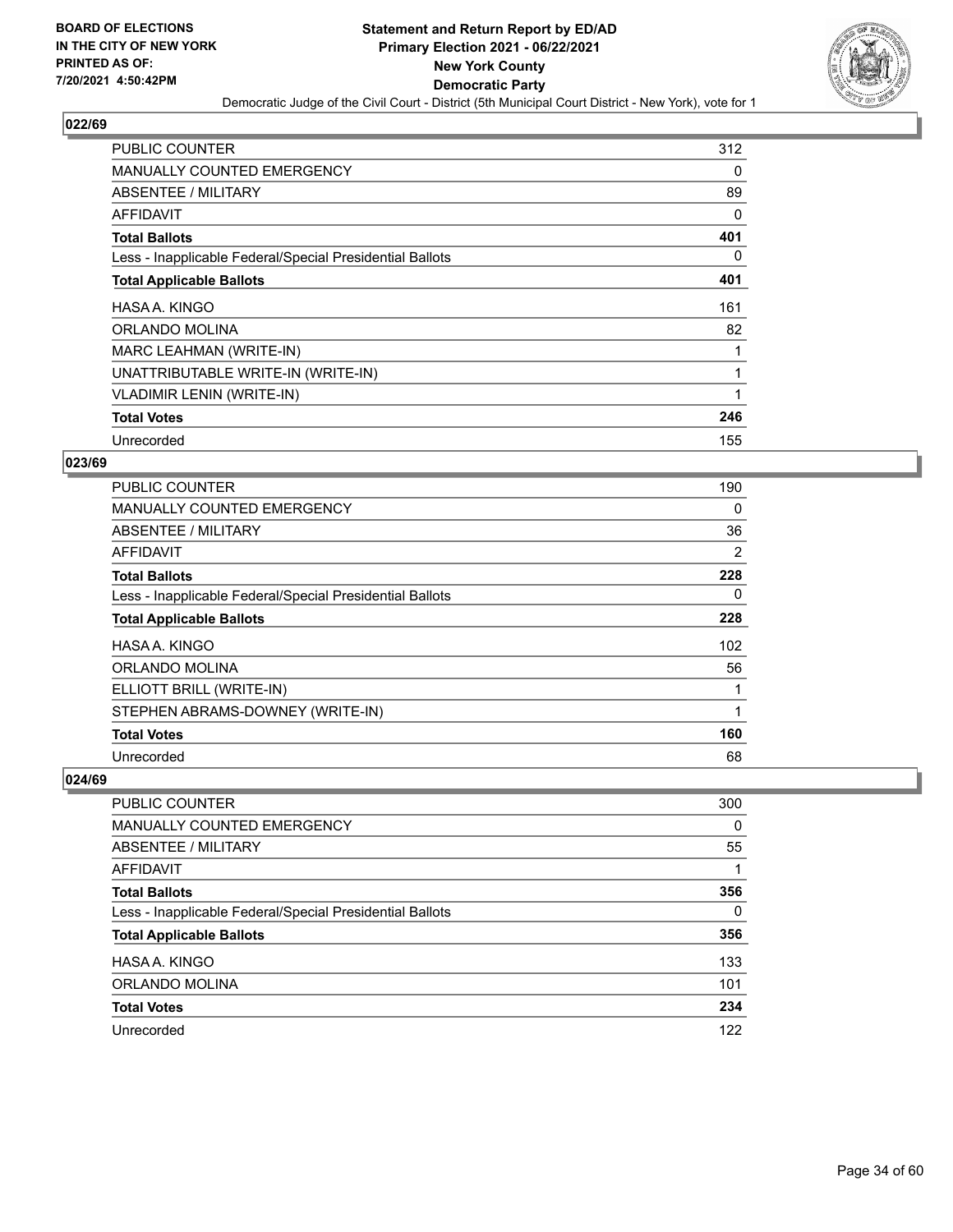

| PUBLIC COUNTER                                           | 188      |
|----------------------------------------------------------|----------|
| <b>MANUALLY COUNTED EMERGENCY</b>                        | $\Omega$ |
| ABSENTEE / MILITARY                                      | 32       |
| <b>AFFIDAVIT</b>                                         | 4        |
| <b>Total Ballots</b>                                     | 224      |
| Less - Inapplicable Federal/Special Presidential Ballots | $\Omega$ |
| <b>Total Applicable Ballots</b>                          | 224      |
| HASA A. KINGO                                            | 88       |
| ORLANDO MOLINA                                           | 66       |
| DAVID WEISS (WRITE-IN)                                   |          |
| JUDITH SHEINDLIN (WRITE-IN)                              |          |
| <b>Total Votes</b>                                       | 156      |
| Unrecorded                                               | 68       |

## **026/69**

| PUBLIC COUNTER                                           | 302 |
|----------------------------------------------------------|-----|
| MANUALLY COUNTED EMERGENCY                               | 0   |
| ABSENTEE / MILITARY                                      | 74  |
| AFFIDAVIT                                                | 2   |
| <b>Total Ballots</b>                                     | 378 |
| Less - Inapplicable Federal/Special Presidential Ballots | 0   |
| <b>Total Applicable Ballots</b>                          | 378 |
| HASA A. KINGO                                            | 161 |
| ORLANDO MOLINA                                           | 66  |
| RAFAEL MATEO (WRITE-IN)                                  |     |
| <b>Total Votes</b>                                       | 228 |
| Unrecorded                                               | 150 |

| <b>PUBLIC COUNTER</b>                                    | 113      |
|----------------------------------------------------------|----------|
| MANUALLY COUNTED EMERGENCY                               | $\Omega$ |
| ABSENTEE / MILITARY                                      | 27       |
| AFFIDAVIT                                                | 2        |
| <b>Total Ballots</b>                                     | 142      |
| Less - Inapplicable Federal/Special Presidential Ballots | $\Omega$ |
| <b>Total Applicable Ballots</b>                          | 142      |
| HASA A. KINGO                                            | 56       |
| ORLANDO MOLINA                                           | 38       |
| <b>Total Votes</b>                                       | 94       |
| Unrecorded                                               | 48       |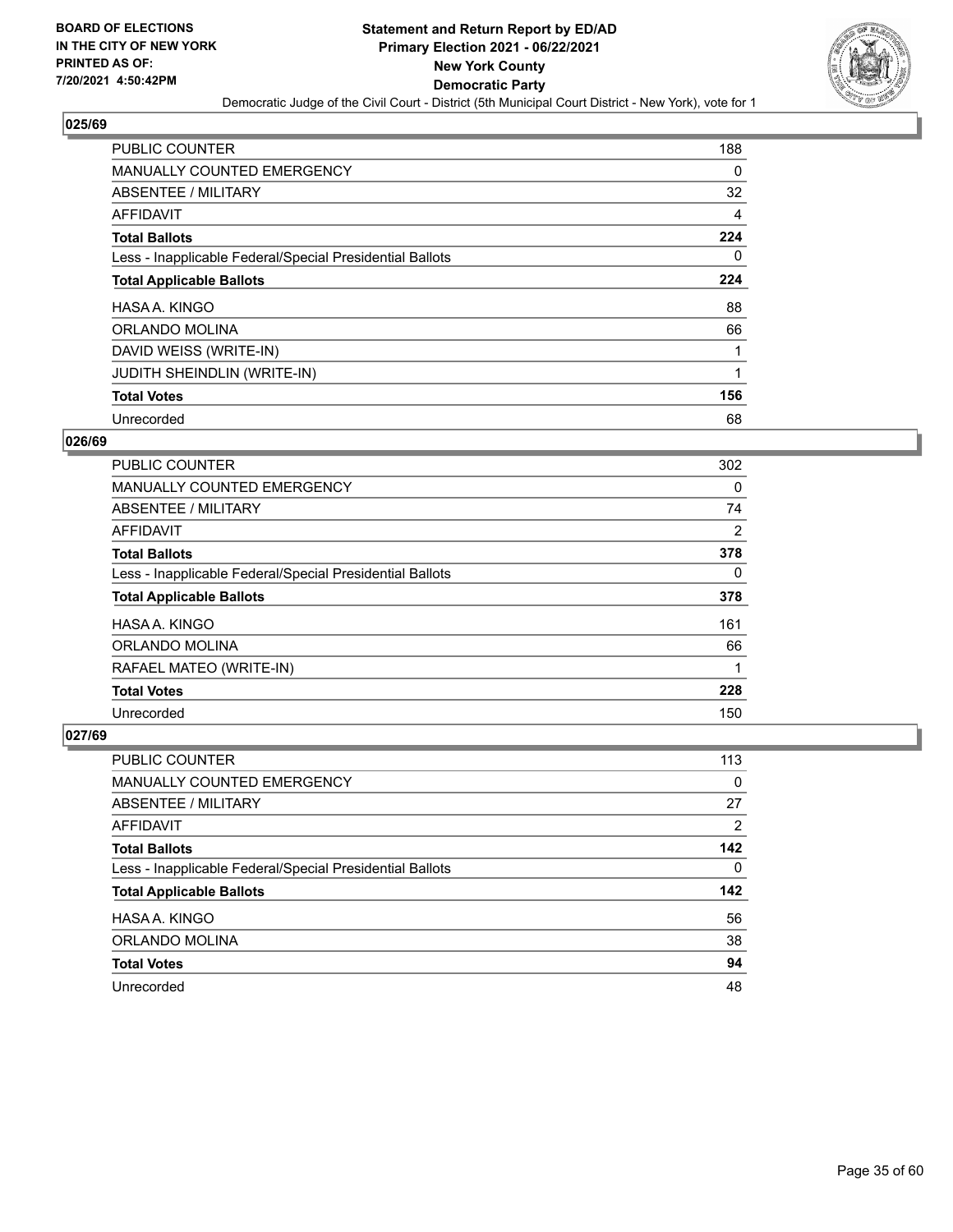

| <b>PUBLIC COUNTER</b>                                    | 101      |
|----------------------------------------------------------|----------|
| MANUALLY COUNTED EMERGENCY                               | 0        |
| ABSENTEE / MILITARY                                      | 10       |
| <b>AFFIDAVIT</b>                                         | 0        |
| <b>Total Ballots</b>                                     | 111      |
| Less - Inapplicable Federal/Special Presidential Ballots | $\Omega$ |
| <b>Total Applicable Ballots</b>                          | 111      |
| HASA A. KINGO                                            | 24       |
| ORLANDO MOLINA                                           | 50       |
| <b>JULIUS MORRIS (WRITE-IN)</b>                          |          |
| UNATTRIBUTABLE WRITE-IN (WRITE-IN)                       |          |
| <b>Total Votes</b>                                       | 76       |
| Unrecorded                                               | 35       |

## **029/69**

| <b>PUBLIC COUNTER</b>                                    | 350      |
|----------------------------------------------------------|----------|
| <b>MANUALLY COUNTED EMERGENCY</b>                        | $\Omega$ |
| ABSENTEE / MILITARY                                      | 96       |
| AFFIDAVIT                                                | 0        |
| <b>Total Ballots</b>                                     | 446      |
| Less - Inapplicable Federal/Special Presidential Ballots | $\Omega$ |
| <b>Total Applicable Ballots</b>                          | 446      |
| HASA A. KINGO                                            | 198      |
| ORLANDO MOLINA                                           | 124      |
| <b>Total Votes</b>                                       | 322      |
| Unrecorded                                               | 124      |

| <b>PUBLIC COUNTER</b>                                    | 271      |
|----------------------------------------------------------|----------|
| MANUALLY COUNTED EMERGENCY                               | 0        |
| ABSENTEE / MILITARY                                      | 109      |
| <b>AFFIDAVIT</b>                                         |          |
| <b>Total Ballots</b>                                     | 381      |
| Less - Inapplicable Federal/Special Presidential Ballots | $\Omega$ |
| <b>Total Applicable Ballots</b>                          | 381      |
| HASA A. KINGO                                            | 153      |
| ORLANDO MOLINA                                           | 105      |
| MARK VON STEINBERG (WRITE-IN)                            | 1        |
| UNATTRIBUTABLE WRITE-IN (WRITE-IN)                       | 3        |
| <b>Total Votes</b>                                       | 262      |
| Unrecorded                                               | 119      |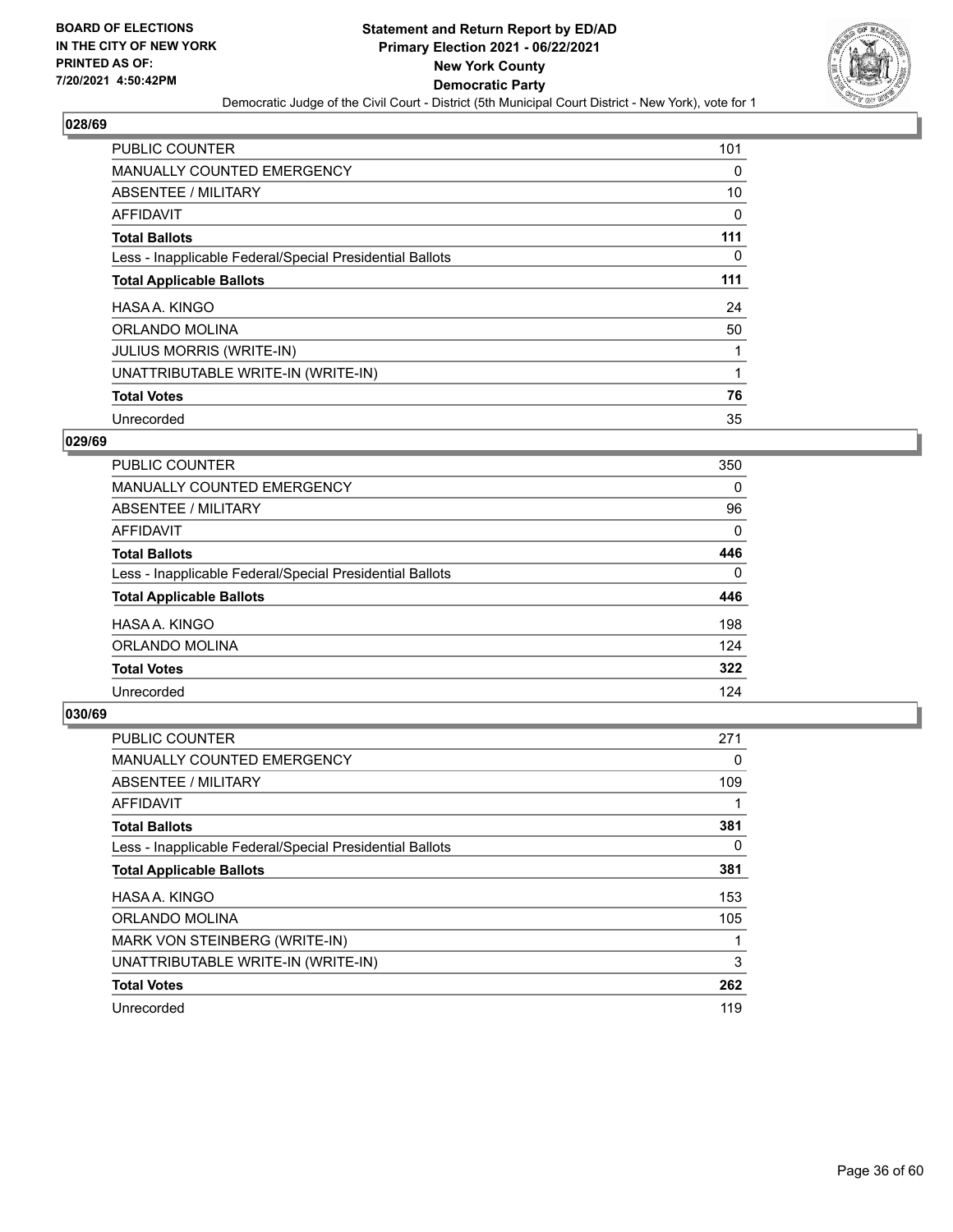

| PUBLIC COUNTER                                           | 248            |
|----------------------------------------------------------|----------------|
| MANUALLY COUNTED EMERGENCY                               | 0              |
| ABSENTEE / MILITARY                                      | 51             |
| AFFIDAVIT                                                | $\overline{2}$ |
| <b>Total Ballots</b>                                     | 301            |
| Less - Inapplicable Federal/Special Presidential Ballots | 0              |
| <b>Total Applicable Ballots</b>                          | 301            |
| HASA A. KINGO                                            | 113            |
| ORLANDO MOLINA                                           | 88             |
| <b>Total Votes</b>                                       | 201            |
| Unrecorded                                               | 100            |

#### **032/69**

| <b>PUBLIC COUNTER</b>                                    | 342            |
|----------------------------------------------------------|----------------|
| <b>MANUALLY COUNTED EMERGENCY</b>                        | 0              |
| ABSENTEE / MILITARY                                      | 77             |
| AFFIDAVIT                                                |                |
| <b>Total Ballots</b>                                     | 420            |
| Less - Inapplicable Federal/Special Presidential Ballots | 0              |
| <b>Total Applicable Ballots</b>                          | 420            |
| HASA A. KINGO                                            | 169            |
| ORLANDO MOLINA                                           | 106            |
| EDWARD WIPPER (WRITE-IN)                                 |                |
| RAMONA RONSLAYER (WRITE-IN)                              | 1              |
| SONJA WICKHAM (WRITE-IN)                                 |                |
| UNATTRIBUTABLE WRITE-IN (WRITE-IN)                       | $\overline{2}$ |
| <b>Total Votes</b>                                       | 280            |
| Unrecorded                                               | 140            |

| <b>PUBLIC COUNTER</b>                                    | 331 |
|----------------------------------------------------------|-----|
| <b>MANUALLY COUNTED EMERGENCY</b>                        | 0   |
| <b>ABSENTEE / MILITARY</b>                               | 86  |
| AFFIDAVIT                                                | 0   |
| <b>Total Ballots</b>                                     | 417 |
| Less - Inapplicable Federal/Special Presidential Ballots | 0   |
| <b>Total Applicable Ballots</b>                          | 417 |
| HASA A. KINGO                                            | 174 |
| ORLANDO MOLINA                                           | 104 |
| DAVID GALANTER (WRITE-IN)                                | 1   |
| DIANE DREY (WRITE-IN)                                    | 1   |
| DONALD J. TRUMP (WRITE-IN)                               | 1   |
| UNATTRIBUTABLE WRITE-IN (WRITE-IN)                       | 1   |
| <b>Total Votes</b>                                       | 282 |
| Unrecorded                                               | 135 |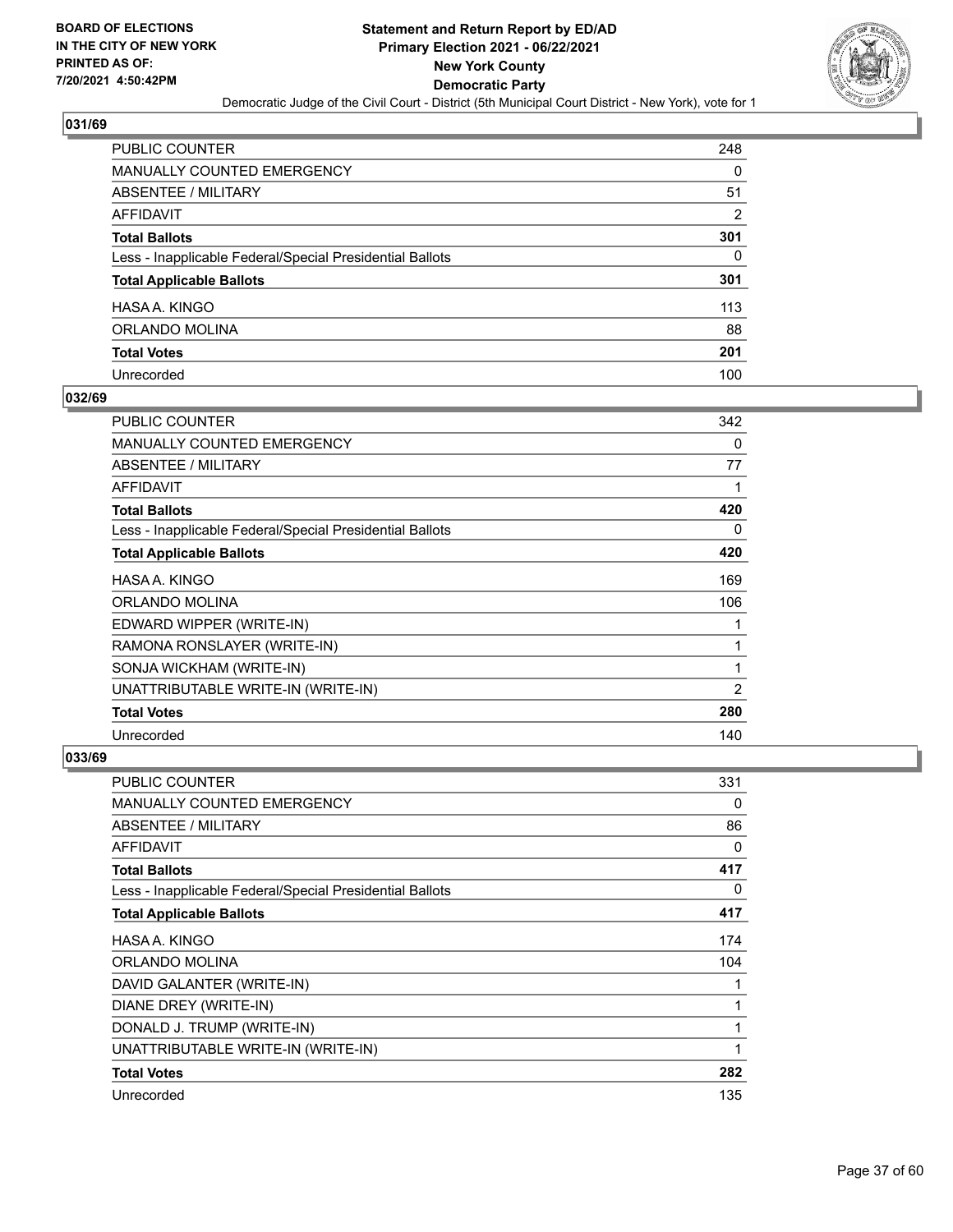

| PUBLIC COUNTER                                           | 306 |
|----------------------------------------------------------|-----|
| <b>MANUALLY COUNTED EMERGENCY</b>                        | 0   |
| ABSENTEE / MILITARY                                      | 59  |
| AFFIDAVIT                                                | 3   |
| <b>Total Ballots</b>                                     | 368 |
| Less - Inapplicable Federal/Special Presidential Ballots | 0   |
| <b>Total Applicable Ballots</b>                          | 368 |
| HASA A. KINGO                                            | 159 |
| ORLANDO MOLINA                                           | 92  |
| JACK CRISON (WRITE-IN)                                   |     |
| <b>Total Votes</b>                                       | 252 |
| Unrecorded                                               | 116 |

#### **035/69**

| <b>PUBLIC COUNTER</b>                                    | 125      |
|----------------------------------------------------------|----------|
| MANUALLY COUNTED EMERGENCY                               | $\Omega$ |
| ABSENTEE / MILITARY                                      | 10       |
| <b>AFFIDAVIT</b>                                         | 3        |
| <b>Total Ballots</b>                                     | 138      |
| Less - Inapplicable Federal/Special Presidential Ballots | $\Omega$ |
| <b>Total Applicable Ballots</b>                          | 138      |
| HASA A. KINGO                                            | 63       |
| ORLANDO MOLINA                                           | 34       |
| <b>Total Votes</b>                                       | 97       |
| Unrecorded                                               | 41       |

| <b>PUBLIC COUNTER</b>                                    | 25       |
|----------------------------------------------------------|----------|
| MANUALLY COUNTED EMERGENCY                               | $\Omega$ |
| ABSENTEE / MILITARY                                      | 5        |
| AFFIDAVIT                                                | $\Omega$ |
| <b>Total Ballots</b>                                     | 30       |
| Less - Inapplicable Federal/Special Presidential Ballots | $\Omega$ |
| <b>Total Applicable Ballots</b>                          | 30       |
| HASA A. KINGO                                            | 6        |
| ORLANDO MOLINA                                           | 15       |
| <b>Total Votes</b>                                       | 21       |
| Unrecorded                                               | 9        |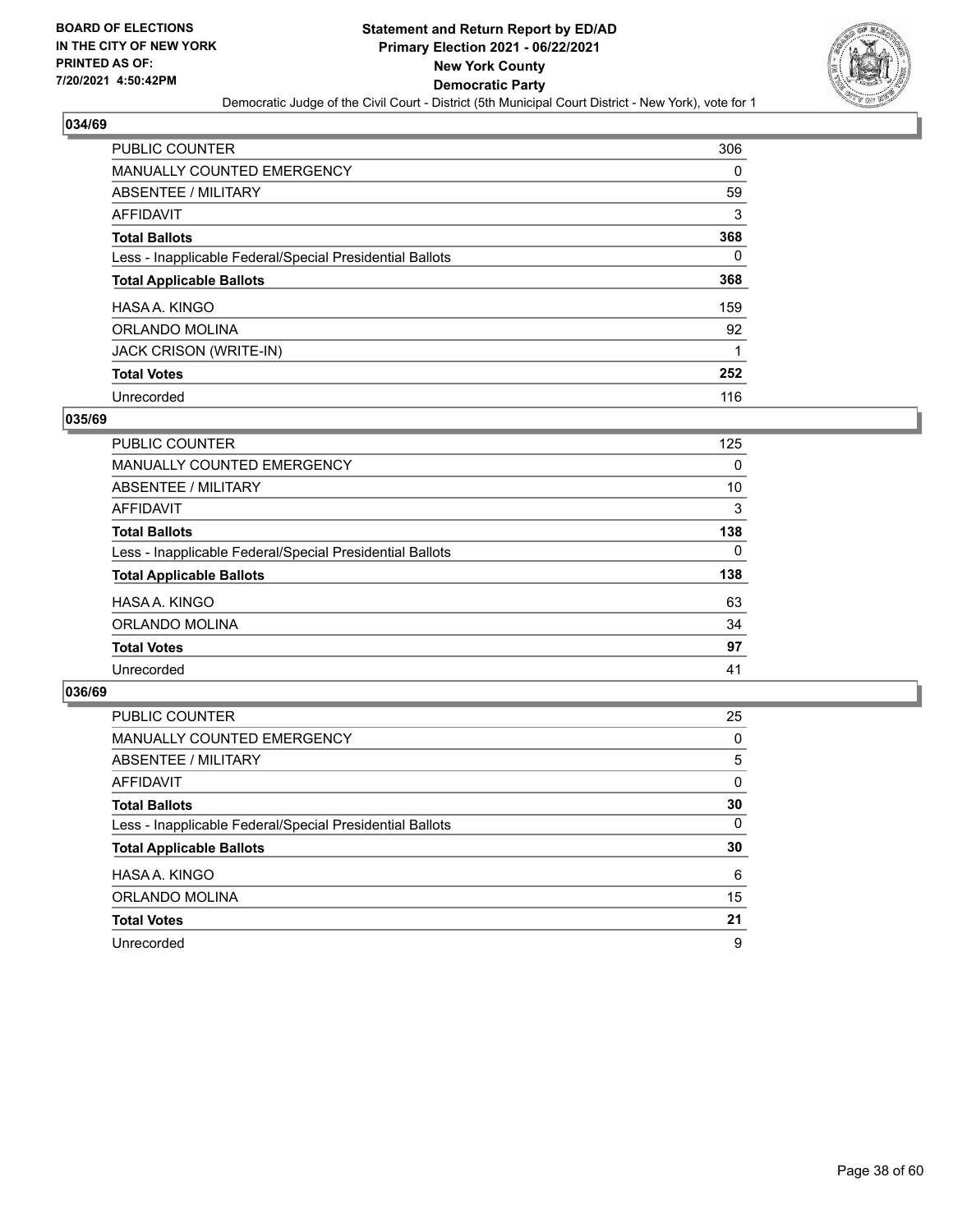

| <b>PUBLIC COUNTER</b>                                    | 159 |
|----------------------------------------------------------|-----|
| MANUALLY COUNTED EMERGENCY                               | 0   |
| ABSENTEE / MILITARY                                      | 38  |
| AFFIDAVIT                                                | 0   |
| <b>Total Ballots</b>                                     | 197 |
| Less - Inapplicable Federal/Special Presidential Ballots | 0   |
| <b>Total Applicable Ballots</b>                          | 197 |
| HASA A. KINGO                                            | 64  |
| ORLANDO MOLINA                                           | 42  |
| BARACK OBAMA (WRITE-IN)                                  | 1   |
| JOEL MAYMAN (WRITE-IN)                                   | 1   |
| LISA SWANSON (WRITE-IN)                                  | 1   |
| UNATTRIBUTABLE WRITE-IN (WRITE-IN)                       | 1   |
| <b>Total Votes</b>                                       | 110 |
| Unrecorded                                               | 87  |

#### **038/69**

| <b>PUBLIC COUNTER</b>                                    | 222 |
|----------------------------------------------------------|-----|
| MANUALLY COUNTED EMERGENCY                               | 0   |
| ABSENTEE / MILITARY                                      | 44  |
| <b>AFFIDAVIT</b>                                         | 3   |
| <b>Total Ballots</b>                                     | 269 |
| Less - Inapplicable Federal/Special Presidential Ballots | 0   |
| <b>Total Applicable Ballots</b>                          | 269 |
| HASA A. KINGO                                            | 85  |
| ORLANDO MOLINA                                           | 93  |
| JANET ALRAREZ (WRITE-IN)                                 | 1   |
| SEAN MAGERS (WRITE-IN)                                   | 1   |
| <b>Total Votes</b>                                       | 180 |
| Unrecorded                                               | 89  |

| <b>PUBLIC COUNTER</b>                                    | 264 |
|----------------------------------------------------------|-----|
| <b>MANUALLY COUNTED EMERGENCY</b>                        | 0   |
| ABSENTEE / MILITARY                                      | 81  |
| AFFIDAVIT                                                | 3   |
| <b>Total Ballots</b>                                     | 348 |
| Less - Inapplicable Federal/Special Presidential Ballots | 0   |
| <b>Total Applicable Ballots</b>                          | 348 |
| HASA A. KINGO                                            | 141 |
| ORLANDO MOLINA                                           | 89  |
| HILLARY CLINTON (WRITE-IN)                               |     |
| <b>Total Votes</b>                                       | 231 |
| Unrecorded                                               | 117 |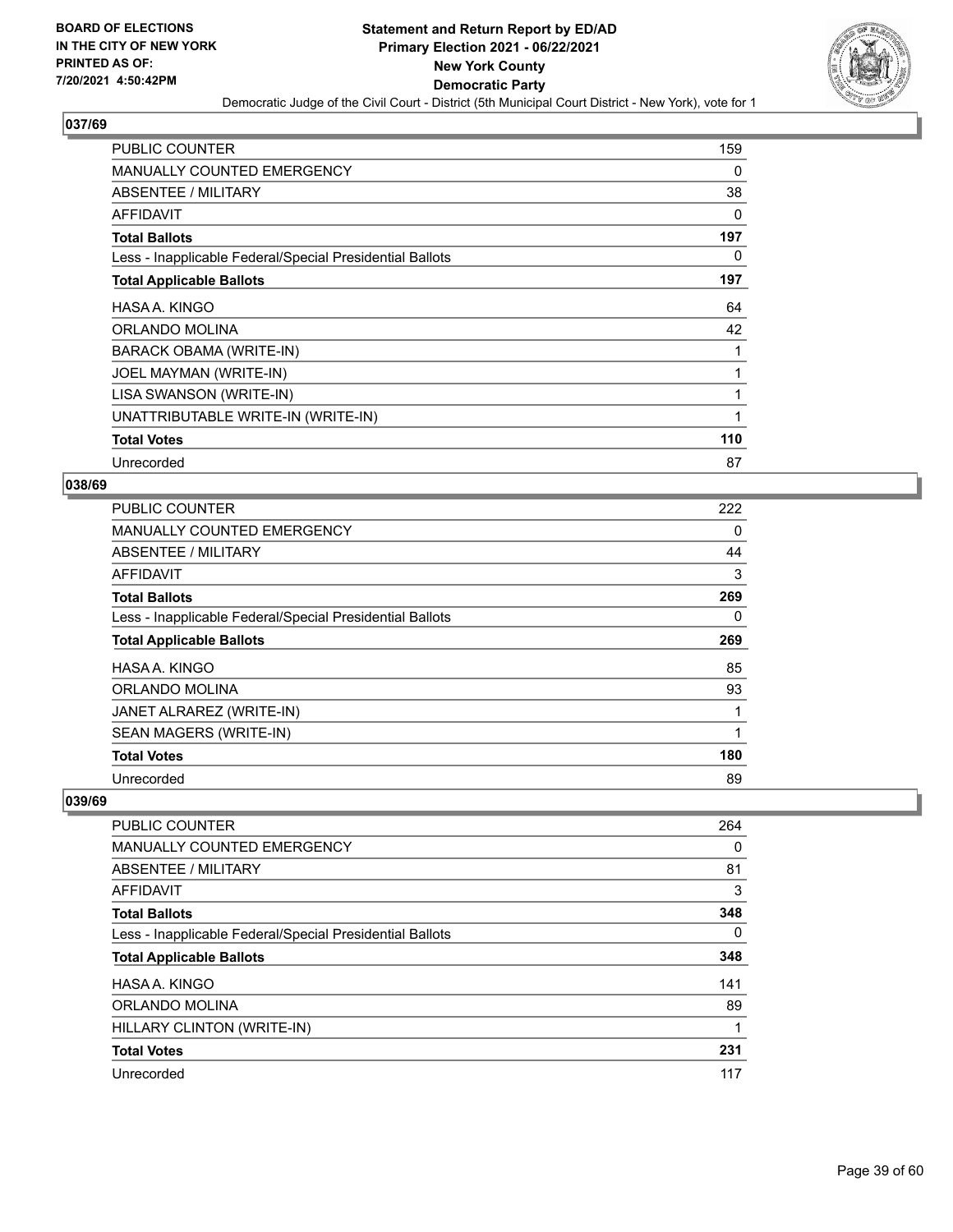

| PUBLIC COUNTER                                           | 424      |
|----------------------------------------------------------|----------|
| <b>MANUALLY COUNTED EMERGENCY</b>                        | $\Omega$ |
| ABSENTEE / MILITARY                                      | 105      |
| AFFIDAVIT                                                | 2        |
| <b>Total Ballots</b>                                     | 531      |
| Less - Inapplicable Federal/Special Presidential Ballots | $\Omega$ |
| <b>Total Applicable Ballots</b>                          | 531      |
| HASA A. KINGO                                            | 213      |
| ORLANDO MOLINA                                           | 160      |
| DONALD J. TRUMP (WRITE-IN)                               |          |
| UNATTRIBUTABLE WRITE-IN (WRITE-IN)                       | 1        |
| <b>Total Votes</b>                                       | 375      |
| Unrecorded                                               | 156      |

#### **041/69**

| <b>PUBLIC COUNTER</b>                                    | 166      |
|----------------------------------------------------------|----------|
| <b>MANUALLY COUNTED EMERGENCY</b>                        | $\Omega$ |
| ABSENTEE / MILITARY                                      | 42       |
| AFFIDAVIT                                                | 2        |
| <b>Total Ballots</b>                                     | 210      |
| Less - Inapplicable Federal/Special Presidential Ballots | 0        |
| <b>Total Applicable Ballots</b>                          | 210      |
| HASA A. KINGO                                            | 88       |
| ORLANDO MOLINA                                           | 51       |
| <b>Total Votes</b>                                       | 139      |
| Unrecorded                                               | 71       |

| <b>PUBLIC COUNTER</b>                                    | 257 |
|----------------------------------------------------------|-----|
| <b>MANUALLY COUNTED EMERGENCY</b>                        | 0   |
| ABSENTEE / MILITARY                                      | 58  |
| AFFIDAVIT                                                | 1   |
| <b>Total Ballots</b>                                     | 316 |
| Less - Inapplicable Federal/Special Presidential Ballots | 0   |
| <b>Total Applicable Ballots</b>                          | 316 |
| HASA A. KINGO                                            | 119 |
| ORLANDO MOLINA                                           | 83  |
| <b>JO-ANN WHITEHORN (WRITE-IN)</b>                       |     |
| KENNETH BECKER (WRITE-IN)                                |     |
| <b>Total Votes</b>                                       | 204 |
| Unrecorded                                               | 112 |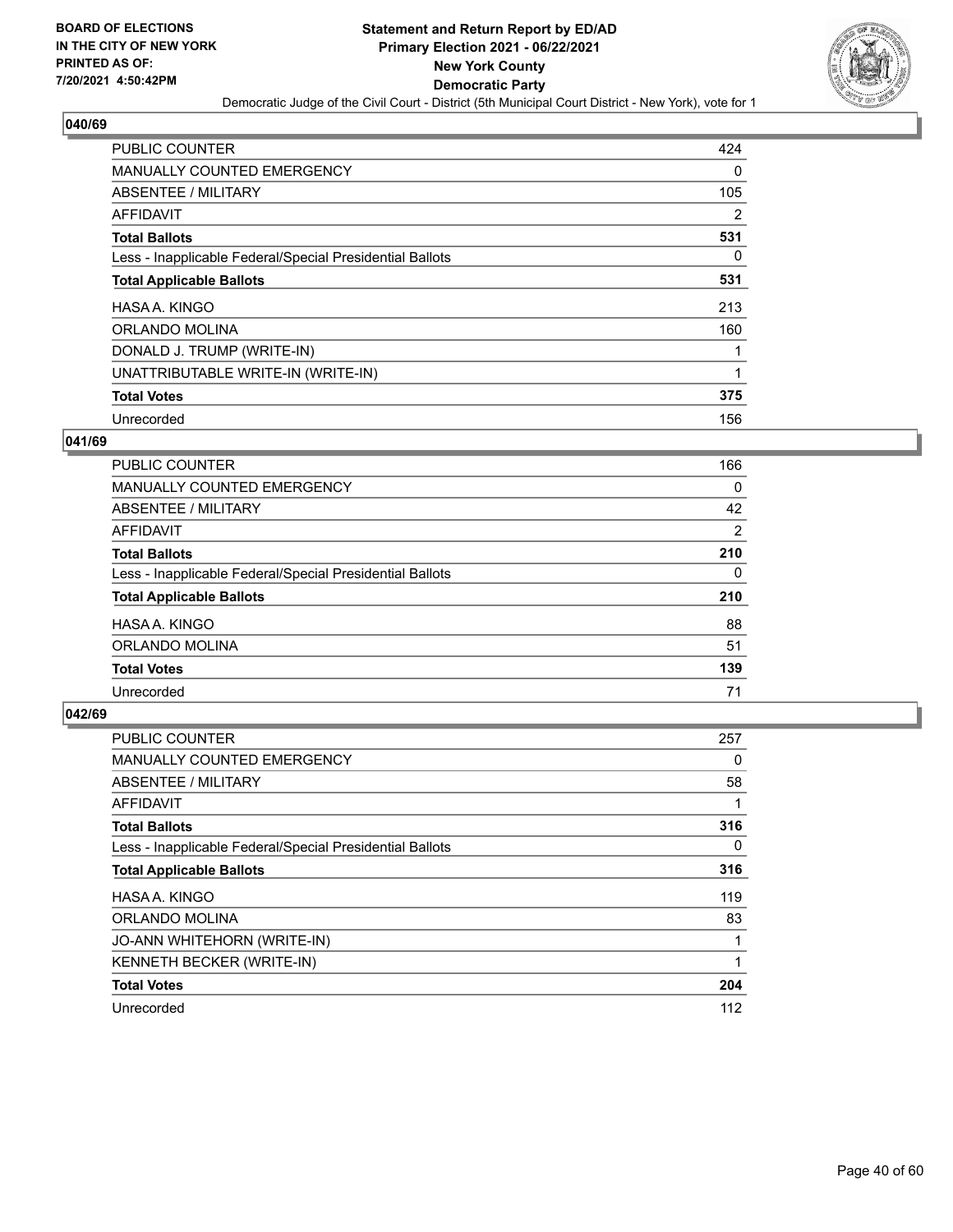

| PUBLIC COUNTER                                           | 297 |
|----------------------------------------------------------|-----|
| <b>MANUALLY COUNTED EMERGENCY</b>                        | 0   |
| ABSENTEE / MILITARY                                      | 55  |
| AFFIDAVIT                                                | 3   |
| <b>Total Ballots</b>                                     | 355 |
| Less - Inapplicable Federal/Special Presidential Ballots | 0   |
| <b>Total Applicable Ballots</b>                          | 355 |
| HASA A. KINGO                                            | 147 |
| ORLANDO MOLINA                                           | 107 |
| LISA ASCHKENAZY (WRITE-IN)                               |     |
| <b>Total Votes</b>                                       | 255 |
| Unrecorded                                               | 100 |

#### **044/69**

| <b>PUBLIC COUNTER</b>                                    | 272 |
|----------------------------------------------------------|-----|
| <b>MANUALLY COUNTED EMERGENCY</b>                        | 0   |
| ABSENTEE / MILITARY                                      | 41  |
| AFFIDAVIT                                                | 6   |
| <b>Total Ballots</b>                                     | 319 |
| Less - Inapplicable Federal/Special Presidential Ballots | 0   |
| <b>Total Applicable Ballots</b>                          | 319 |
| HASA A. KINGO                                            | 153 |
| ORLANDO MOLINA                                           | 71  |
| MATTHEW BRINCKERHOFF (WRITE-IN)                          | 2   |
| THOMAS SHEEDY (WRITE-IN)                                 | 1   |
| UNATTRIBUTABLE WRITE-IN (WRITE-IN)                       |     |
| <b>Total Votes</b>                                       | 228 |
| Unrecorded                                               | 91  |

| <b>PUBLIC COUNTER</b>                                    | 294            |
|----------------------------------------------------------|----------------|
| MANUALLY COUNTED EMERGENCY                               | 0              |
| ABSENTEE / MILITARY                                      | 56             |
| AFFIDAVIT                                                | $\overline{2}$ |
| <b>Total Ballots</b>                                     | 352            |
| Less - Inapplicable Federal/Special Presidential Ballots | $\Omega$       |
| <b>Total Applicable Ballots</b>                          | 352            |
| HASA A. KINGO                                            | 148            |
| ORLANDO MOLINA                                           | 91             |
| <b>Total Votes</b>                                       | 239            |
| Unrecorded                                               | 113            |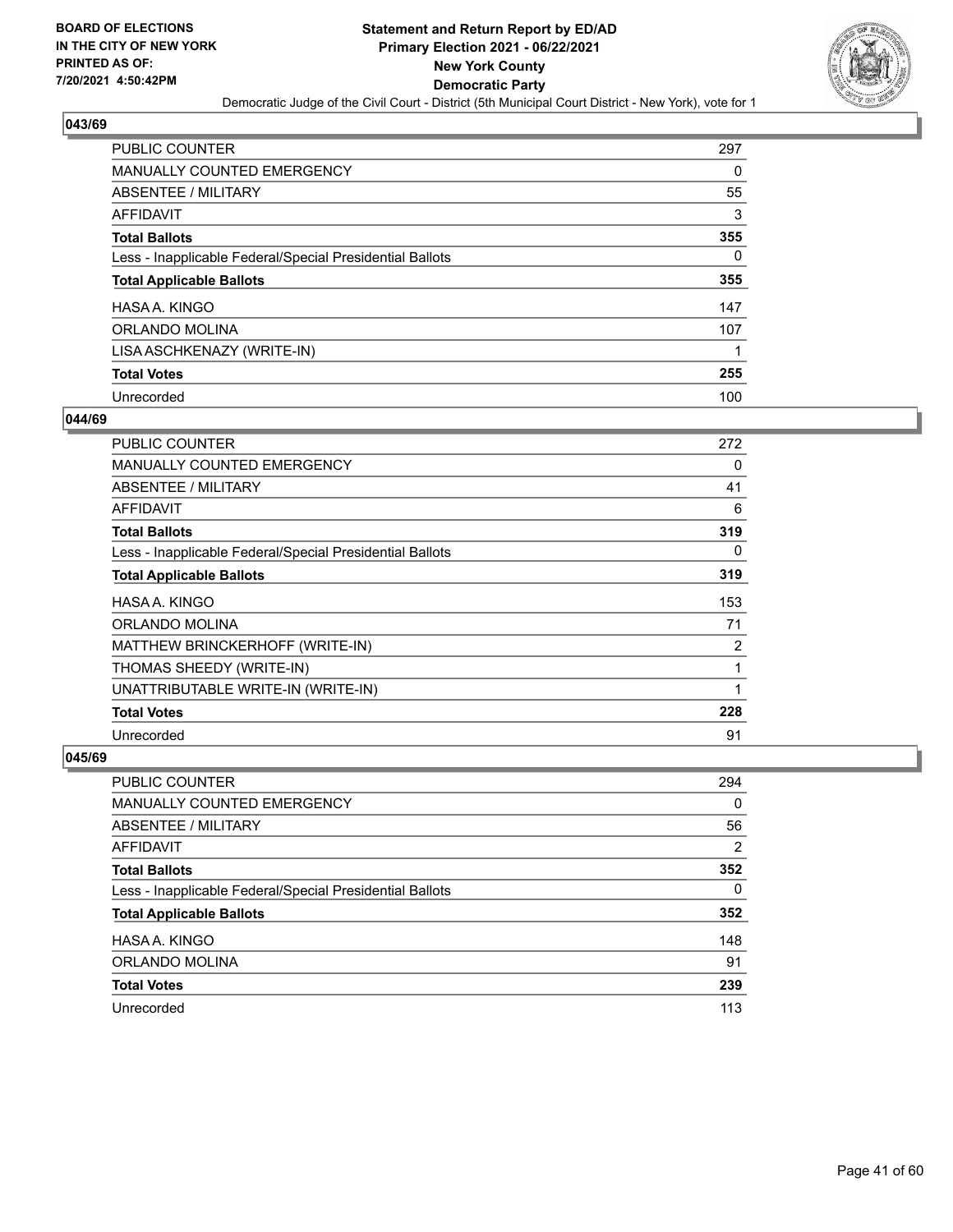

| PUBLIC COUNTER                                           | 288 |
|----------------------------------------------------------|-----|
| MANUALLY COUNTED EMERGENCY                               | 0   |
| ABSENTEE / MILITARY                                      | 58  |
| AFFIDAVIT                                                |     |
| <b>Total Ballots</b>                                     | 347 |
| Less - Inapplicable Federal/Special Presidential Ballots | 0   |
| <b>Total Applicable Ballots</b>                          | 347 |
| HASA A. KINGO                                            | 142 |
| ORLANDO MOLINA                                           | 83  |
| <b>Total Votes</b>                                       | 225 |
| Unrecorded                                               | 122 |

## **047/69**

| PUBLIC COUNTER                                           | 196 |
|----------------------------------------------------------|-----|
| <b>MANUALLY COUNTED EMERGENCY</b>                        | 0   |
| ABSENTEE / MILITARY                                      | 43  |
| AFFIDAVIT                                                | 2   |
| <b>Total Ballots</b>                                     | 241 |
| Less - Inapplicable Federal/Special Presidential Ballots | 0   |
| <b>Total Applicable Ballots</b>                          | 241 |
| HASA A. KINGO                                            | 115 |
| ORLANDO MOLINA                                           | 52  |
| EDWARD J. DECKER (WRITE-IN)                              |     |
| JOAN STUMPF (WRITE-IN)                                   |     |
| <b>Total Votes</b>                                       | 169 |
| Unrecorded                                               | 72  |

| <b>PUBLIC COUNTER</b>                                    | 294      |
|----------------------------------------------------------|----------|
| MANUALLY COUNTED EMERGENCY                               | $\Omega$ |
| ABSENTEE / MILITARY                                      | 68       |
| AFFIDAVIT                                                |          |
| <b>Total Ballots</b>                                     | 363      |
| Less - Inapplicable Federal/Special Presidential Ballots | $\Omega$ |
| <b>Total Applicable Ballots</b>                          | 363      |
| HASA A. KINGO                                            | 163      |
| ORLANDO MOLINA                                           | 84       |
| <b>Total Votes</b>                                       | 247      |
| Unrecorded                                               | 116      |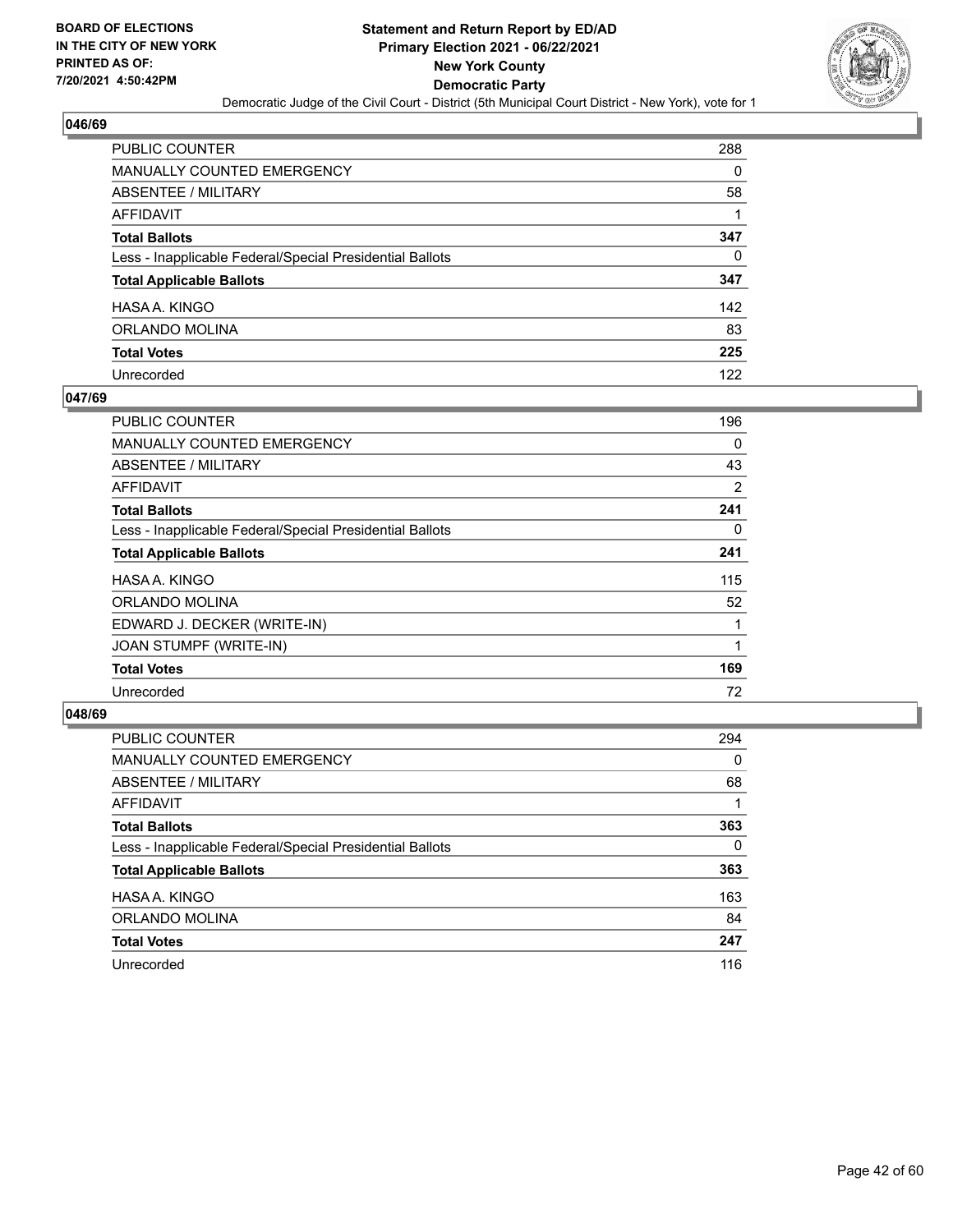

| PUBLIC COUNTER                                           | 306 |
|----------------------------------------------------------|-----|
| MANUALLY COUNTED EMERGENCY                               | 0   |
| ABSENTEE / MILITARY                                      | 88  |
| AFFIDAVIT                                                | 4   |
| <b>Total Ballots</b>                                     | 398 |
| Less - Inapplicable Federal/Special Presidential Ballots | 0   |
| <b>Total Applicable Ballots</b>                          | 398 |
| HASA A. KINGO                                            | 173 |
| ORLANDO MOLINA                                           | 85  |
| <b>Total Votes</b>                                       | 258 |
| Unrecorded                                               | 140 |

#### **050/69**

| <b>PUBLIC COUNTER</b>                                    | 310      |
|----------------------------------------------------------|----------|
| MANUALLY COUNTED EMERGENCY                               | $\Omega$ |
| ABSENTEE / MILITARY                                      | 64       |
| AFFIDAVIT                                                | 7        |
| <b>Total Ballots</b>                                     | 381      |
| Less - Inapplicable Federal/Special Presidential Ballots | $\Omega$ |
| <b>Total Applicable Ballots</b>                          | 381      |
| HASA A. KINGO                                            | 173      |
| ORLANDO MOLINA                                           | 77       |
| <b>Total Votes</b>                                       | 250      |
| Unrecorded                                               | 131      |

| <b>PUBLIC COUNTER</b>                                    | 185 |
|----------------------------------------------------------|-----|
| <b>MANUALLY COUNTED EMERGENCY</b>                        | 0   |
| ABSENTEE / MILITARY                                      | 45  |
| AFFIDAVIT                                                | 3   |
| <b>Total Ballots</b>                                     | 233 |
| Less - Inapplicable Federal/Special Presidential Ballots | 0   |
| <b>Total Applicable Ballots</b>                          | 233 |
| HASA A. KINGO                                            | 98  |
| ORLANDO MOLINA                                           | 49  |
| <b>Total Votes</b>                                       | 147 |
| Unrecorded                                               | 86  |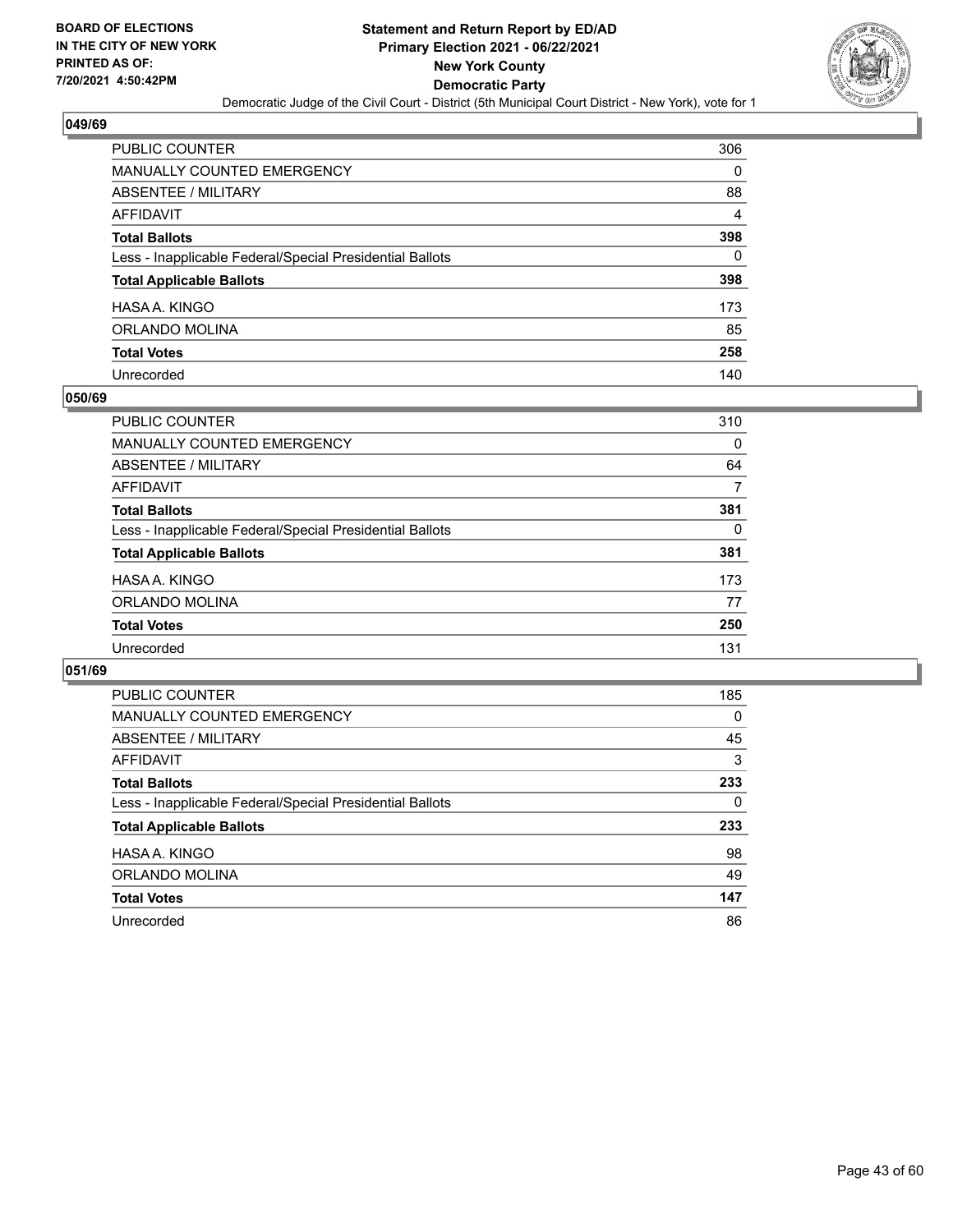

| PUBLIC COUNTER                                           | 262 |
|----------------------------------------------------------|-----|
| <b>MANUALLY COUNTED EMERGENCY</b>                        | 0   |
| ABSENTEE / MILITARY                                      | 37  |
| AFFIDAVIT                                                |     |
| <b>Total Ballots</b>                                     | 306 |
| Less - Inapplicable Federal/Special Presidential Ballots | 0   |
| <b>Total Applicable Ballots</b>                          | 306 |
| HASA A. KINGO                                            | 118 |
| ORLANDO MOLINA                                           | 100 |
| <b>Total Votes</b>                                       | 218 |
| Unrecorded                                               | 88  |

#### **053/69**

| PUBLIC COUNTER                                           | 112      |
|----------------------------------------------------------|----------|
| <b>MANUALLY COUNTED EMERGENCY</b>                        | 0        |
| ABSENTEE / MILITARY                                      | 9        |
| AFFIDAVIT                                                |          |
| <b>Total Ballots</b>                                     | 122      |
| Less - Inapplicable Federal/Special Presidential Ballots | $\Omega$ |
| <b>Total Applicable Ballots</b>                          | 122      |
| HASA A. KINGO                                            | 29       |
| ORLANDO MOLINA                                           | 60       |
| <b>Total Votes</b>                                       | 89       |
| Unrecorded                                               | 33       |

| PUBLIC COUNTER                                           | 188      |
|----------------------------------------------------------|----------|
| <b>MANUALLY COUNTED EMERGENCY</b>                        | $\Omega$ |
| ABSENTEE / MILITARY                                      | 23       |
| AFFIDAVIT                                                | $\Omega$ |
| <b>Total Ballots</b>                                     | 211      |
| Less - Inapplicable Federal/Special Presidential Ballots | 0        |
| <b>Total Applicable Ballots</b>                          | 211      |
| HASA A. KINGO                                            | 66       |
| ORLANDO MOLINA                                           | 76       |
| <b>Total Votes</b>                                       | 142      |
| Unrecorded                                               | 69       |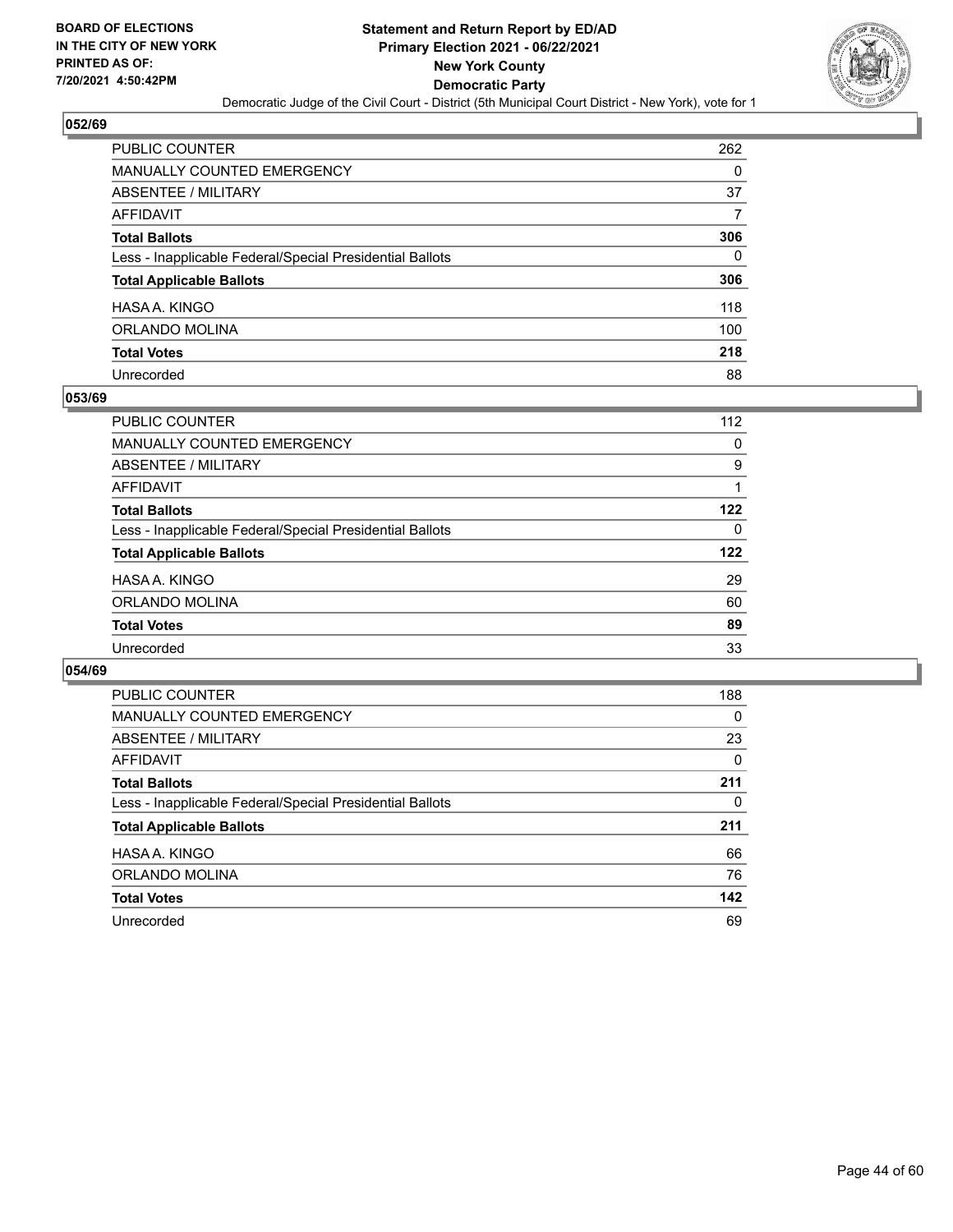

| PUBLIC COUNTER                                           | 234 |
|----------------------------------------------------------|-----|
| <b>MANUALLY COUNTED EMERGENCY</b>                        | 0   |
| ABSENTEE / MILITARY                                      | 40  |
| AFFIDAVIT                                                | 3   |
| <b>Total Ballots</b>                                     | 277 |
| Less - Inapplicable Federal/Special Presidential Ballots | 0   |
|                                                          |     |
| <b>Total Applicable Ballots</b>                          | 277 |
| HASA A. KINGO                                            | 89  |
| ORLANDO MOLINA                                           | 96  |
| MOHAMED DRISSI (WRITE-IN)                                | 1   |
| <b>Total Votes</b>                                       | 186 |

#### **056/69**

| <b>PUBLIC COUNTER</b>                                    | 105      |
|----------------------------------------------------------|----------|
| <b>MANUALLY COUNTED EMERGENCY</b>                        | 0        |
| ABSENTEE / MILITARY                                      | 8        |
| <b>AFFIDAVIT</b>                                         | 0        |
| <b>Total Ballots</b>                                     | 113      |
| Less - Inapplicable Federal/Special Presidential Ballots | $\Omega$ |
| <b>Total Applicable Ballots</b>                          | 113      |
| HASA A. KINGO                                            | 28       |
| ORLANDO MOLINA                                           | 53       |
| ASIM J. GADSDEN (WRITE-IN)                               |          |
| <b>Total Votes</b>                                       | 82       |
| Unrecorded                                               | 31       |

| <b>PUBLIC COUNTER</b>                                    | 172 |
|----------------------------------------------------------|-----|
| MANUALLY COUNTED EMERGENCY                               | 0   |
| ABSENTEE / MILITARY                                      | 8   |
| AFFIDAVIT                                                |     |
| <b>Total Ballots</b>                                     | 181 |
| Less - Inapplicable Federal/Special Presidential Ballots | 0   |
| <b>Total Applicable Ballots</b>                          | 181 |
| HASA A. KINGO                                            | 43  |
| ORLANDO MOLINA                                           | 99  |
| <b>Total Votes</b>                                       | 142 |
| Unrecorded                                               | 39  |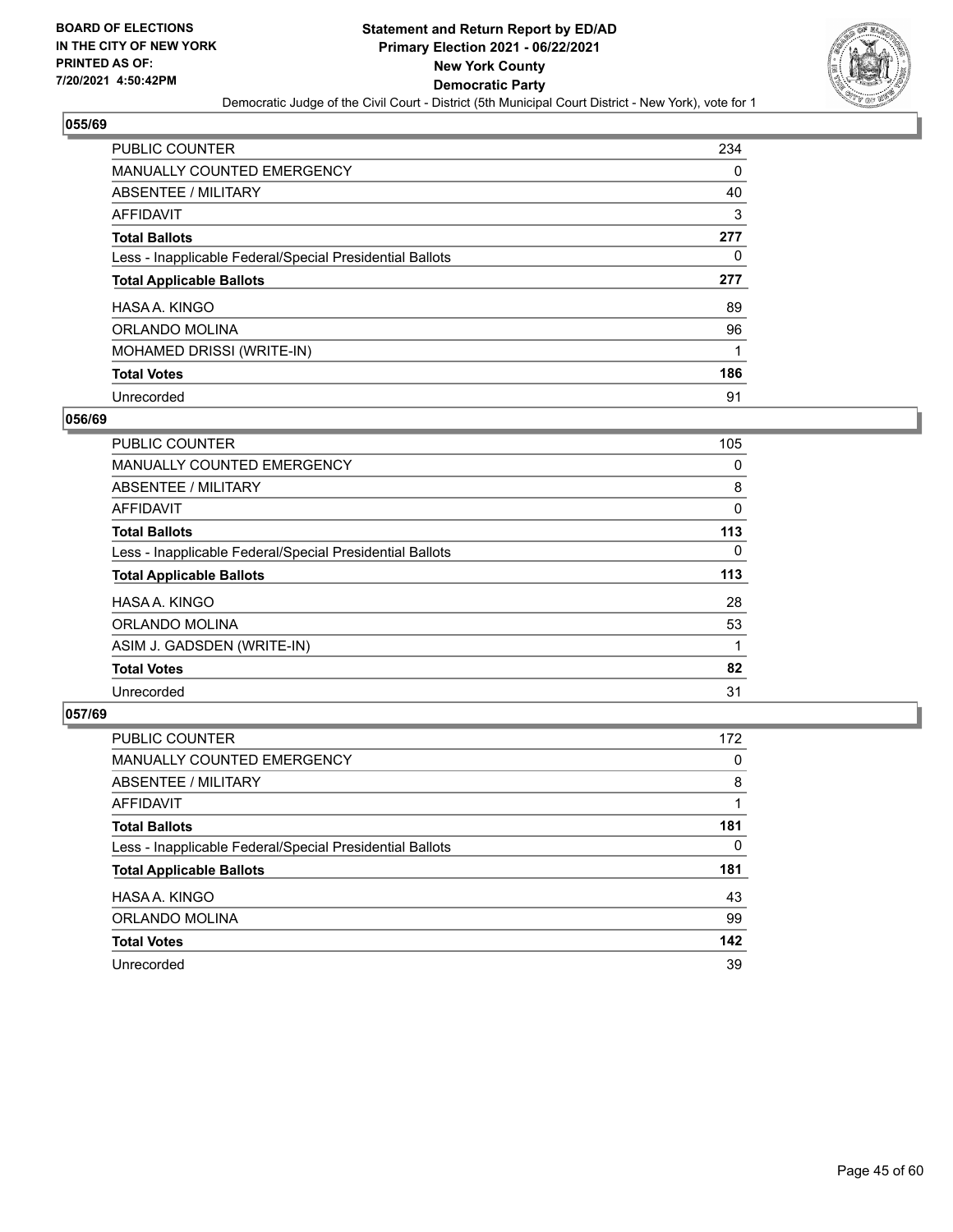

| PUBLIC COUNTER                                           | 188 |
|----------------------------------------------------------|-----|
| MANUALLY COUNTED EMERGENCY                               | 0   |
| ABSENTEE / MILITARY                                      | 22  |
| AFFIDAVIT                                                |     |
| <b>Total Ballots</b>                                     | 211 |
| Less - Inapplicable Federal/Special Presidential Ballots | 0   |
| <b>Total Applicable Ballots</b>                          | 211 |
| HASA A. KINGO                                            | 98  |
| ORLANDO MOLINA                                           | 44  |
| BERNIE SANDERS (WRITE-IN)                                | 1   |
| <b>Total Votes</b>                                       | 143 |
| Unrecorded                                               | 68  |

#### **059/69**

| <b>PUBLIC COUNTER</b>                                    | 95               |
|----------------------------------------------------------|------------------|
| <b>MANUALLY COUNTED EMERGENCY</b>                        | 0                |
| ABSENTEE / MILITARY                                      | 7                |
| AFFIDAVIT                                                | 0                |
| <b>Total Ballots</b>                                     | 102              |
| Less - Inapplicable Federal/Special Presidential Ballots | $\Omega$         |
| <b>Total Applicable Ballots</b>                          | 102 <sub>2</sub> |
| HASA A. KINGO                                            | 36               |
| ORLANDO MOLINA                                           | 32               |
| <b>Total Votes</b>                                       | 68               |
| Unrecorded                                               | 34               |

| <b>PUBLIC COUNTER</b>                                    | 285      |
|----------------------------------------------------------|----------|
| <b>MANUALLY COUNTED EMERGENCY</b>                        | 0        |
| ABSENTEE / MILITARY                                      | 48       |
| AFFIDAVIT                                                | 6        |
| <b>Total Ballots</b>                                     | 339      |
| Less - Inapplicable Federal/Special Presidential Ballots | $\Omega$ |
| <b>Total Applicable Ballots</b>                          | 339      |
| HASA A. KINGO                                            | 143      |
| ORLANDO MOLINA                                           | 69       |
| EDWIN BAUM (WRITE-IN)                                    |          |
| <b>Total Votes</b>                                       | 213      |
| Unrecorded                                               | 126      |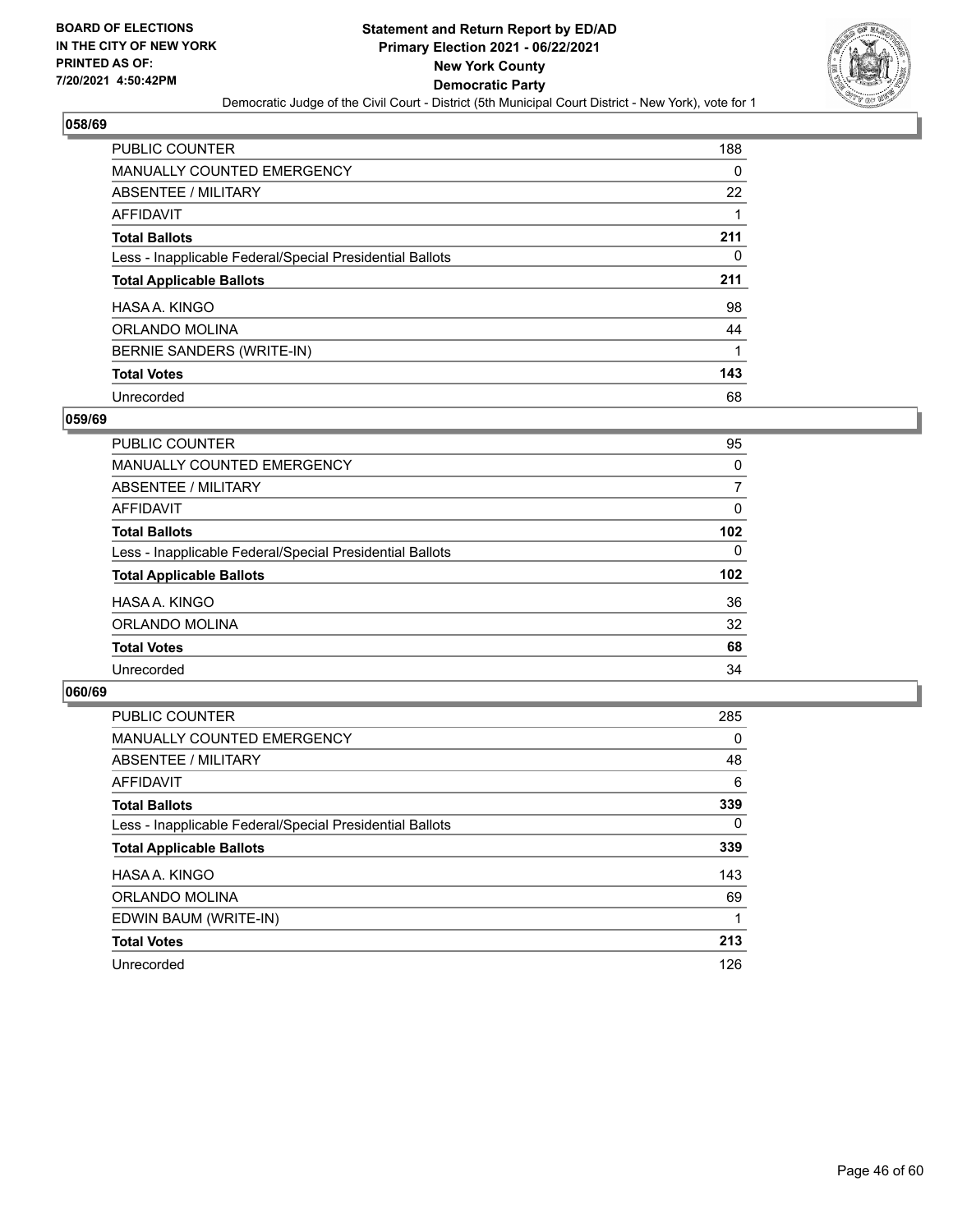

| PUBLIC COUNTER                                           | 332 |
|----------------------------------------------------------|-----|
| MANUALLY COUNTED EMERGENCY                               | 0   |
| ABSENTEE / MILITARY                                      | 58  |
| AFFIDAVIT                                                |     |
| <b>Total Ballots</b>                                     | 391 |
| Less - Inapplicable Federal/Special Presidential Ballots | 0   |
| <b>Total Applicable Ballots</b>                          | 391 |
| HASA A. KINGO                                            | 182 |
| ORLANDO MOLINA                                           | 77  |
| <b>Total Votes</b>                                       | 259 |
| Unrecorded                                               | 132 |

#### **062/69**

| <b>PUBLIC COUNTER</b>                                    | 289      |
|----------------------------------------------------------|----------|
| MANUALLY COUNTED EMERGENCY                               | $\Omega$ |
| ABSENTEE / MILITARY                                      | 52       |
| AFFIDAVIT                                                | 3        |
| <b>Total Ballots</b>                                     | 344      |
| Less - Inapplicable Federal/Special Presidential Ballots | $\Omega$ |
| <b>Total Applicable Ballots</b>                          | 344      |
| HASA A. KINGO                                            | 170      |
| ORLANDO MOLINA                                           | 66       |
| <b>Total Votes</b>                                       | 236      |
| Unrecorded                                               | 108      |

| PUBLIC COUNTER                                           | 242      |
|----------------------------------------------------------|----------|
| <b>MANUALLY COUNTED EMERGENCY</b>                        | $\Omega$ |
| ABSENTEE / MILITARY                                      | 33       |
| <b>AFFIDAVIT</b>                                         | $\Omega$ |
| <b>Total Ballots</b>                                     | 275      |
| Less - Inapplicable Federal/Special Presidential Ballots | 0        |
| <b>Total Applicable Ballots</b>                          | 275      |
| HASA A. KINGO                                            | 146      |
| ORLANDO MOLINA                                           | 46       |
| <b>Total Votes</b>                                       | 192      |
| Unrecorded                                               | 83       |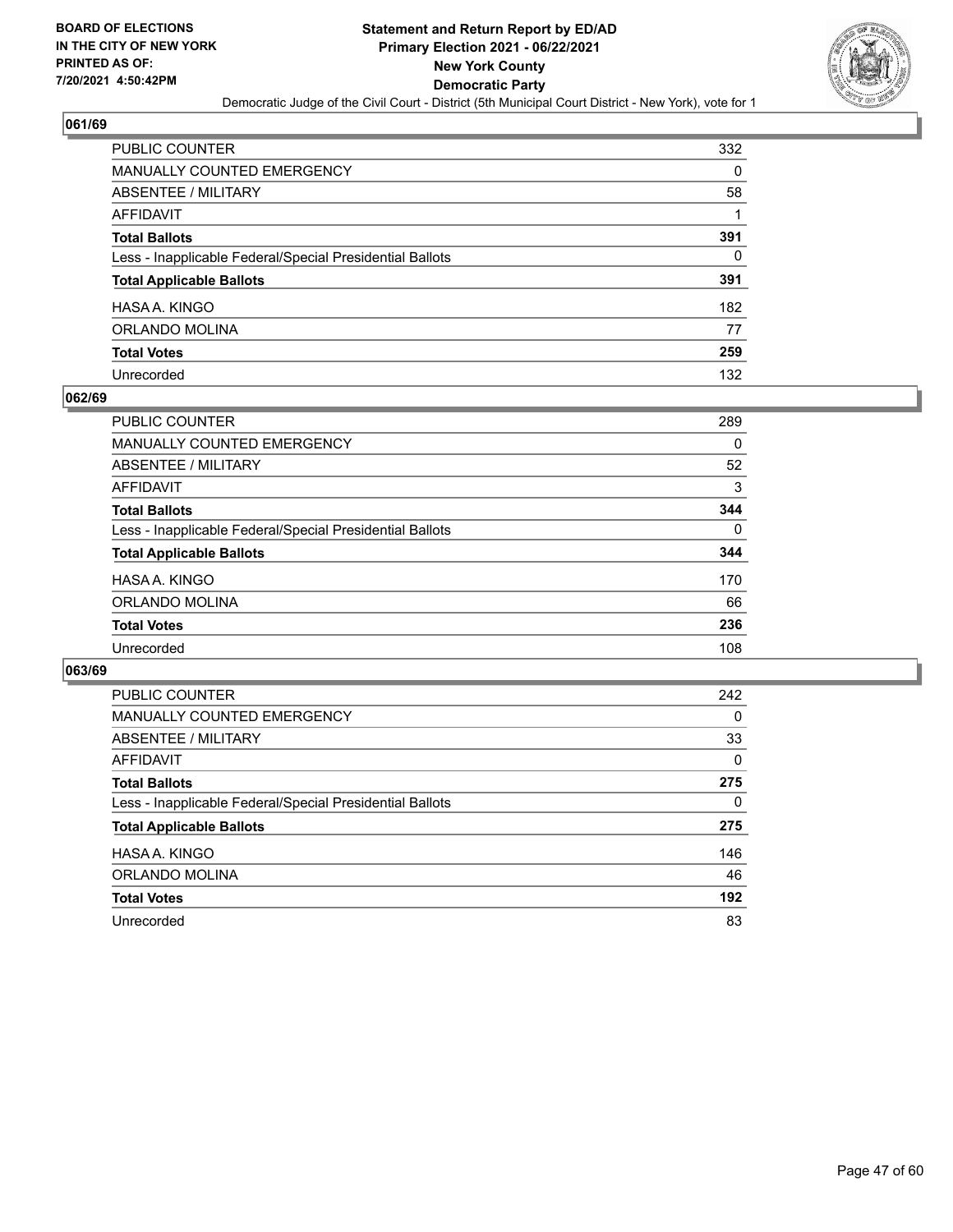

| PUBLIC COUNTER                                           | 308      |
|----------------------------------------------------------|----------|
| <b>MANUALLY COUNTED EMERGENCY</b>                        | $\Omega$ |
| ABSENTEE / MILITARY                                      | 40       |
| AFFIDAVIT                                                | 4        |
| <b>Total Ballots</b>                                     | 352      |
| Less - Inapplicable Federal/Special Presidential Ballots | $\Omega$ |
| <b>Total Applicable Ballots</b>                          | 352      |
| HASA A. KINGO                                            | 176      |
| ORLANDO MOLINA                                           | 63       |
| MYRA FREED (WRITE-IN)                                    |          |
| UNATTRIBUTABLE WRITE-IN (WRITE-IN)                       | 1        |
| <b>Total Votes</b>                                       | 241      |
| Unrecorded                                               | 111      |

#### **065/69**

| PUBLIC COUNTER                                           | 272      |
|----------------------------------------------------------|----------|
| <b>MANUALLY COUNTED EMERGENCY</b>                        | 0        |
| ABSENTEE / MILITARY                                      | 58       |
| AFFIDAVIT                                                | $\Omega$ |
| <b>Total Ballots</b>                                     | 330      |
| Less - Inapplicable Federal/Special Presidential Ballots | $\Omega$ |
| <b>Total Applicable Ballots</b>                          | 330      |
| HASA A. KINGO                                            | 165      |
| ORLANDO MOLINA                                           | 51       |
| LWEIS C TAISHOFF (WRITE-IN)                              |          |
| <b>Total Votes</b>                                       | 217      |
| Unrecorded                                               | 113      |

| <b>PUBLIC COUNTER</b>                                    | 116 |
|----------------------------------------------------------|-----|
| <b>MANUALLY COUNTED EMERGENCY</b>                        | 0   |
| ABSENTEE / MILITARY                                      | 4   |
| AFFIDAVIT                                                |     |
| <b>Total Ballots</b>                                     | 121 |
| Less - Inapplicable Federal/Special Presidential Ballots | 0   |
|                                                          |     |
| <b>Total Applicable Ballots</b>                          | 121 |
| HASA A. KINGO                                            | 49  |
| ORLANDO MOLINA                                           | 32  |
| UNATTRIBUTABLE WRITE-IN (WRITE-IN)                       |     |
| <b>Total Votes</b>                                       | 82  |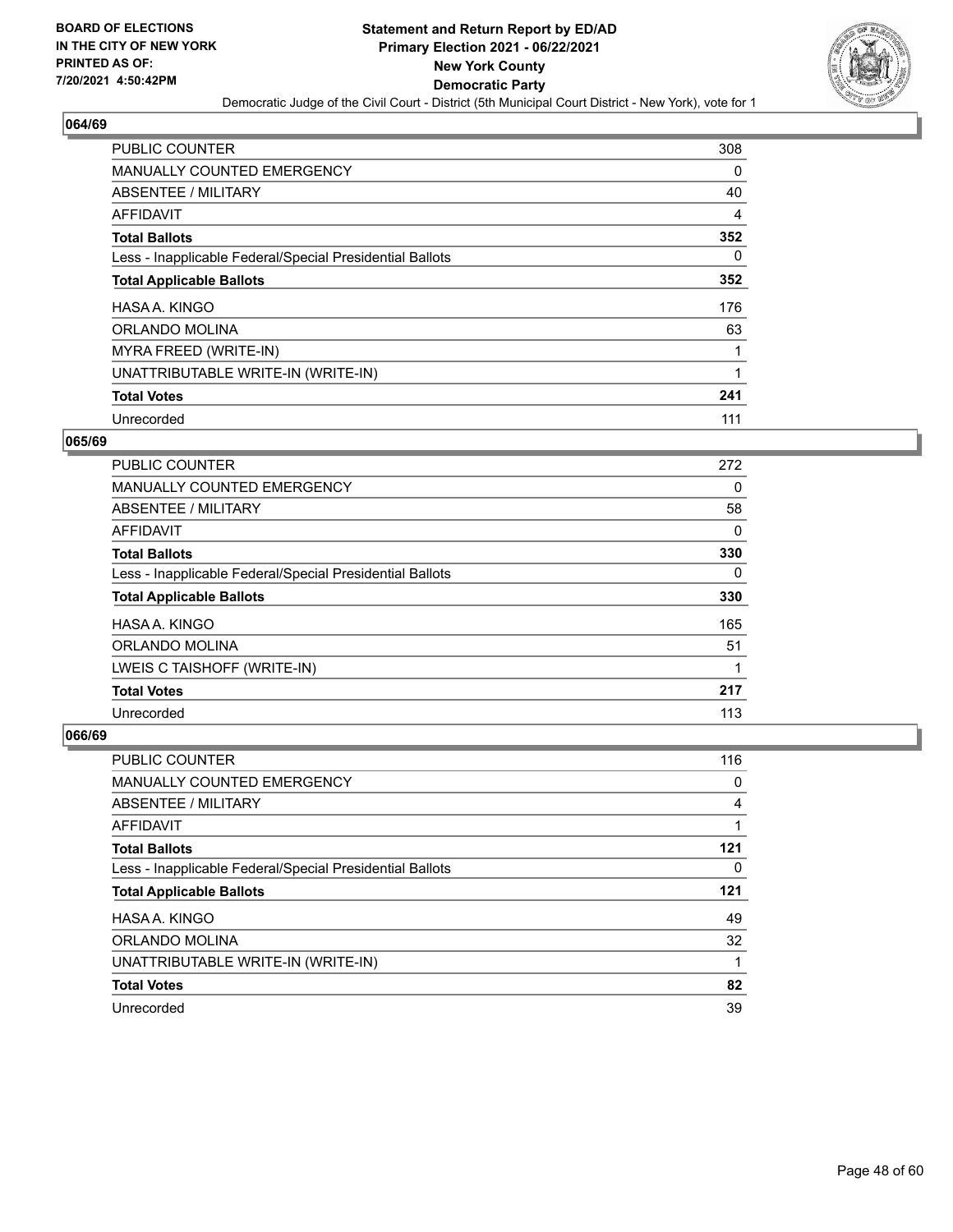

| PUBLIC COUNTER                                           | 179 |
|----------------------------------------------------------|-----|
| <b>MANUALLY COUNTED EMERGENCY</b>                        | 0   |
| <b>ABSENTEE / MILITARY</b>                               | 8   |
| AFFIDAVIT                                                | 5   |
| <b>Total Ballots</b>                                     | 192 |
| Less - Inapplicable Federal/Special Presidential Ballots | 0   |
| <b>Total Applicable Ballots</b>                          | 192 |
| HASA A. KINGO                                            | 50  |
|                                                          |     |
| ORLANDO MOLINA                                           | 81  |
| UNATTRIBUTABLE WRITE-IN (WRITE-IN)                       |     |
| <b>Total Votes</b>                                       | 132 |

#### **068/69**

| PUBLIC COUNTER                                           | 151      |
|----------------------------------------------------------|----------|
| <b>MANUALLY COUNTED EMERGENCY</b>                        | $\Omega$ |
| ABSENTEE / MILITARY                                      | 10       |
| AFFIDAVIT                                                | 4        |
| <b>Total Ballots</b>                                     | 165      |
| Less - Inapplicable Federal/Special Presidential Ballots | $\Omega$ |
| <b>Total Applicable Ballots</b>                          | 165      |
| HASA A. KINGO                                            | 49       |
| ORLANDO MOLINA                                           | 57       |
| MICHELLE RITHOLTZ (WRITE-IN)                             |          |
| UNATTRIBUTABLE WRITE-IN (WRITE-IN)                       | 1        |
| <b>Total Votes</b>                                       | 108      |
| Unrecorded                                               | 57       |

| PUBLIC COUNTER                                           | 340      |
|----------------------------------------------------------|----------|
| <b>MANUALLY COUNTED EMERGENCY</b>                        | 0        |
| ABSENTEE / MILITARY                                      | 54       |
| AFFIDAVIT                                                | 5        |
| <b>Total Ballots</b>                                     | 399      |
| Less - Inapplicable Federal/Special Presidential Ballots | $\Omega$ |
| <b>Total Applicable Ballots</b>                          | 399      |
| HASA A. KINGO                                            | 166      |
| ORLANDO MOLINA                                           | 94       |
| ALAN ISACSON (WRITE-IN)                                  | 1        |
| HAZEL GROSSO (WRITE-IN)                                  | 1        |
| <b>Total Votes</b>                                       | 262      |
| Unrecorded                                               | 137      |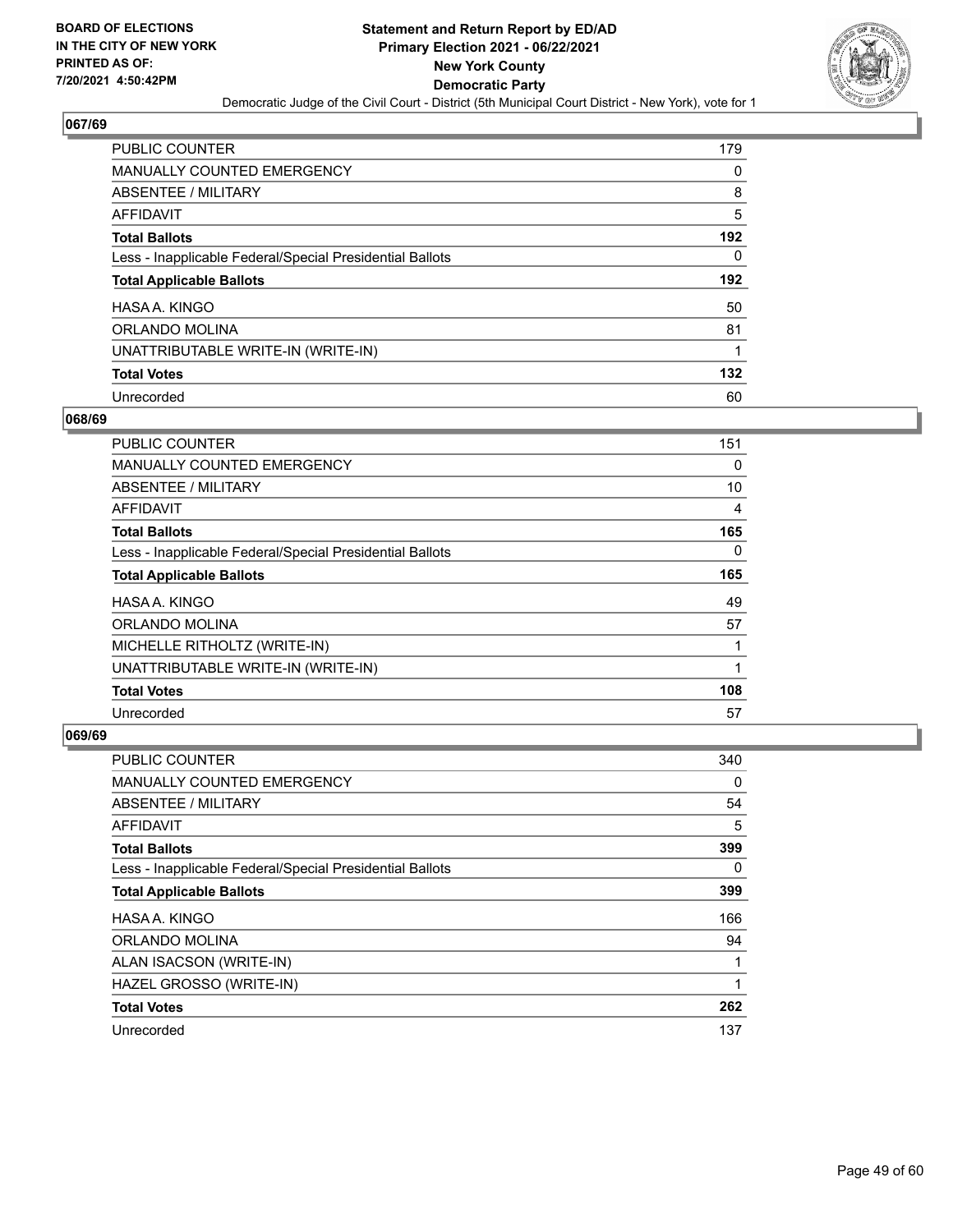

| PUBLIC COUNTER                                           | 72  |
|----------------------------------------------------------|-----|
| MANUALLY COUNTED EMERGENCY                               | 0   |
| ABSENTEE / MILITARY                                      | 52  |
| AFFIDAVIT                                                | 3   |
| Total Ballots                                            | 127 |
| Less - Inapplicable Federal/Special Presidential Ballots | 0   |
| <b>Total Applicable Ballots</b>                          | 127 |
| HASA A. KINGO                                            | 45  |
| ORLANDO MOLINA                                           | 55  |
| <b>Total Votes</b>                                       | 100 |
| Unrecorded                                               | 27  |

#### **071/69**

| PUBLIC COUNTER                                           | 115      |
|----------------------------------------------------------|----------|
| <b>MANUALLY COUNTED EMERGENCY</b>                        | 0        |
| ABSENTEE / MILITARY                                      | 9        |
| AFFIDAVIT                                                | $\Omega$ |
| <b>Total Ballots</b>                                     | 124      |
| Less - Inapplicable Federal/Special Presidential Ballots | 0        |
| <b>Total Applicable Ballots</b>                          | 124      |
| HASA A. KINGO                                            | 62       |
| ORLANDO MOLINA                                           | 29       |
| <b>Total Votes</b>                                       | 91       |
| Unrecorded                                               | 33       |

| PUBLIC COUNTER                                           | 241 |
|----------------------------------------------------------|-----|
| <b>MANUALLY COUNTED EMERGENCY</b>                        | 0   |
| ABSENTEE / MILITARY                                      | 52  |
| AFFIDAVIT                                                | 0   |
| <b>Total Ballots</b>                                     | 293 |
| Less - Inapplicable Federal/Special Presidential Ballots | 0   |
| <b>Total Applicable Ballots</b>                          | 293 |
| HASA A. KINGO                                            | 149 |
| ORLANDO MOLINA                                           | 57  |
| DONALD J. TRUMP (WRITE-IN)                               |     |
| RICHARD SIEGEL (WRITE-IN)                                |     |
| <b>Total Votes</b>                                       | 208 |
| Unrecorded                                               | 85  |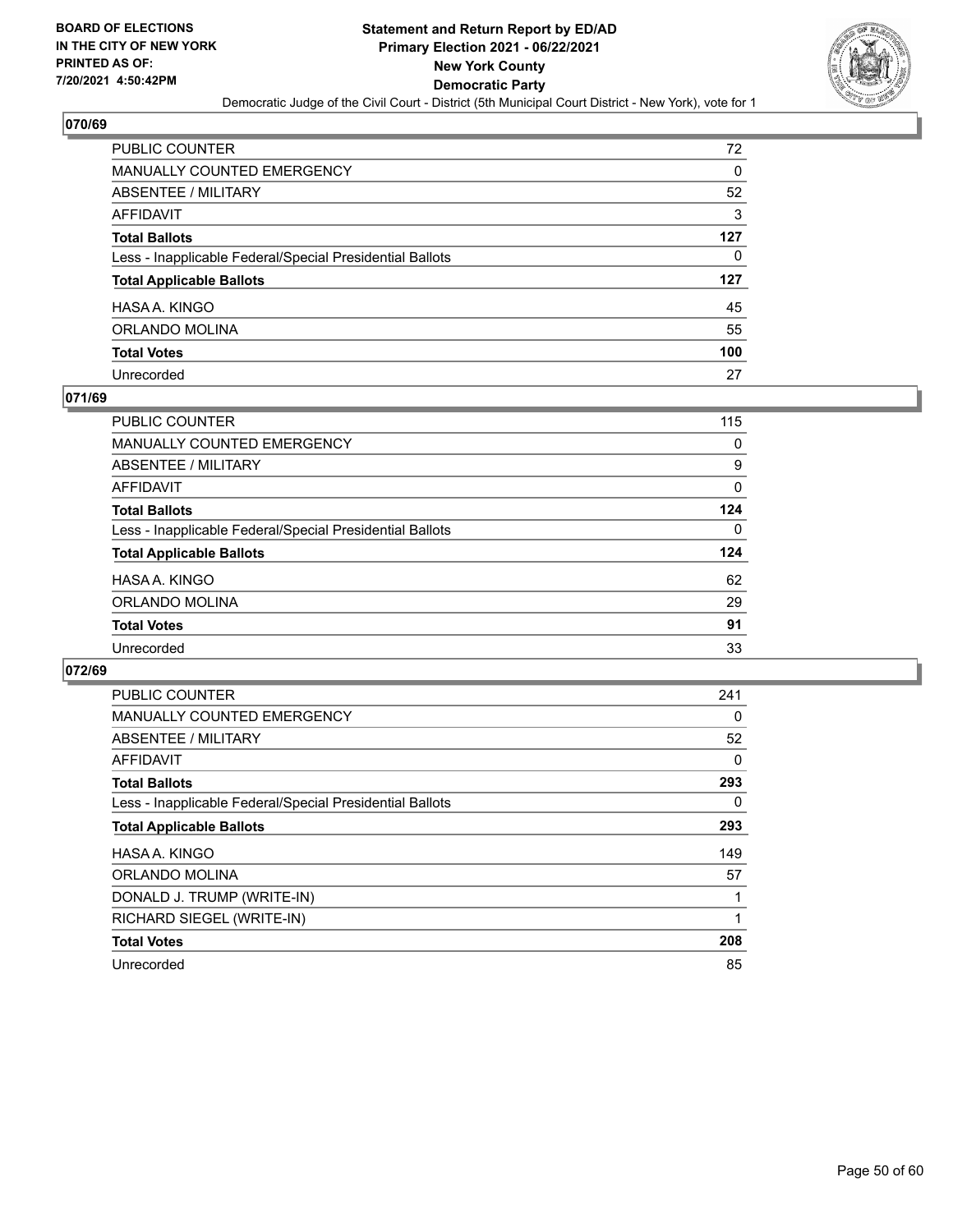

| PUBLIC COUNTER                                           | 334      |
|----------------------------------------------------------|----------|
| <b>MANUALLY COUNTED EMERGENCY</b>                        | $\Omega$ |
| <b>ABSENTEE / MILITARY</b>                               | 59       |
| <b>AFFIDAVIT</b>                                         | 5        |
| <b>Total Ballots</b>                                     | 398      |
| Less - Inapplicable Federal/Special Presidential Ballots | 0        |
| <b>Total Applicable Ballots</b>                          | 398      |
| HASA A. KINGO                                            | 165      |
| ORLANDO MOLINA                                           | 99       |
| UNATTRIBUTABLE WRITE-IN (WRITE-IN)                       | 3        |
| <b>Total Votes</b>                                       | 267      |
| Unrecorded                                               | 131      |

#### **074/69**

| <b>PUBLIC COUNTER</b>                                    | 202      |
|----------------------------------------------------------|----------|
| <b>MANUALLY COUNTED EMERGENCY</b>                        | 0        |
| ABSENTEE / MILITARY                                      | 21       |
| <b>AFFIDAVIT</b>                                         | 6        |
| <b>Total Ballots</b>                                     | 229      |
| Less - Inapplicable Federal/Special Presidential Ballots | $\Omega$ |
| <b>Total Applicable Ballots</b>                          | 229      |
| HASA A. KINGO                                            | 65       |
| ORLANDO MOLINA                                           | 89       |
| JUDITH SHEINDLIN (WRITE-IN)                              |          |
| <b>Total Votes</b>                                       | 155      |
| Unrecorded                                               | 74       |

| <b>PUBLIC COUNTER</b>                                    | 187 |
|----------------------------------------------------------|-----|
| <b>MANUALLY COUNTED EMERGENCY</b>                        | 0   |
| ABSENTEE / MILITARY                                      | 28  |
| <b>AFFIDAVIT</b>                                         | 2   |
| <b>Total Ballots</b>                                     | 217 |
| Less - Inapplicable Federal/Special Presidential Ballots | 0   |
| <b>Total Applicable Ballots</b>                          | 217 |
| HASA A. KINGO                                            | 68  |
| ORLANDO MOLINA                                           | 78  |
| AARON JUDGE (WRITE-IN)                                   |     |
| <b>Total Votes</b>                                       | 147 |
| Unrecorded                                               | 70  |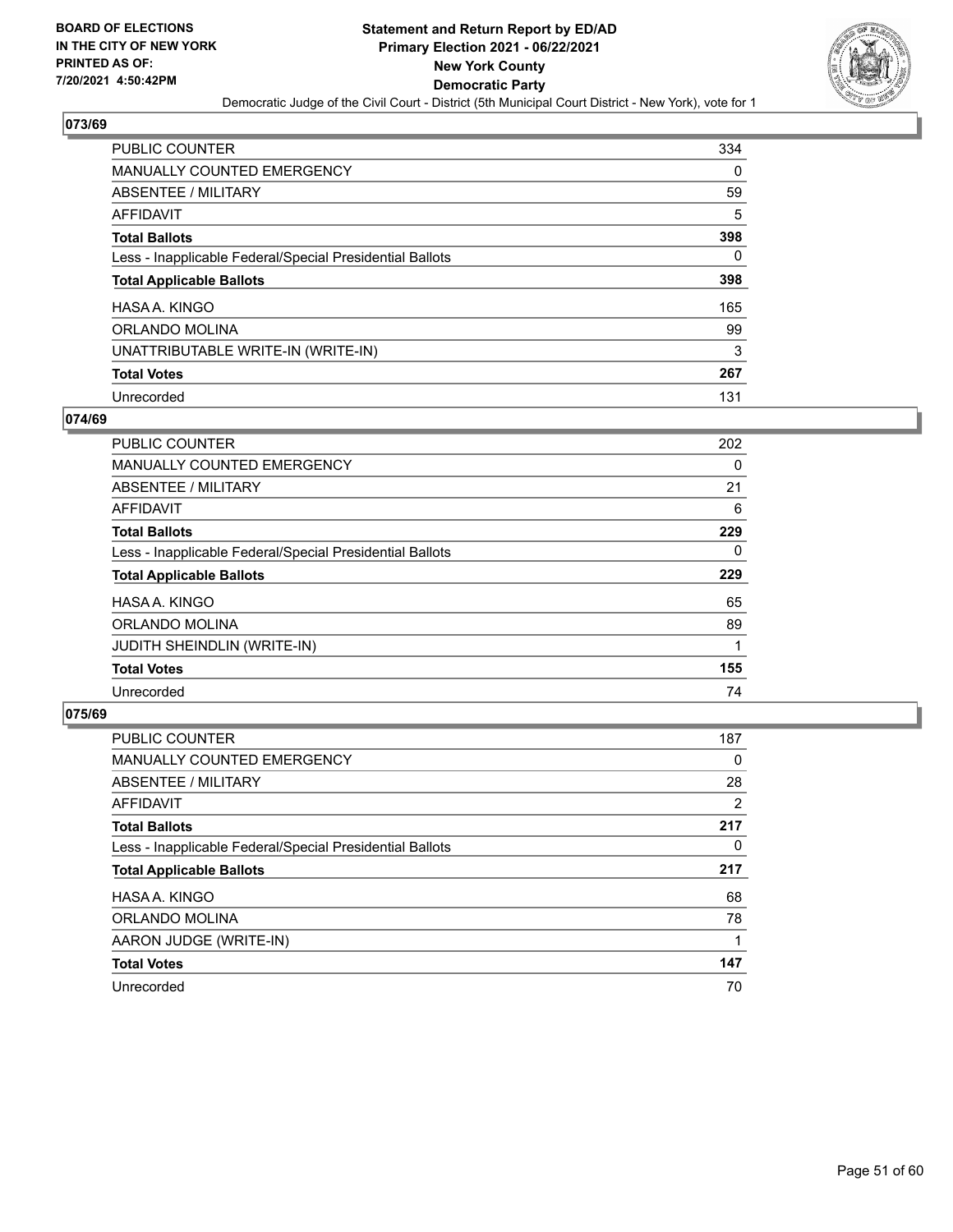

| <b>PUBLIC COUNTER</b>                                    | 156      |
|----------------------------------------------------------|----------|
| MANUALLY COUNTED EMERGENCY                               | 0        |
| ABSENTEE / MILITARY                                      | 10       |
| <b>AFFIDAVIT</b>                                         | $\Omega$ |
| <b>Total Ballots</b>                                     | 166      |
| Less - Inapplicable Federal/Special Presidential Ballots | $\Omega$ |
| <b>Total Applicable Ballots</b>                          | 166      |
| HASA A. KINGO                                            | 49       |
| ORLANDO MOLINA                                           | 66       |
| EVAN JAFFE (WRITE-IN)                                    |          |
| UNATTRIBUTABLE WRITE-IN (WRITE-IN)                       | 2        |
| <b>Total Votes</b>                                       | 118      |
| Unrecorded                                               | 48       |

## **077/69**

| <b>PUBLIC COUNTER</b>                                    | 305 |
|----------------------------------------------------------|-----|
| <b>MANUALLY COUNTED EMERGENCY</b>                        | 0   |
| ABSENTEE / MILITARY                                      | 53  |
| AFFIDAVIT                                                |     |
| <b>Total Ballots</b>                                     | 359 |
| Less - Inapplicable Federal/Special Presidential Ballots | 0   |
| <b>Total Applicable Ballots</b>                          | 359 |
| HASA A. KINGO                                            | 156 |
| ORLANDO MOLINA                                           | 98  |
| SAM KOHN (WRITE-IN)                                      |     |
| <b>Total Votes</b>                                       | 255 |
| Unrecorded                                               | 104 |

| PUBLIC COUNTER                                           | 259      |
|----------------------------------------------------------|----------|
| MANUALLY COUNTED EMERGENCY                               | 0        |
| ABSENTEE / MILITARY                                      | 35       |
| AFFIDAVIT                                                | $\Omega$ |
| <b>Total Ballots</b>                                     | 294      |
| Less - Inapplicable Federal/Special Presidential Ballots | 0        |
| <b>Total Applicable Ballots</b>                          | 294      |
| HASA A. KINGO                                            | 151      |
| ORLANDO MOLINA                                           | 59       |
| <b>Total Votes</b>                                       | 210      |
| Unrecorded                                               | 84       |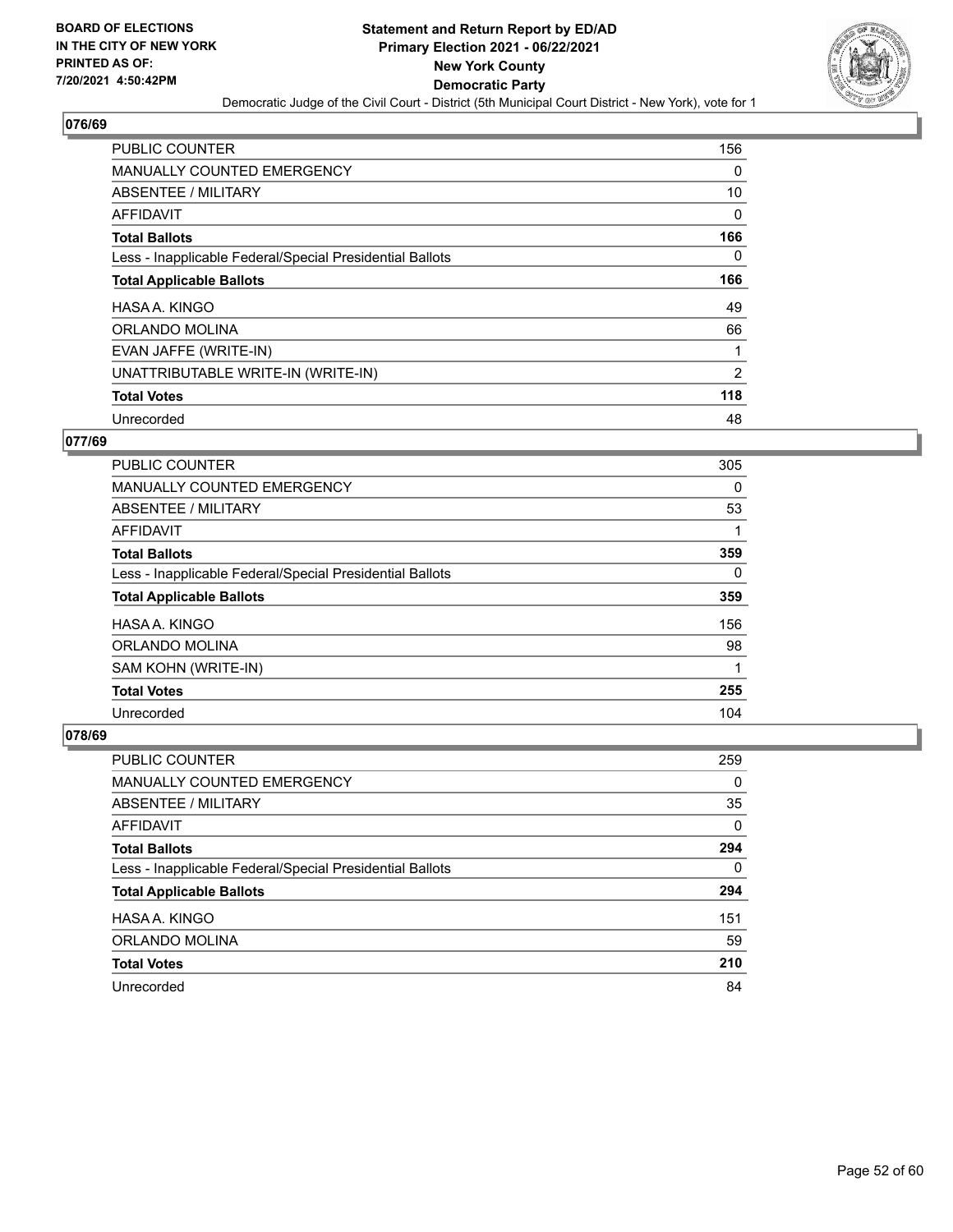

| PUBLIC COUNTER                                           | 192 |
|----------------------------------------------------------|-----|
| MANUALLY COUNTED EMERGENCY                               | 0   |
| ABSENTEE / MILITARY                                      | 35  |
| AFFIDAVIT                                                |     |
| <b>Total Ballots</b>                                     | 228 |
| Less - Inapplicable Federal/Special Presidential Ballots | 0   |
| <b>Total Applicable Ballots</b>                          | 228 |
| HASA A. KINGO                                            | 112 |
| ORLANDO MOLINA                                           | 57  |
| <b>Total Votes</b>                                       | 169 |
| Unrecorded                                               | 59  |

#### **080/69**

| <b>PUBLIC COUNTER</b>                                    | 119            |
|----------------------------------------------------------|----------------|
| <b>MANUALLY COUNTED EMERGENCY</b>                        | 0              |
| ABSENTEE / MILITARY                                      | 10             |
| AFFIDAVIT                                                | $\overline{2}$ |
| <b>Total Ballots</b>                                     | 131            |
| Less - Inapplicable Federal/Special Presidential Ballots | $\Omega$       |
| <b>Total Applicable Ballots</b>                          | 131            |
| HASA A. KINGO                                            | 31             |
| ORLANDO MOLINA                                           | 63             |
| <b>Total Votes</b>                                       | 94             |
| Unrecorded                                               | 37             |

| PUBLIC COUNTER                                           | 304      |
|----------------------------------------------------------|----------|
| <b>MANUALLY COUNTED EMERGENCY</b>                        | $\Omega$ |
| ABSENTEE / MILITARY                                      | 37       |
| <b>AFFIDAVIT</b>                                         | 0        |
| <b>Total Ballots</b>                                     | 341      |
| Less - Inapplicable Federal/Special Presidential Ballots | $\Omega$ |
| <b>Total Applicable Ballots</b>                          | 341      |
| HASA A. KINGO                                            | 129      |
| ORLANDO MOLINA                                           | 128      |
| <b>Total Votes</b>                                       | 257      |
| Unrecorded                                               | 84       |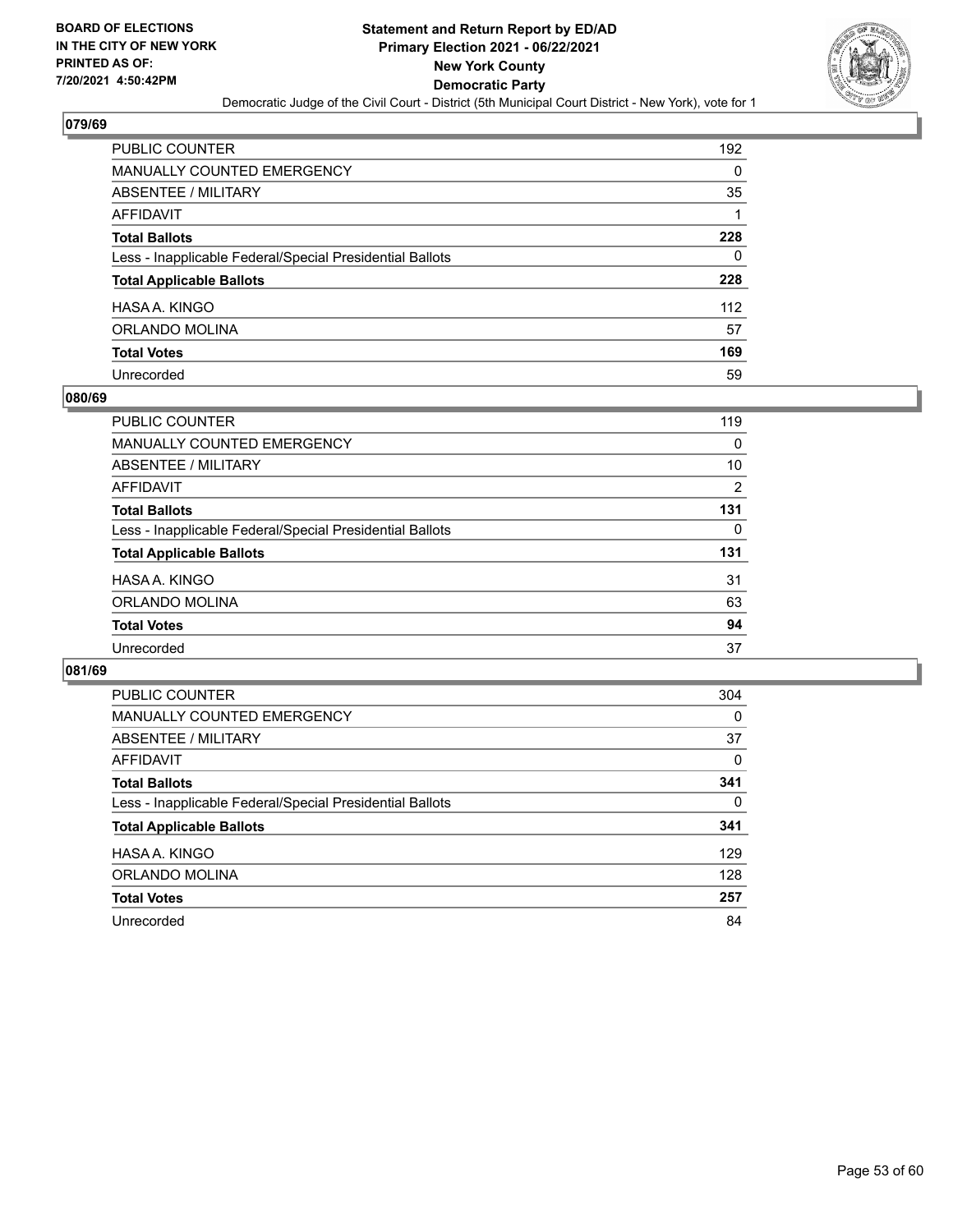

| PUBLIC COUNTER                                           | 222      |
|----------------------------------------------------------|----------|
| <b>MANUALLY COUNTED EMERGENCY</b>                        | $\Omega$ |
| ABSENTEE / MILITARY                                      | 18       |
| <b>AFFIDAVIT</b>                                         | 0        |
| <b>Total Ballots</b>                                     | 240      |
| Less - Inapplicable Federal/Special Presidential Ballots | $\Omega$ |
| <b>Total Applicable Ballots</b>                          | 240      |
| HASA A. KINGO                                            | 68       |
| ORLANDO MOLINA                                           | 94       |
| RAFEEQ RAHEEM (WRITE-IN)                                 |          |
| RANDEE ROMANER (WRITE-IN)                                |          |
| <b>Total Votes</b>                                       | 164      |
| Unrecorded                                               | 76       |

## **084/69**

| PUBLIC COUNTER                                           | 237            |
|----------------------------------------------------------|----------------|
| <b>MANUALLY COUNTED EMERGENCY</b>                        | 0              |
| ABSENTEE / MILITARY                                      | 24             |
| <b>AFFIDAVIT</b>                                         | $\overline{2}$ |
| <b>Total Ballots</b>                                     | 263            |
| Less - Inapplicable Federal/Special Presidential Ballots | $\Omega$       |
| <b>Total Applicable Ballots</b>                          | 263            |
| HASA A. KINGO                                            | 115            |
| ORLANDO MOLINA                                           | 54             |
| <b>Total Votes</b>                                       | 169            |
| Unrecorded                                               | 94             |

| <b>PUBLIC COUNTER</b>                                    | 200      |
|----------------------------------------------------------|----------|
| <b>MANUALLY COUNTED EMERGENCY</b>                        | $\Omega$ |
| ABSENTEE / MILITARY                                      | 49       |
| <b>AFFIDAVIT</b>                                         | 0        |
| <b>Total Ballots</b>                                     | 249      |
| Less - Inapplicable Federal/Special Presidential Ballots | $\Omega$ |
| <b>Total Applicable Ballots</b>                          | 249      |
| HASA A. KINGO                                            | 120      |
| ORLANDO MOLINA                                           | 44       |
| BARRY LEIWANT (WRITE-IN)                                 |          |
| <b>Total Votes</b>                                       | 165      |
| Unrecorded                                               | 84       |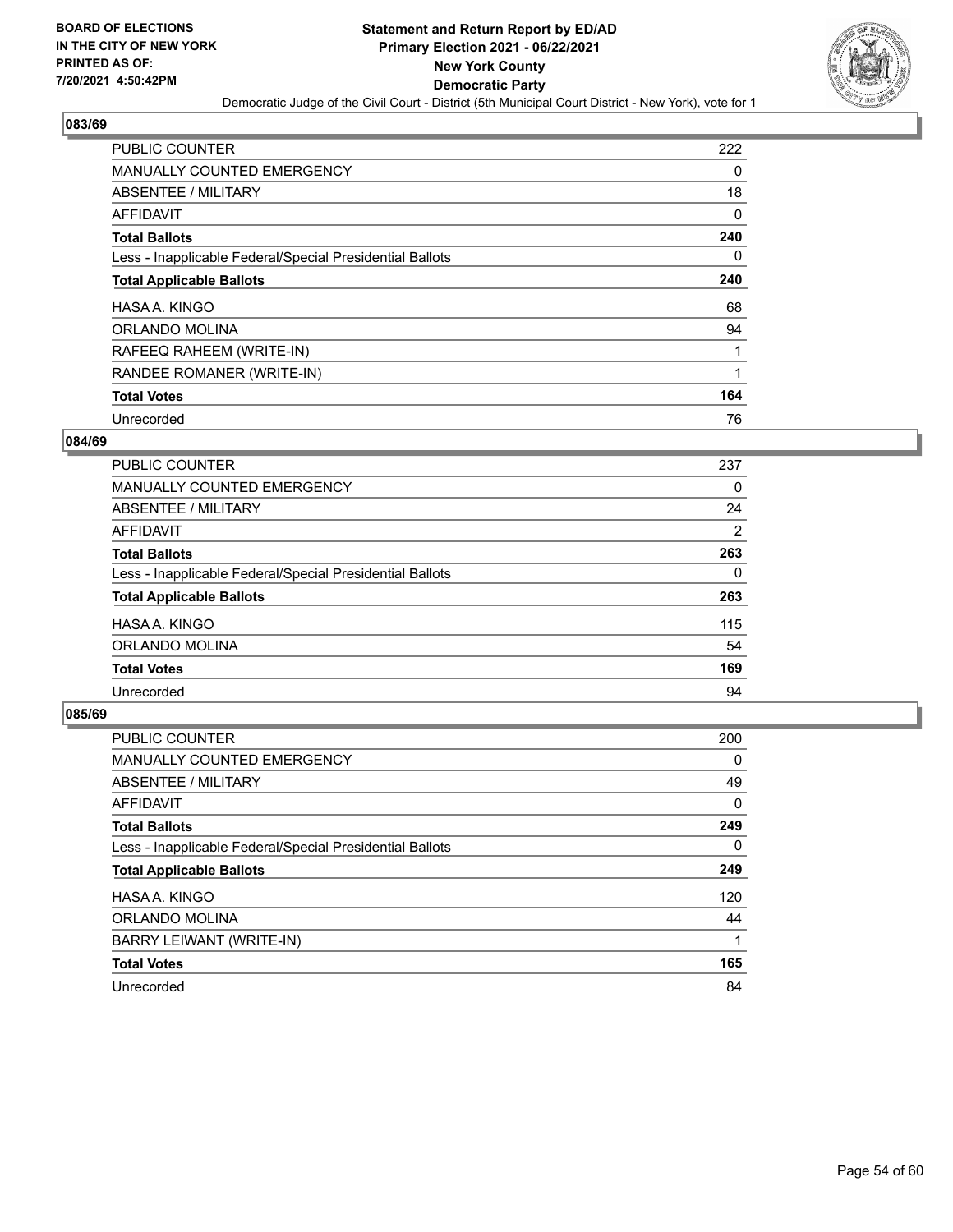

| PUBLIC COUNTER                                           | 107 |
|----------------------------------------------------------|-----|
| MANUALLY COUNTED EMERGENCY                               | 0   |
| ABSENTEE / MILITARY                                      | 15  |
| AFFIDAVIT                                                | 0   |
| Total Ballots                                            | 122 |
| Less - Inapplicable Federal/Special Presidential Ballots | 0   |
| <b>Total Applicable Ballots</b>                          | 122 |
| HASA A. KINGO                                            | 37  |
| ORLANDO MOLINA                                           | 50  |
| <b>Total Votes</b>                                       | 87  |
| Unrecorded                                               | 35  |

#### **110/69**

| <b>PUBLIC COUNTER</b>                                    | 159      |
|----------------------------------------------------------|----------|
| MANUALLY COUNTED EMERGENCY                               | $\Omega$ |
| ABSENTEE / MILITARY                                      | 20       |
| AFFIDAVIT                                                | 2        |
| <b>Total Ballots</b>                                     | 181      |
| Less - Inapplicable Federal/Special Presidential Ballots | $\Omega$ |
| <b>Total Applicable Ballots</b>                          | 181      |
| HASA A. KINGO                                            | 85       |
| ORLANDO MOLINA                                           | 40       |
| <b>Total Votes</b>                                       | 125      |
| Unrecorded                                               | 56       |

| <b>PUBLIC COUNTER</b>                                    | 198      |
|----------------------------------------------------------|----------|
| <b>MANUALLY COUNTED EMERGENCY</b>                        | $\Omega$ |
| ABSENTEE / MILITARY                                      | 28       |
| AFFIDAVIT                                                | 2        |
| <b>Total Ballots</b>                                     | 228      |
| Less - Inapplicable Federal/Special Presidential Ballots | 0        |
| <b>Total Applicable Ballots</b>                          | 228      |
| HASA A. KINGO                                            | 97       |
| ORLANDO MOLINA                                           | 50       |
| <b>Total Votes</b>                                       | 147      |
| Unrecorded                                               | 81       |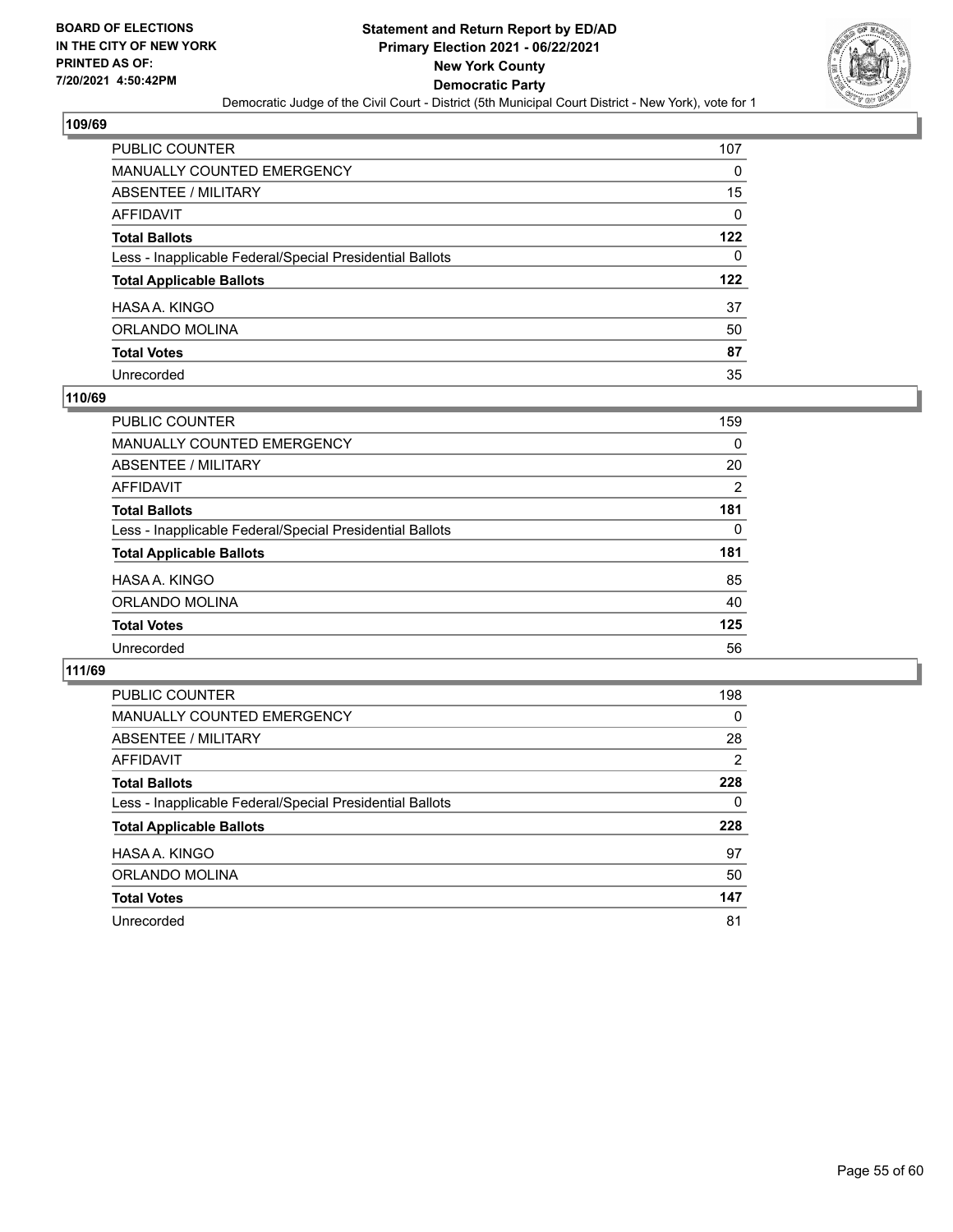

| PUBLIC COUNTER                                           | 176            |
|----------------------------------------------------------|----------------|
| MANUALLY COUNTED EMERGENCY                               | 0              |
| ABSENTEE / MILITARY                                      | 33             |
| AFFIDAVIT                                                | $\overline{2}$ |
| <b>Total Ballots</b>                                     | 211            |
| Less - Inapplicable Federal/Special Presidential Ballots | 0              |
| <b>Total Applicable Ballots</b>                          | 211            |
| HASA A. KINGO                                            | 102            |
| ORLANDO MOLINA                                           | 53             |
| <b>Total Votes</b>                                       | 155            |
| Unrecorded                                               | 56             |

#### **113/69**

| <b>PUBLIC COUNTER</b>                                    | 175 |
|----------------------------------------------------------|-----|
| <b>MANUALLY COUNTED EMERGENCY</b>                        | 0   |
| ABSENTEE / MILITARY                                      | 37  |
| AFFIDAVIT                                                | 2   |
| <b>Total Ballots</b>                                     | 214 |
| Less - Inapplicable Federal/Special Presidential Ballots | 0   |
| <b>Total Applicable Ballots</b>                          | 214 |
| HASA A. KINGO                                            | 87  |
| ORLANDO MOLINA                                           | 39  |
| UNATTRIBUTABLE WRITE-IN (WRITE-IN)                       |     |
| <b>Total Votes</b>                                       | 127 |
| Unrecorded                                               | 87  |

| <b>PUBLIC COUNTER</b>                                    | 60             |
|----------------------------------------------------------|----------------|
| <b>MANUALLY COUNTED EMERGENCY</b>                        | 0              |
| ABSENTEE / MILITARY                                      | 4              |
| AFFIDAVIT                                                | $\overline{2}$ |
| <b>Total Ballots</b>                                     | 66             |
| Less - Inapplicable Federal/Special Presidential Ballots | $\Omega$       |
| <b>Total Applicable Ballots</b>                          | 66             |
| HASA A. KINGO                                            | 13             |
| ORLANDO MOLINA                                           | 37             |
| <b>Total Votes</b>                                       | 50             |
| Unrecorded                                               | 16             |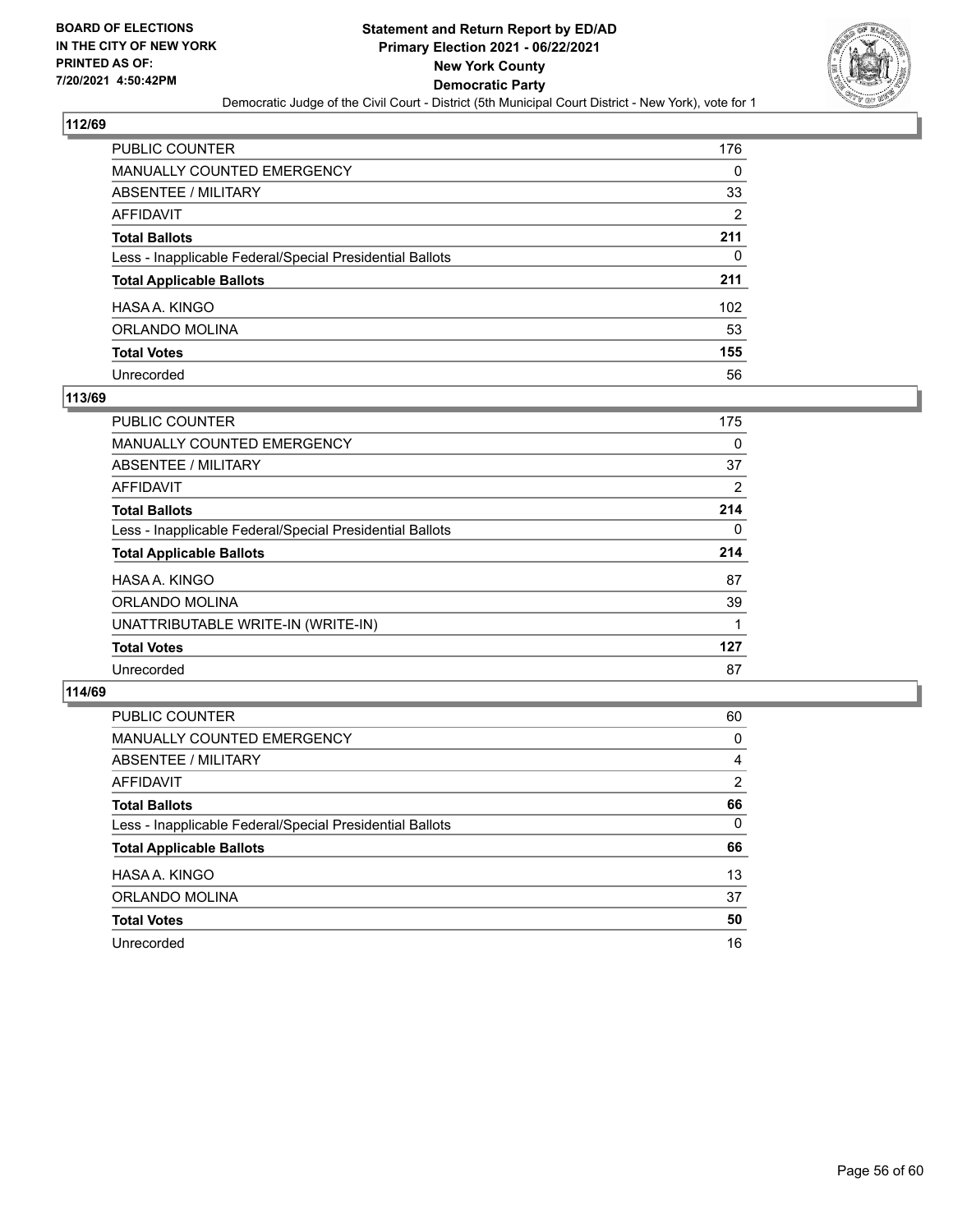

| PUBLIC COUNTER                                           | 162      |
|----------------------------------------------------------|----------|
| <b>MANUALLY COUNTED EMERGENCY</b>                        | 0        |
| ABSENTEE / MILITARY                                      | 41       |
| AFFIDAVIT                                                |          |
| <b>Total Ballots</b>                                     | 204      |
| Less - Inapplicable Federal/Special Presidential Ballots | $\Omega$ |
| <b>Total Applicable Ballots</b>                          | 204      |
| HASA A. KINGO                                            | 97       |
| ORLANDO MOLINA                                           | 39       |
| <b>Total Votes</b>                                       | 136      |
| Unrecorded                                               | 68       |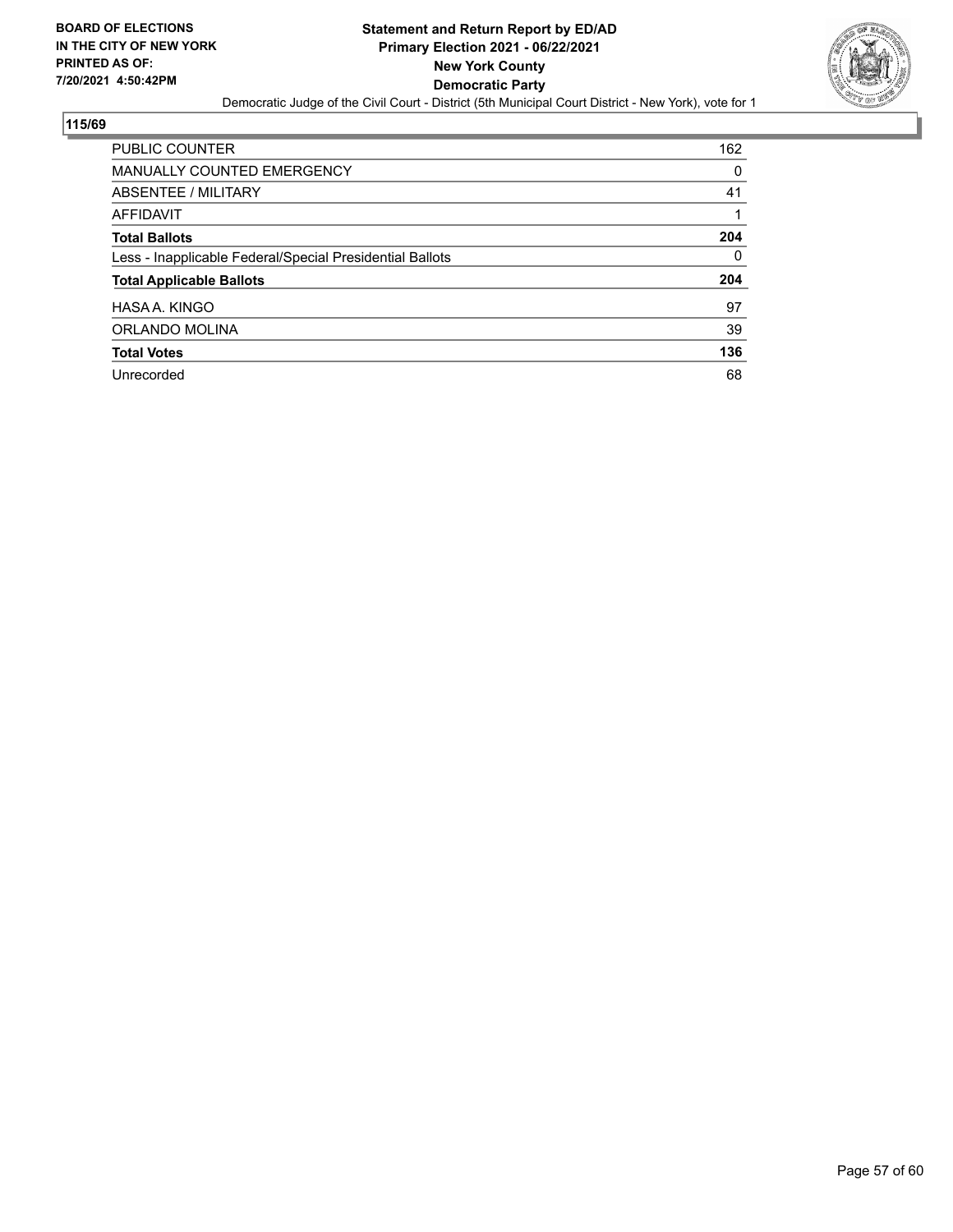

| PUBLIC COUNTER                                           | 235 |
|----------------------------------------------------------|-----|
| MANUALLY COUNTED EMERGENCY                               | 0   |
| ABSENTEE / MILITARY                                      | 97  |
| AFFIDAVIT                                                | 3   |
| <b>Total Ballots</b>                                     | 335 |
| Less - Inapplicable Federal/Special Presidential Ballots | 0   |
| <b>Total Applicable Ballots</b>                          | 335 |
| HASA A. KINGO                                            | 114 |
| ORLANDO MOLINA                                           | 75  |
| <b>Total Votes</b>                                       | 189 |
| Unrecorded                                               | 146 |

#### **098/75**

| PUBLIC COUNTER                                           | 200 |
|----------------------------------------------------------|-----|
| <b>MANUALLY COUNTED EMERGENCY</b>                        | 0   |
| <b>ABSENTEE / MILITARY</b>                               | 50  |
| AFFIDAVIT                                                | 4   |
| <b>Total Ballots</b>                                     | 254 |
| Less - Inapplicable Federal/Special Presidential Ballots | 0   |
| <b>Total Applicable Ballots</b>                          | 254 |
| HASA A. KINGO                                            | 97  |
| ORLANDO MOLINA                                           | 65  |
| EDWARD MERMELSTEIN (WRITE-IN)                            |     |
| MARK SEGAL (WRITE-IN)                                    | 1   |
| MAYA WILEY (WRITE-IN)                                    |     |
| <b>Total Votes</b>                                       | 165 |
| Unrecorded                                               | 89  |

| <b>PUBLIC COUNTER</b>                                    | 194      |
|----------------------------------------------------------|----------|
| MANUALLY COUNTED EMERGENCY                               | $\Omega$ |
| ABSENTEE / MILITARY                                      | 49       |
| AFFIDAVIT                                                | 2        |
| <b>Total Ballots</b>                                     | 245      |
| Less - Inapplicable Federal/Special Presidential Ballots | 0        |
| <b>Total Applicable Ballots</b>                          | 245      |
| HASA A. KINGO                                            | 99       |
| ORLANDO MOLINA                                           | 58       |
| <b>Total Votes</b>                                       | 157      |
| Unrecorded                                               | 88       |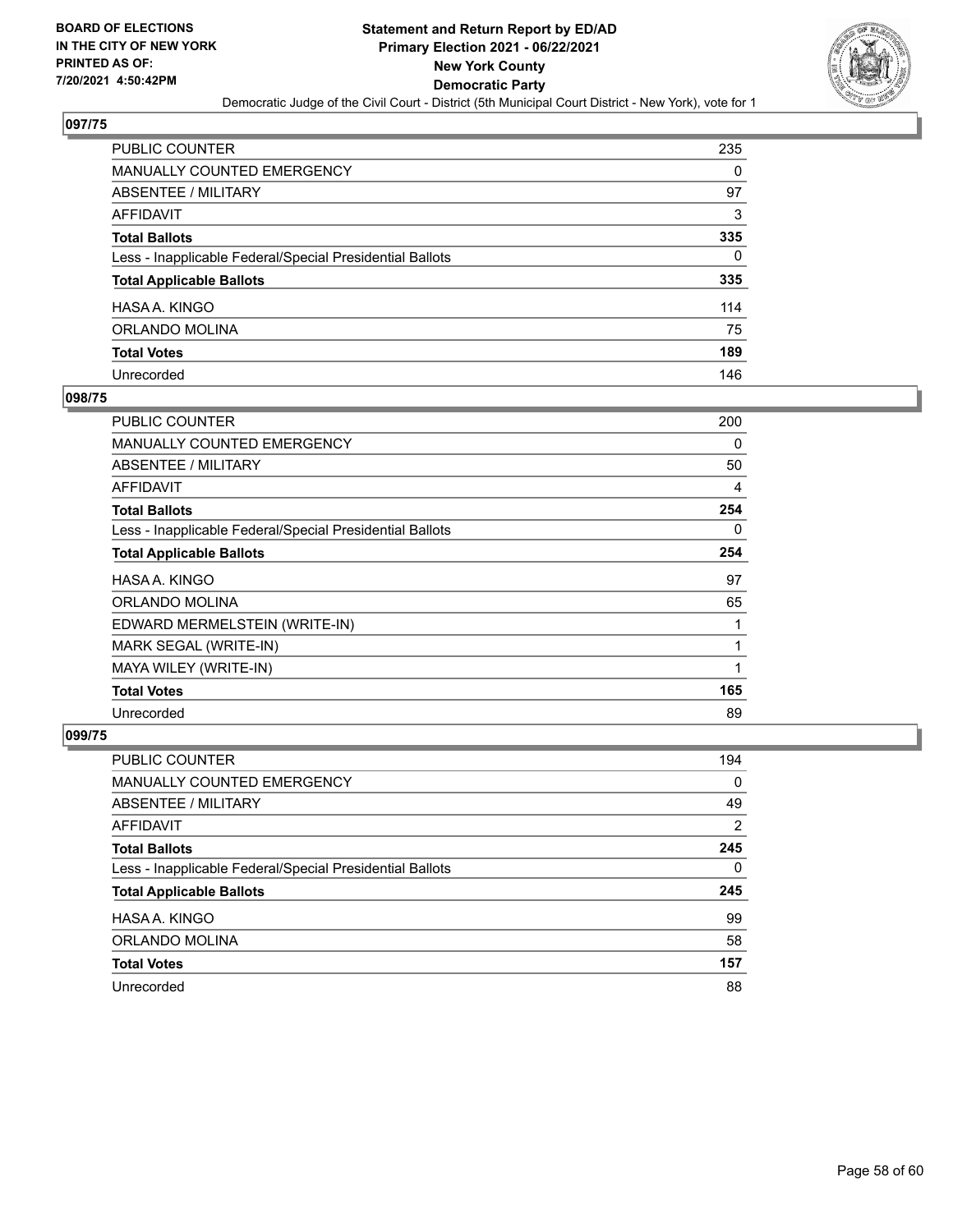

| PUBLIC COUNTER                                           | 177 |
|----------------------------------------------------------|-----|
| <b>MANUALLY COUNTED EMERGENCY</b>                        | 0   |
| ABSENTEE / MILITARY                                      | 39  |
| <b>AFFIDAVIT</b>                                         | 1   |
| <b>Total Ballots</b>                                     | 217 |
| Less - Inapplicable Federal/Special Presidential Ballots | 0   |
| <b>Total Applicable Ballots</b>                          | 217 |
| HASA A. KINGO                                            | 89  |
| ORLANDO MOLINA                                           | 45  |
| BENJAMIN PLATT (WRITE-IN)                                | 1   |
| CHARLES ENGMAN (WRITE-IN)                                | 1   |
| <b>Total Votes</b>                                       | 136 |
| Unrecorded                                               | 81  |